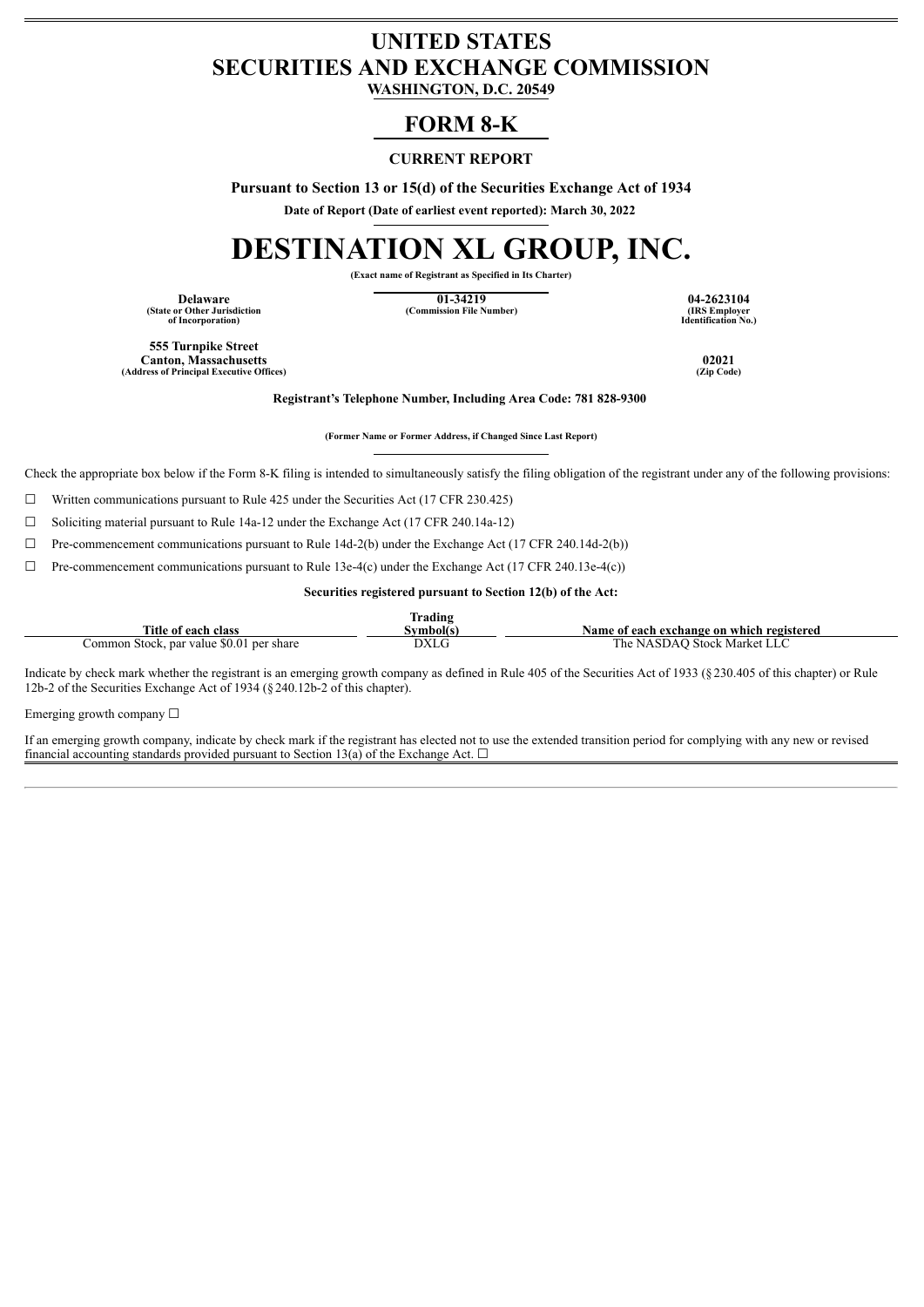Item 5.02 Departure of Directors or Certain Officers; Election of Directors; Appointment of Certain Officers; Compensatory Arrangements of Certain **Officers.**

#### **Compensatory Arrangements of Certain Officers**

#### Amended and Restated Employment Agreement Between the Company and Harvey S. Kanter

On April 1, 2022, Destination XL Group, Inc. (the "*Company*") entered into an Amended and Restatement Employment Agreement with Harvey S. Kanter, the Company's President, Chief Executive Officer and a member of its Board of Directors (the "*Employment Agreement*"). The independent members of the Company's Board of Directors (the "*Board*"), upon recommendation of the Compensation Committee of the Board (the "*Committee*"), approved the Employment Agreement.

#### *Description of Employment Agreement with Mr. Kanter*

*Term*. The initial term of the Employment Agreement is for three years, ending on April 1, 2025, unless terminated earlier in accordance with the terms of the Employment Agreement (the "*Initial Term*"). At the expiration of the Initial Term, the Employment Agreement will automatically renew, upon the same terms and conditions, for successive periods of one year, unless either party provides advance written notice in accordance with the Employment Agreement (the "*Employment Term*").

*Director*. Mr. Kanter currently serves as a member of the Board. At each annual meeting of shareholders during the Employment Term, the Board will nominate Mr. Kanter for election as a director. Mr. Kanter will not receive any additional compensation for his service as a director.

*Location.* Mr. Kanter will work remotely from his home office in Washington State, but will work in person at the Company's corporate offices as necessary to perform his duties.

*Base Salary*. Mr. Kanter will be paid an annual base salary of \$850,000, or such higher rate as may be determined from time to time by the Board.

*Awards*. In connection with the initial employment agreement dated February 19, 2019, Mr. Kanter received a one-time grant of 720,000 Performance Shares (the "*P Shares*") to be settled in shares of the Company's common stock upon vesting. The original award would vest, if at all, in three installments, when the trailing 90-day volume-weighted average closing price ("*Average Share Price*") of a share was \$4.00, \$6.00 and \$8.00, respectively. As of April 1, 2022, 240,000 P Shares remain unvested and will expire on April 1, 2023 if the Average Share Price of \$8.00 is not achieved by that date. In the Employment Agreement, if the remaining P Shares do not vest, the Company agreed to grant Mr. Kanter a new performance share award after April 1, 2023 (but not later than December 31, 2023), the amount and terms of which will be set by the Board in its sole discretion.

*Annual Incentive Plan.* Mr. Kanter will continue to be eligible to earn an annual target bonus award under the Company's annual incentive plan then in effect (the "*Annual Incentive Plan*") equal to 100% of his base salary (prorated for any partial year of participation), based on achievement of certain performance goals to be established by the Committee. The amount of the annual bonus award under the Annual Incentive Plan in respect of a fiscal year shall range from between 50% and 200% of the annual target bonus award.

*Long-Term Incentive Plans*. Mr. Kanter will continue to be eligible to participate in the Company's Long-Term Incentive Plan, as it may be amended from time-to-time (the "*Plan*"). Mr. Kanter's Target Cash Value (as defined in the Plan) is 170% of his base salary. Pursuant to the terms of the Plan, 50% of such award are time-based awards and 50% are performance-based awards. If and to the extent that the applicable performance targets are achieved, Mr. Kanter will be eligible to receive a performance-based award that will range between 50% and 150% of the Target Cash Value. The Committee has not yet set performance targets for the 2022-2024 Performance Period under the Plan.

*Travel Allowance*. Beginning with the first payroll in April 2022, Mr. Kanter will receive a quarterly travel allowance in the amount of \$30,000, which is intended to be used for travel between Mr. Kanter's home and the Company's corporate offices.

*Employee Benefits*. During the Employment Term, Mr. Kanter is eligible for 25 days of vacation and is eligible to participate in all employee benefit plans, practices and programs maintained by the Company, on a basis which is no less favorable than is provided to other members of the Company's executive leadership team.

*Indemnification/Director and Of icer Liability Insurance*. The Company will indemnify Mr. Kanter in his capacity as an officer and director of the Company to the fullest extent permitted or required under Delaware law and will maintain directors' and officers' liability insurance coverage in a commercially reasonable amount, consistent with prior practice.

*Termination of Employment.* Either the Company or Mr. Kanter may terminate his employment at any time and for any reason; provided, that if Mr. Kanter terminates his employment, he is required to give the Company at least 30 days' advance written notice. If Mr. Kanter's employment is terminated for any reason, he is required to resign immediately from the Board.

If Mr. Kanter's employment is terminated by him for any reason other than "Good Reason" or by the Company for "Justifiable Cause" (each as defined in the Employment Agreement), then Mr. Kanter will be eligible to receive any accrued but unpaid salary for services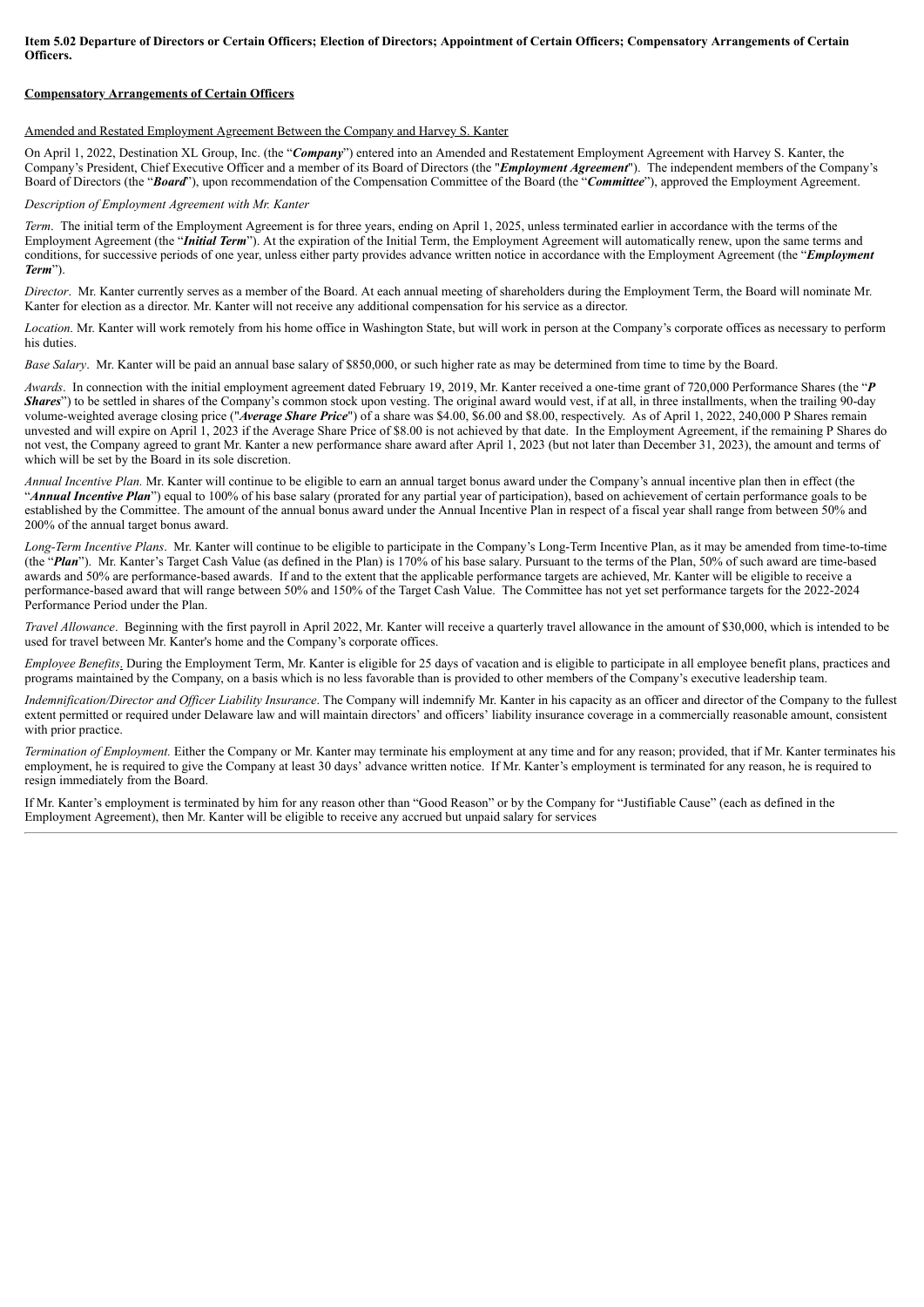rendered to the date of termination, any accrued but unpaid expenses required to be reimbursed and any accrued but unused vacation as of the termination date.

If Mr. Kanter terminates his employment for Good Reason or the Company terminates his employment without Justifiable Cause:

- (i) During the Initial Term, Mr. Kanter will be eligible to receive, subject to certain requirements described in the Employment Agreement, a payment equal to (i) the Base Salary he would have been paid through the end of the Initial Term plus (ii) bonuses under the Company's Annual Incentive Plan for the remaining partial and complete fiscal years in the Initial Term as if Mr. Kanter had remained employed through the end of the Initial Term. Bonuses will be calculated assuming target and any partial year will be prorated. The severance payment will be paid in 24 monthly installments; and
- (ii) During any one-year period that commences after the end of the Initial Term, Mr. Kanter will be eligible to receive a payment equal to (i) his then current Base Salary plus (ii) the then value of his target bonus under the Annual Incentive Plan, payable in 24 monthly installments.

A termination of employment that meets the requirements of a Structured Retirement (as defined in the Fourth Amended and Restated Destination XL Group, Inc. Long-Term Incentive Plan) and that occurs prior to the expiration of the Initial Term will be deemed to be a termination by the Company without Justifiable Cause. Additionally, for purposes of the Annual Incentive Plan, a termination of employment that meets the requirements of a Structured Retirement and that occurs at any time during the Employment Term (including after the Initial Term) will be deemed to be a termination by the Company without Justifiable Cause.

A termination of Executive's employment at the expiration of the Initial Term will not be deemed a termination without Justifiable Cause, but if the Company timely elects not to renew the Employment Agreement after the Initial Term, Mr. Kanter will be eligible to receive a payment equal to (i) three months of his then current Base Salary plus (ii) the then value of 25% of his target bonus under the Annual Incentive Plan, payable in 24 monthly installments.

Termination of Employment in connection with a Change in Control. If Mr. Kanter's employment is terminated by him for Good Reason or by the Company without Justifiable Cause during the one-year period following a Change in Control, then Mr. Kanter will be eligible to receive, subject to certain requirements described in the Employment Agreement, a payment equal to (i) two times his then current Base Salary plus (ii) the then value of two times his target bonus under the Annual Incentive Plan, generally payable in a lump sum within 60 days of the termination of his employment following a Change in Control.

All unearned equity awards held by Mr. Kanter will vest upon his termination of employment or otherwise, if at all, solely in accordance with the terms and conditions of the applicable plan and award agreement.

In the event of a termination of employment for Good Reason, without Justifiable Cause or following a Change in Control, Mr. Kanter will also be entitled to continuation payment by the Company of his health, dental and vision insurance premiums for a period of one year following his termination.

The Employment Agreement also contains customary covenants regarding confidentiality, non-disclosure, non-competition, non-solicitation, non-disparagement, and proprietary rights.

This summary does not purport to be complete and is subject to and qualified in its entirety by reference to the text of the Employment Agreement, included as Exhibit 10.1 to this filing, which is incorporated herein by reference.

#### Fourth Amended and Restated Long-Term Incentive Plan

On March 30, 2022, the Committee approved the Destination XL Group, Inc. Fourth Amended and Restated Long-Term Incentive Plan (the "*LTIP*"), in which the Company's executives (including its Named Executive Officers) and certain other members of management are eligible to participate. The LTIP was amended to, among other things, add a definition for "Structured Retirement" and the related vesting of both time-based and performance-based awards under such Structured Retirement. The addition of a Structured Retirement provides an opportunity for greater vesting upon retirement where the participant assists the Company in ensuring the succession of the participant's position with the Company prior to the participant's retirement. In order to be eligible to terminate in a Structured Retirement, the participant must terminate employment after meeting the age and service requirements set forth in the LTIP, the Committee must confirm through proper corporate action that the participant has met all of the succession planning objectives set by the Committee for the participant, the participant must continue to work until the date required by the Committee (which may not be more than 60 days after the Committee confirms that the objectives have been met), and the participant must execute a release of claims in favor of the Company. The final determination as to whether a Structured Retirement has been met is in the sole discretion of the Committee. The LTIP was also amended to clarify (i) certain definitions, (ii) the vesting of time-based awards upon retirement and (iii) Section 409A language.

This summary of the LTIP does not purport to be complete and is subject to and qualified in its entirety by reference to the text of the LTIP, included as Exhibit 10.2 to this filing, which is incorporated herein by reference.

#### Fifth Amended Annual Incentive Plan

On April 2, 2022, the Committee approved the Destination XL Group, Inc. Fifth Amended and Restated Annual Incentive Plan (the "*AIP*"), in which the Company's executives (including its Named Executive Officers) and certain other members of management are eligible to participate. The AIP was amended to change the definition of employees eligible to participate in the AIP from director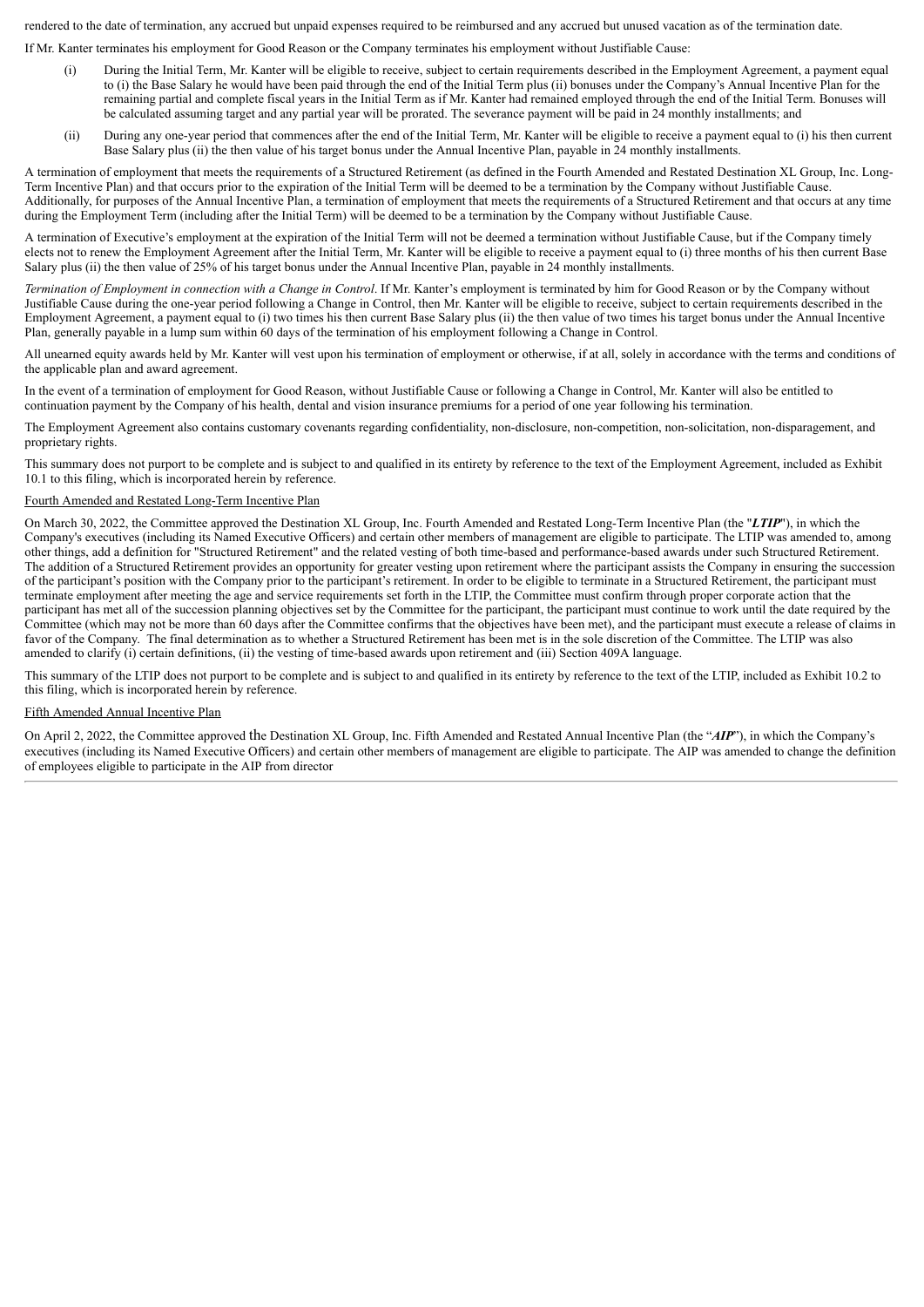level and above to a Job Level classification of 15 or above, which will result in increased participation in the AIP. With respect to our Named Executive Officers, Mr. Stratton's participation in the AIP will increase from 55% to 60% and Mr. Gaeta's participation, as a result of his promotion to Chief Stores Officer, will increase from 40% to 50%. The participation percentages for Messrs. Kanter, Dhoot and Molloy remain unchanged. The AIP was also clarified to provide that the provisions concerning the AIP in Mr. Kanter's employment agreement supersede any inconsistent provisions in the AIP.

This summary of the AIP does not purport to be complete and is subject to and qualified in its entirety by reference to the text of the AIP, included as Exhibit 10.3 to this filing, which is incorporated herein by reference.

#### **Item 7.01 Regulation FD Disclosure**.

On April 5, 2022, the Company issued a press release, attached hereto as Exhibit 99.1, announcing the extension of Mr. Kanter's employment as President and Chief Executive Officer of the Company.

#### **Item 9.01 Financial Statements and Exhibits.**

(d) Exhibits

| Exhibit No.<br>10.1 | Description<br>Amended and Restated Employment Agreement between the Company and Harvey S. Kanter effective April 1, 2022.                                                                  |
|---------------------|---------------------------------------------------------------------------------------------------------------------------------------------------------------------------------------------|
| 10.2                | Fourth Amended and Restated Long-Term Incentive Plan.                                                                                                                                       |
| 10.3                | Fifth Amended and Restated Annual Incentive Plan.                                                                                                                                           |
| 99.1                | Press release dated April 5, 2022.                                                                                                                                                          |
| 104                 | Cover Page Interactive Data File – The cover page interactive data file does not appear in the interactive data file because its XBRL tags are embedded<br>within the Inline XBRL document. |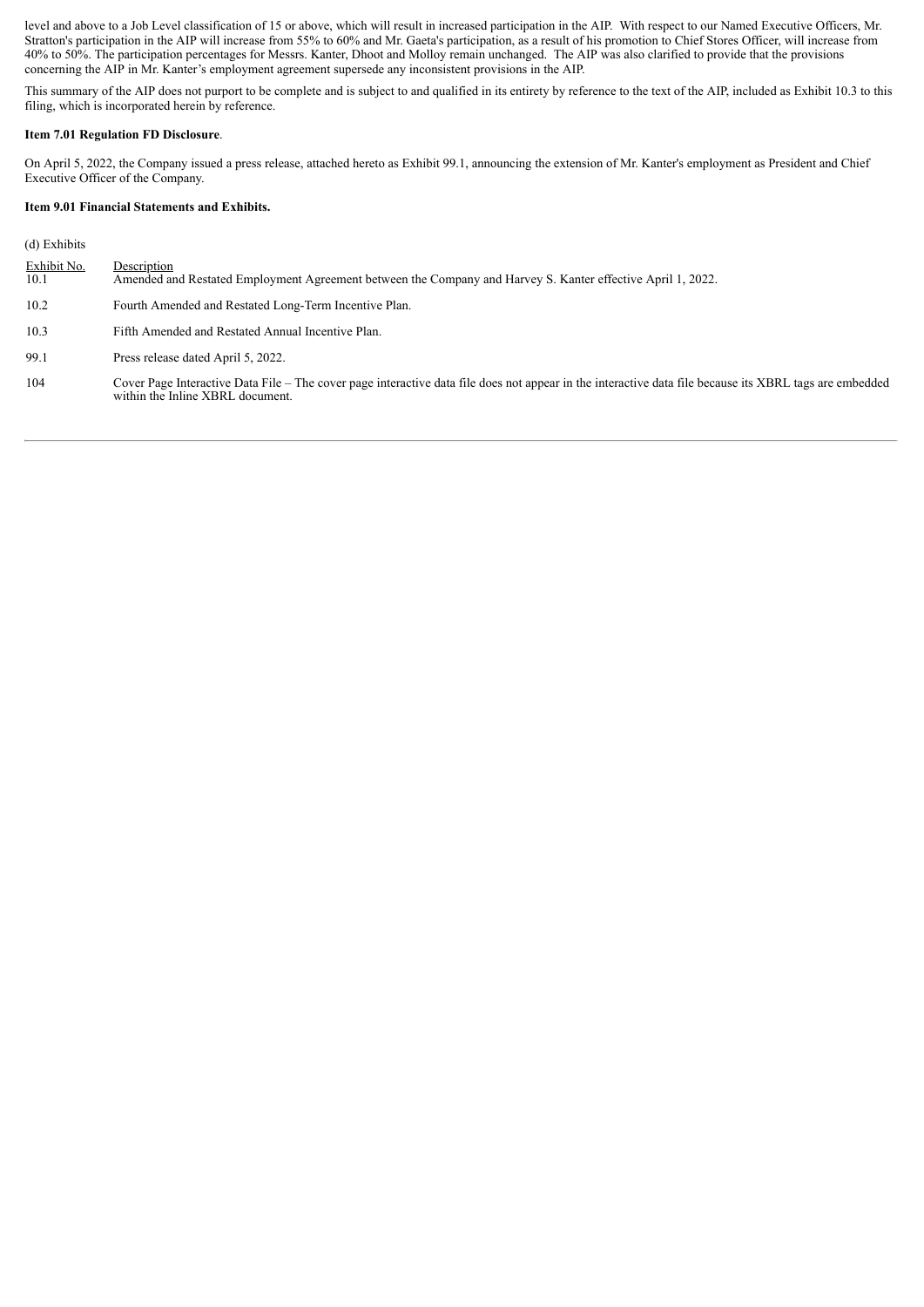# **SIGNATURES**

Pursuant to the requirements of the Securities Exchange Act of 1934, the registrant has duly caused this report to be signed on its behalf by the undersigned thereunto duly authorized.

Destination XL Group, Inc.

Date: April 5, 2022 By: /s/ Robert S. Molloy Robert S. Molloy General Counsel and Secretary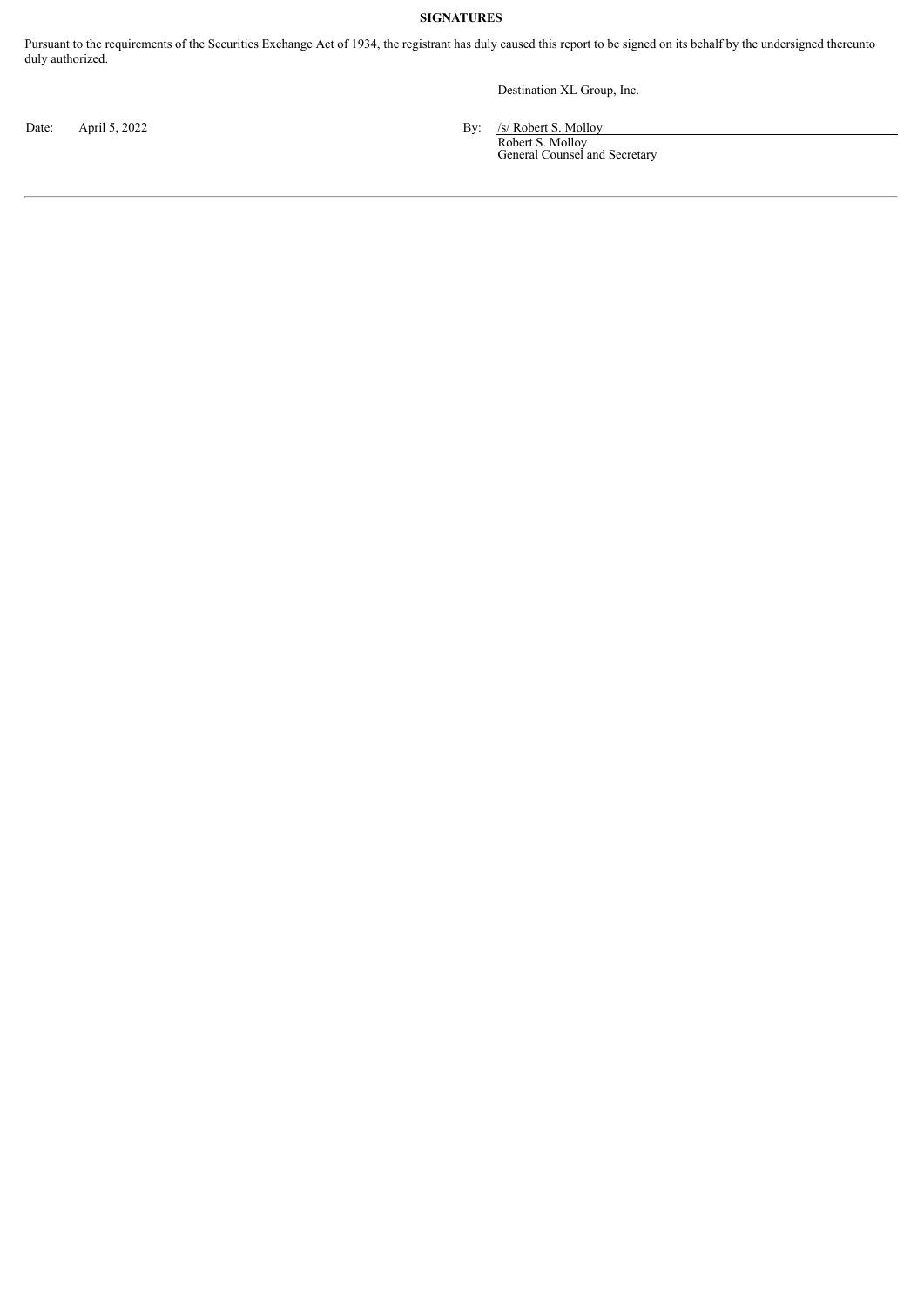#### **AMENDED AND RESTATED**

#### **EMPLOYMENT AGREEMENT**

Destination XL Group, Inc., a Delaware corporation, with its office located at 555 Turnpike Street, Canton, Massachusetts, 02021 (the "*Company*"), and Harvey S. Kanter ("*Executive*") (collectively, the "*Parties*") enter into this AMENDED AND RESTATED EMPLOYMENT AGREEMENT ("*Agreement*") dated as of April 1, 2022 and effective as of the Commencement Date (as defined below) as follows:

#### **1. EMPLOYMENT.**

The Company hereby agrees to continue to employ Executive, and Executive hereby agrees to continue to be employed by the Company, on an employment-at-will basis, upon the terms and subject to the conditions set forth in this Agreement.

#### **2. TERM OF EMPLOYMENT.**

The period of Executive's employment under this Agreement, as amended and restated, shall begin on April 1, 2022 (the "*Commencement Date*") and shall continue until April 1, 2025 (the "*Initial Term*"), subject to earlier termination in accordance with Section 5 below. At the expiration of the Initial Term, the Agreement shall automatically renew, upon the same terms and conditions, for successive periods of one (1) year, unless either party provides written notice of its intention not to extend the term of the Agreement for an additional one (1) year period at least 90 days prior to the applicable renewal date. As used in this Agreement, the phrase "*Employment Term*" refers to Executive's period of employment from the Commencement Date until the date his employment is terminated or terminates and includes any renewal term hereunder.

#### **3. DUTIES AND RESPONSIBILITIES.**

- **(a)** During the Employment Term, Executive shall continue to serve as the Company's President and Chief Executive Officer (his "*Position*"). In such capacity, Executive shall perform the customary duties and have the customary responsibilities of such Position and such other duties that are customary for such Position as may be assigned to Executive from time to time by the Company's Board of Directors (the "*Board*"), including, without limitation, creating and executing a satisfactory succession plan. During the Employment Term, the Board agrees to nominate Executive for election to the Board by the shareholders of the Company at each shareholder meeting.
- **(b)** Executive agrees to faithfully serve the Company, devote his full working time, attention and energies to the business of the Company, its subsidiaries and affiliated entities, and perform the duties under this Agreement to the best of his abilities. Executive may participate in other outside business, charitable, family, personal and/or civic activities, provided that such activities are not inconsistent with Executive's duties under this Agreement and will not be disadvantageous to the Company. Executive must receive permission from the Board to serve on any public or private company boards and, if such permission is granted, will not serve as chairman of the board or chairman of the audit committee of such company. The Board's current policy is to permit the Chief Executive Officer to serve on one outside board.
- **(c)** Executive may work remotely from his home office in Washington State or elsewhere in the United States as long as he works in person at the Company's offices in Canton, Massachusetts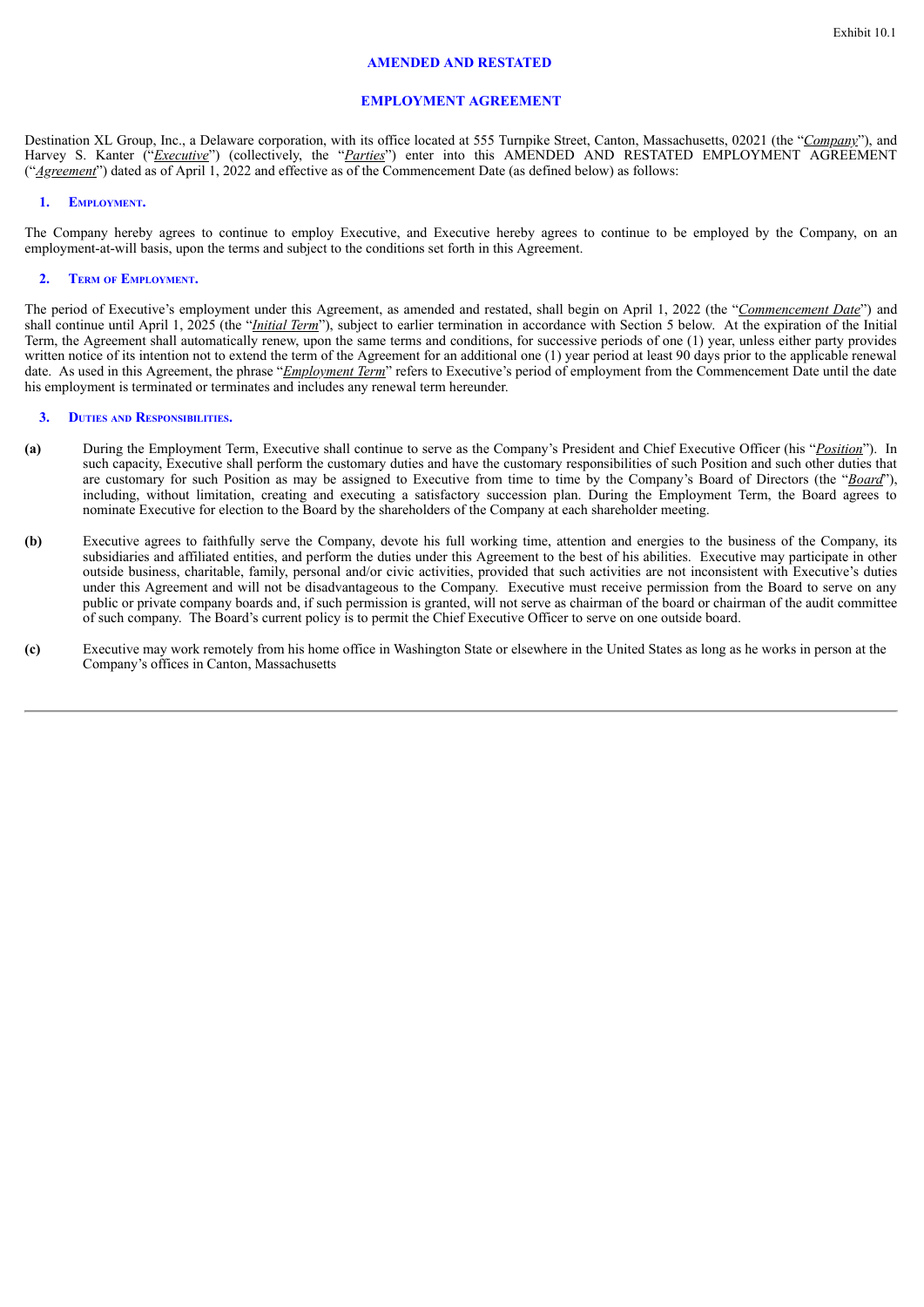(the "*Location*") as necessary to perform the duties of his Position. The Parties anticipate that Executive will travel to, and work from, the Location at least a few business days per month. Additionally, Executive shall perform such services at such other locations as may be required for the proper performance of his duties hereunder, and Executive recognizes that such duties may involve reasonable travel.

**(d)** Executive agrees (i) to comply with all applicable laws, rules and regulations; (ii) to comply with the Company's rules, procedures, policies, requirements, and directions; and (iii) not to engage in any other business or employment without the prior written consent of the Company except as otherwise specifically provided herein.

#### **4. COMPENSATION AND BENEFITS.**

- **(a) Base Salary**. During the Employment Term, the Company shall pay Executive a base salary at the annual rate of \$850,000.00 per year ("*Base Salary*"). The Board (or a committee thereof) shall review Executive's compensation at such times as it deems appropriate and Executive's Base Salary may be adjusted to a higher rate from time to time by the Board. Such payments shall be paid in accordance with the Company's standard payroll practice for executives.
- **(b) Expense Reimbursement**. During the Employment Term, the Company shall promptly reimburse Executive for reasonable business expenses incurred by Executive in the performance of the duties under this Agreement in accordance with the Company's customary practices applicable to executives, provided that such expenses are incurred and accounted for in accordance with the Company's policy. Executive shall comply with such restrictions and shall keep such records as the Company may reasonably deem necessary to meet the requirements of the Internal Revenue Code of 1986, as amended from time to time (the "*Code*"), and regulations promulgated thereunder.
- **(c) Benefit Plans, Fringe Benefits, Vacations**. During the Employment Term, Executive shall be eligible to participate in or receive benefits under any 401(k) savings plan, medical and dental benefits plan, life insurance plan, short-term and long-term disability plans, supplemental and/or incentive compensation plans, or any other employee benefit or fringe benefit plan, generally made available by the Company to executives in accordance with the eligibility requirements of such plans and subject to the terms and conditions set forth in this Agreement. Executive shall be eligible for 25 days of vacation time annually, subject to the terms of the Company's vacation pay plan.
- **(d) Car Allowance**. During the Employment Term, the Company will provide Executive with an automobile allowance in the total amount of \$10,000.00 annually (pro-rated for any partial year of employment), in equal bi-weekly payments in accordance with the Company's normal payroll practices. Executive shall pay and be responsible for all insurance, repairs and maintenance costs associated with operating the automobile. Executive is responsible for his gasoline, unless the gasoline expense is reimbursable under the Company's policies and procedures.
- **(e) Attorney Fees**. The Company shall reimburse Executive up to \$20,000 for the attorney fees incurred by Executive in connection with the negotiation and drafting of this amended and restated Agreement. Request for reimbursement pursuant to this Section 4(e) must be submitted, with adequate substantiation in accordance with the Company's reimbursement policy, no later than May 31, 2022 and reimbursement shall be made no later than sixty (60) days following the date such request is submitted.
- **(f) Directors and Officers Liability Insurance Coverage**. It being the intent of the Company to provide maximum protection available under the law, the Company will maintain directors and

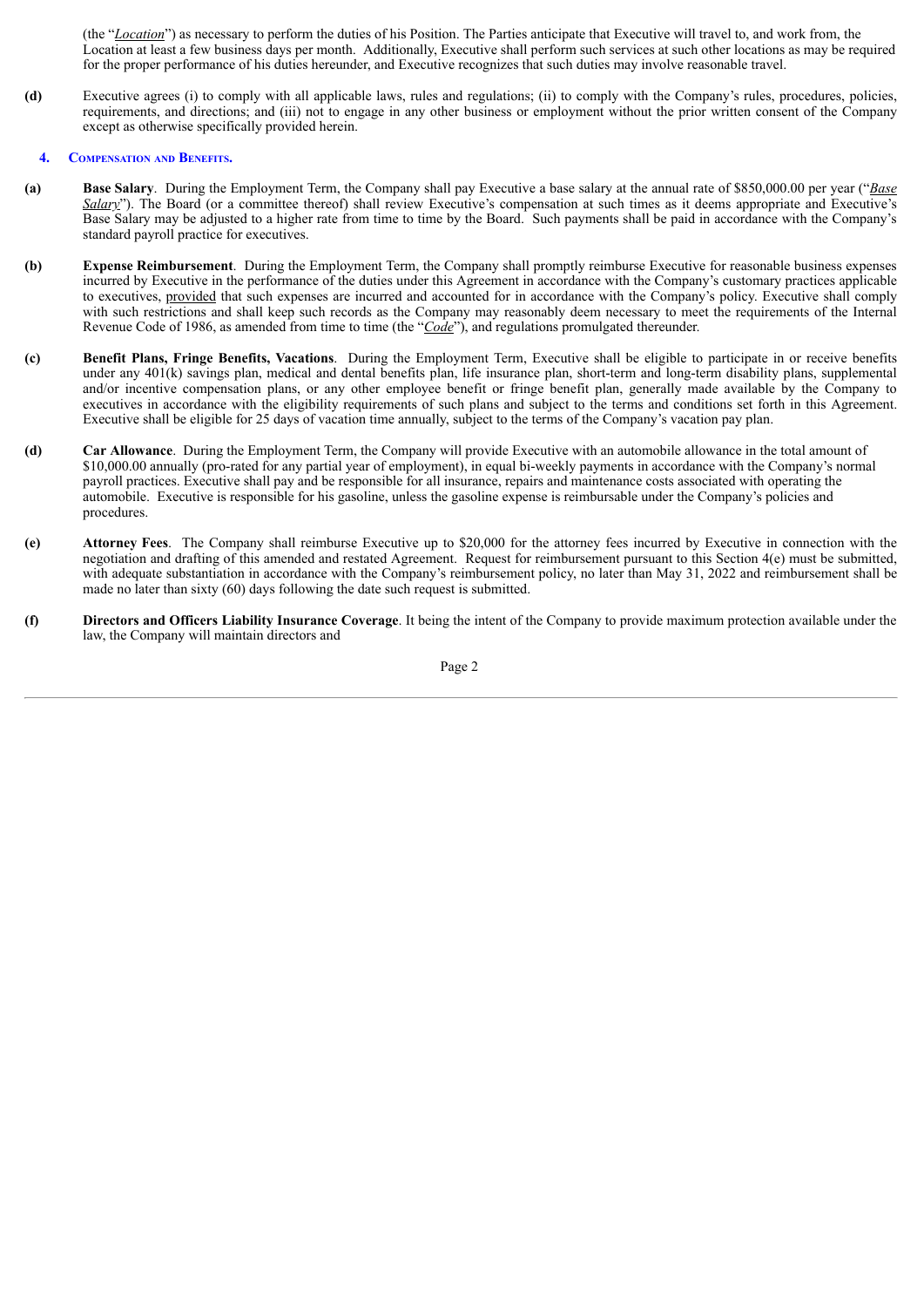officers liability insurance coverage (which shall include employment practices liability coverage) in a commercially reasonable amount, consistent with prior practice, to indemnify Executive from any claims made against him in his capacity as President and Chief Executive Officer and a Director, as applicable.

- **(g) Indemnification.** Pursuant to and as set forth in the Company's By-Laws and the Company's Certificate of Incorporation, the Company shall defend, indemnify and hold harmless, to the fullest extent the Company is permitted or required to do so by the General Corporation Law of the State of Delaware as the same exists or hereafter may be amended, the Executive who, by reason of the fact that he is or was a director or officer of the Company, is a party or is threatened to be made a party to a Proceeding (as defined in the Company's By-Laws). Such indemnification shall include payment by the Company, in advance of the final disposition of a Proceeding, of expenses incurred by Executive, in his capacity as a Covered Person (as defined in the Company's By-Laws), provided that such payment shall be made only upon receipt of an undertaking by the Executive to repay all amounts advanced if it should be ultimately determined that he is not entitled to be indemnified by the Company. The Company agrees that if the By-Law were to be amended to reduce only Executive's (and not other executives' or directors') indemnification rights, such amendment will not be enforceable against Executive.
- **(h) Annual Bonus Plan**. During the Employment Term, Executive is eligible to earn annual bonus awards under the Company's annual incentive plan then in effect, subject to change from year to year in the Board's sole discretion (the "*Annual Incentive Plan*"). Executive's target bonus amount under the Annual Incentive Plan shall be 100% of Executive's annual Base Salary, prorated for partial years of employment in the Position. The amount of the annual bonus award payable under the Annual Incentive Plan in respect of a fiscal year shall range between 50% and 200% of the target bonus amount. If the minimum level of performance in respect of a fiscal year is not achieved, no bonus shall be payable in respect of that year. Payment, if any, will be made in accordance with and subject to the terms and conditions of the Annual Incentive Plan, as modified by this Agreement, but in no event later than 2½ months following the end of the fiscal year to which the Annual Incentive Plan relates.

If applicable, for the fiscal year in which the Company terminates the Executive's employment pursuant to Section 5(d), the Executive resigns his employment for Good Reason under Section 5(f) or in any other event pursuant to which Executive becomes eligible to be paid an annual bonus under the Annual Incentive Plan notwithstanding his termination of employment, the Company shall pay the Executive a pro rata portion (based upon the period ending on Executive's termination date during the fiscal year as compared to the total number of days in the fiscal year) of the bonus that otherwise would have been payable under this Section 4(h) for the fiscal year in which Executive's employment terminated if Executive had remained employed by the Company. The amount of this pro rata bonus shall be determined as follows:  $(i)$  unless the termination was due to death or Disability (as defined in the Annual Incentive Plan), based on the Company's performance as of the last day of the fiscal year to which the bonus relates or (ii) if the termination was due to death or Disability (as defined in the Annual Incentive Plan), based on the Company performance through the last day of the full fiscal month preceding Executive's termination. Any amount payable under this Section  $4(h)$  shall be paid as soon as reasonably practicable following the date of determination of the amount, but in no event no later than 2  $\frac{1}{2}$  months following the close of the fiscal year in which the termination occurs. In the event of any inconsistency between the Annual Incentive Plan and this Agreement with respect to Executive's annual bonus under the Annual Incentive Plan, this Agreement shall govern.

**(i) Long-Term Incentive Plan and Performance Shares**. During the Employment Term, in addition to the awards granted pursuant to Section 4(h), Executive shall be eligible to participate in the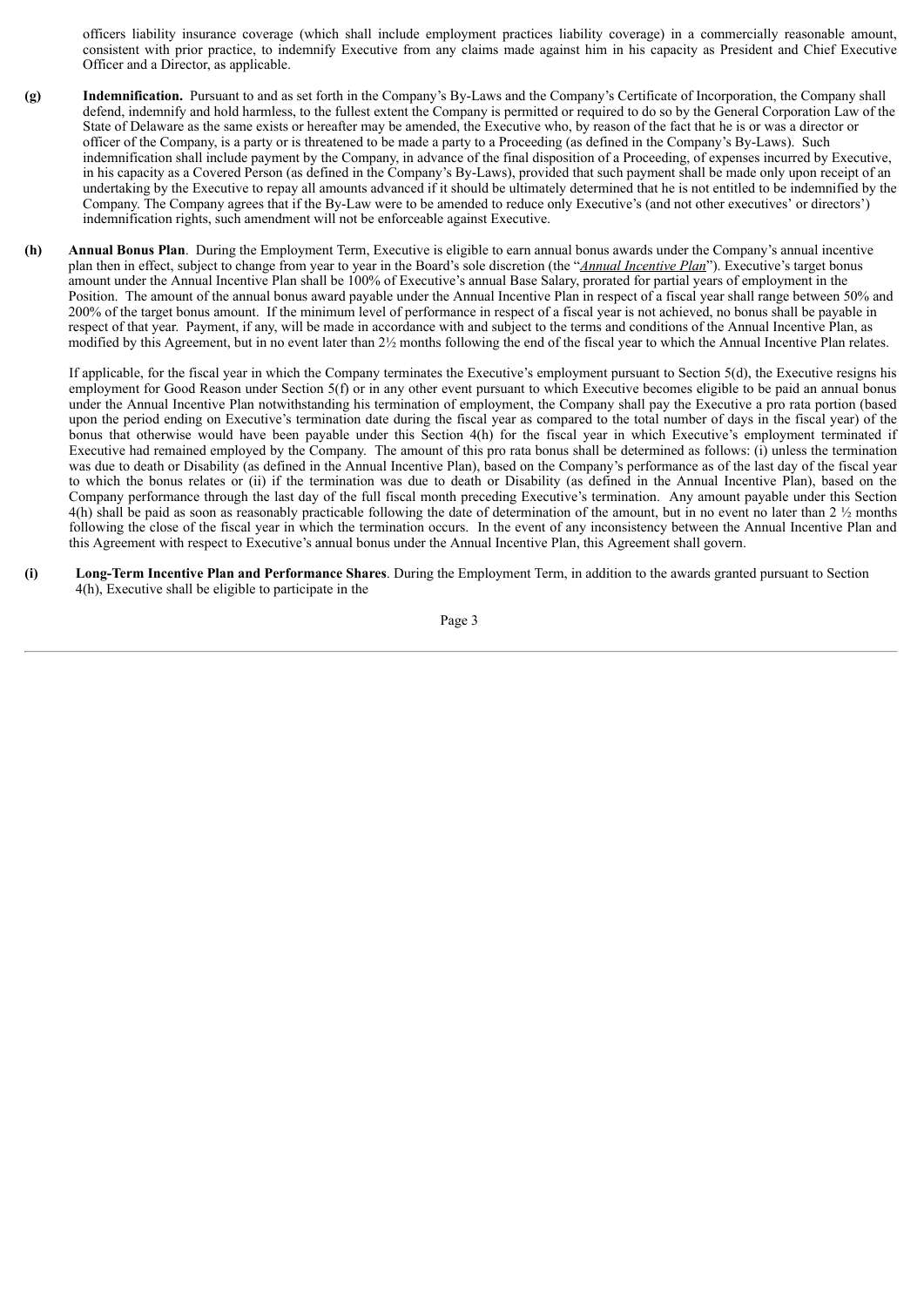Destination XL Group, Inc. Long-Term Incentive Plan, as it may be amended and/or restated from time to time (the "*LTIP*"), a copy of which is attached as Exhibit A. Executive's Target Cash Value (as defined in the LTIP) shall be 170% of his Base Salary in effect at the time provided under the LTIP. LTIP awards are subject to all of the terms and conditions of the LTIP, including but not limited to, the payment timing of such awards**.** Additionally, in the event the unvested portion of the "P Shares" granted under the Performance Share Award Agreement dated as of February 19, 2019 ("*P Share Agreement*") is forfeited due to a failure to vest under the Vesting Schedule provided in the P Share Agreement, subject to Executive's continued employment, the Company will grant Executive a new performance share award after April 1, 2023 (but not later than December 31, 2023), the amount and terms of which will be set by the Board in its sole discretion.

**(j) Travel Allowance**. During the Employment Term, Executive shall be paid a travel allowance in the amount of \$30,000.00 per calendar quarter (the "*Travel Allowance*") which is intended to be used for Executive's expenses related to travel between Executive's home office and the Location as provided in Section 3(c) (e.g., airfare, taxi, ride share and/or rental car, hotel and meals). The Travel Allowance shall be paid in the first payroll of the applicable calendar quarter to which the Travel Allowance relates (or as soon as practicable thereafter). Notwithstanding the foregoing, in the event the Company amends its expense reimbursement policy so that the travel expenses described in this Section 4(j) would be covered under such policy as a permitted business expense, this Section  $\frac{4}{1}$  will become null and void and no further Travel Allowance payments will be made under this Section 4(j). In no event will the Travel Allowance be deemed to be part of Executive's Base Salary or bonus for purposes of this Agreement, the LTIP, the Annual Incentive Plan or for any other purpose.

#### **5. TERMINATION OF EMPLOYMENT.**

Executive's employment under this Agreement may be terminated under any of the circumstances set forth in this Section 5. Upon termination, Executive (or his beneficiary or estate, as the case may be) shall be entitled to receive the compensation and benefits described in Section 6 below, and, if applicable, Section 7 below.

- **(a) Death**. Executive's employment shall terminate upon Executive's death.
- **(b) Disability**. In the event of the Executive's disability and to the extent permitted by applicable law, the Company shall have the right to terminate the Executive's employment effective immediately upon written notice from the Company. The term "Disability" for purposes of this Agreement shall mean Executive's inability, due to illness, accident or any other physical or mental incapacity or disability, to perform the material functions of his duties to the Company, with or without reasonable accommodation, for a period of ninety (90) consecutive days or for a total of one hundred twenty (120) days (whether or not consecutive) in any twelve (12) month period, as determined by a reputable healthcare provider selected by the Company). Notwithstanding anything to the contrary contained herein, Executive's employment shall not be terminated for Disability under any circumstances that would violate Executive's rights to reasonable accommodation and protected leave under applicable laws protecting individuals with disabilities and requiring employers to provide protected leave. Likewise, notwithstanding anything to the contrary contained herein, nothing in this Agreement shall be construed as in any way limiting the Company's right/ability to assert/establish that any reasonable accommodation proposed by or on behalf of Executive would constitute an undue hardship for the Company. Executive's eligibility for, and compensation pursuant to, the Company's short-term and long-term disability plans during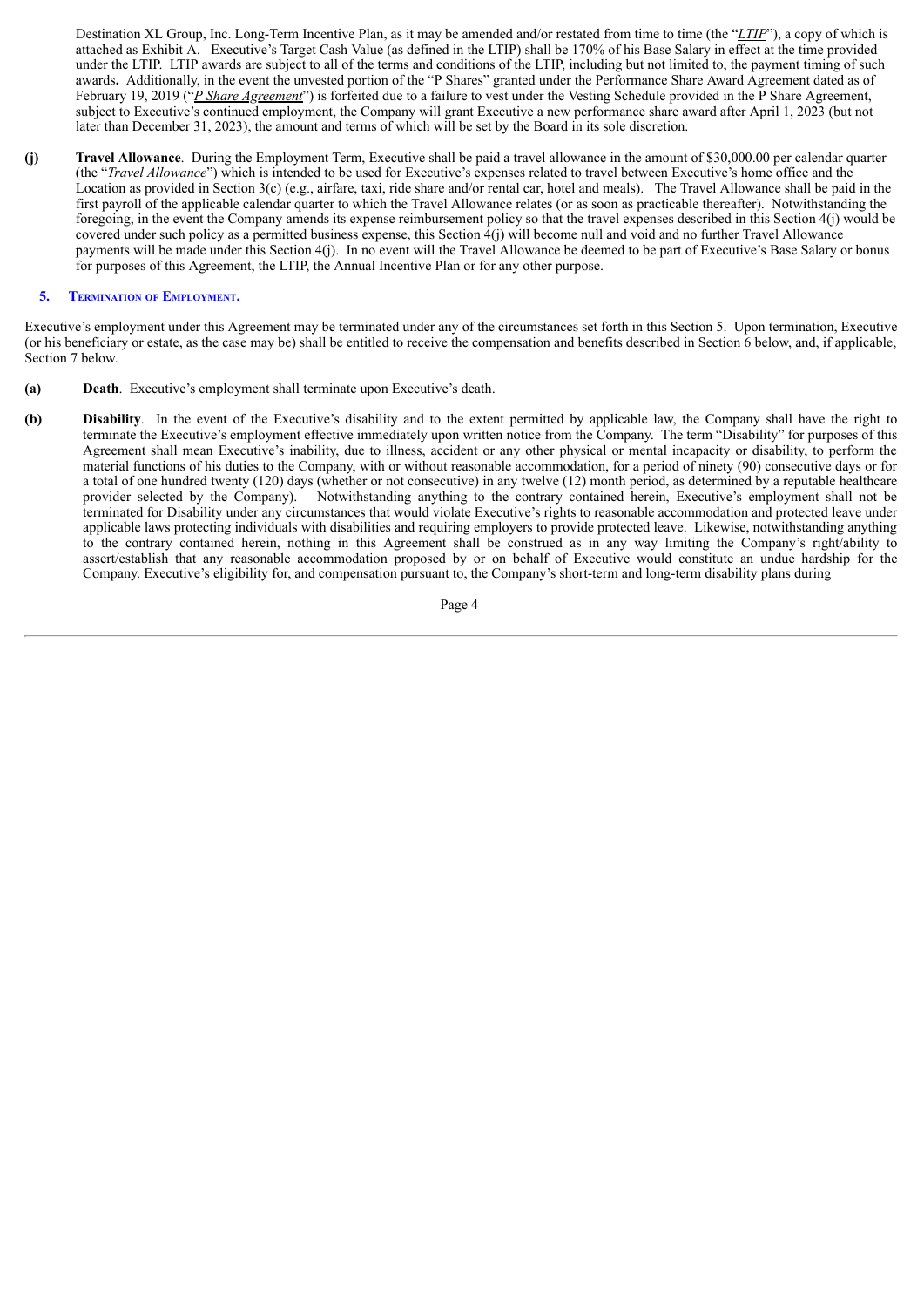the period in which he is disabled within the meaning of this Agreement shall be exclusively governed by such plans.

- **(c) Termination by the Company for Justifiable Cause**. The Company may terminate Executive's employment for Justifiable Cause at any time after providing written notice to Executive. Following delivery of such written notice from the Company, Executive (or his counsel) will have a ten (10) business day period to discuss the termination with the Board (or its counsel) to provide information to the Board (or its counsel) which Executive believes establishes either the absence of Justifiable Cause, if any, or that the Justifiable Cause event has been cured in full and to request a reconsideration of the termination by the Board. If a reconsideration is requested, the Company shall place Executive on unpaid administrative leave and defer the termination decision until the Company communicates its final decision regarding termination to Executive. If the Company's final determination is that Executive will not be terminated, Executive will be taken off administrative leave. For purposes of this Agreement, the term "*Justifiable Cause*" shall mean:
	- **(i)** indictment by federal or state authorities in respect of any crime that involves theft, dishonesty or breach of trust;
	- **(ii)** conviction of any felony;
	- **(iii)** Executive's failure or refusal to perform lawful material duties consistent with Executive's position;
	- **(iv)** fraud or embezzlement of Company property or assets;
	- **(v)** a material and uncured violation by Executive of the Company's Code of Business Conduct and Ethics, the Code of Ethics for Directors, Officers and Financial Professionals or any other material Company policy;
	- **(vi)** intentional acts by Executive of misconduct, moral turpitude or malfeasance (intentional or reckless wrongdoing with or without malicious or tortious intent) that has a material adverse effect on the Company; or
	- **(vii)** a breach or violation by Executive of any material provision of this Agreement.

For the avoidance of doubt, Executive's good faith error in judgment in the normal course of business shall not constitute Justifiable Cause.

**(d) Termination by the Company without Justifiable Cause**. The Company may terminate Executive's employment without Justifiable Cause at any time after providing written notice to Executive. For the avoidance of doubt, a termination of Executive's employment at the expiration of the Initial Term shall not be deemed a termination without Justifiable Cause. A termination of employment that meets the requirements of a Structured Retirement (as defined in the LTIP) and that occurs prior to the expiration of the Initial Term shall be deemed to be a termination by the Company without Justifiable Cause for purposes of this Agreement (other than with respect to Section 8 of this Agreement); provided, however, a termination of employment that meets the requirements of a Structured Retirement and that occurs at any time during the Employment Term (including after the Initial Term) shall be deemed to be a termination by the Company without Justifiable Cause for purposes of Section 4(h) only.

Page 5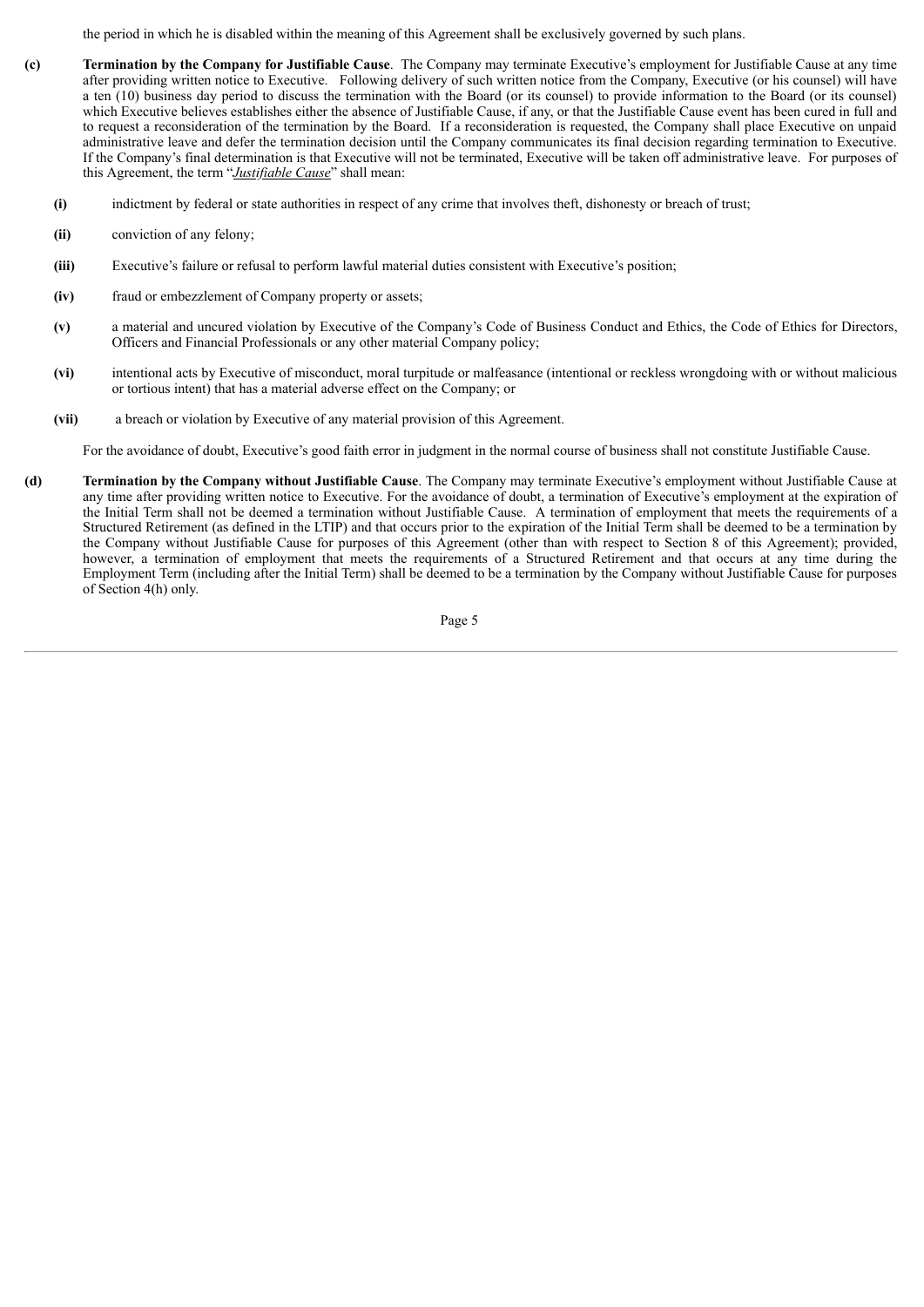- **(e) Termination by Executive without Good Reason.** Executive may terminate his employment under this Agreement after providing not less than thirty (30) days' advance written notice to the Company.
- **(f) Termination by Executive with Good Reason.** Executive may terminate his employment under this Agreement for Good Reason. For purposes of this Agreement, "*Good Reason*" shall mean termination by Executive within ninety (90) days of the initial existence of one of the conditions described below which occurs without Executive's prior written consent prior to the expiration of the Initial Term: (i) a material diminution in Executive's Base Salary that is not also broadly and consistently applied to the Company's executive management team (but in no event more than a 10% reduction from Executive's highest Base Salary in effect during the Employment Term); (ii) a material diminution in the authority, duties, or responsibilities of the supervisor to whom the Executive is required to report, including a requirement that the Executive report to a corporate officer or employee instead of reporting directly to the Board; (iii) a material diminution in Executive's Position, authority, duties, or responsibilities; or (iv) any other action or inaction that constitutes a material breach of the Agreement by the Company. For the avoidance of doubt, a requirement that Executive report to a board of directors that is not the board of directors of a public company will be deemed to be a Good Reason condition. In order to terminate for Good Reason, Executive must provide notice to the Company of the existence of the applicable condition described above within thirty (30) days of Executive first becoming aware of the condition, upon the notice of which the Company must be provided a period of sixty (60) days during which it may remedy the condition. For the avoidance of doubt, a termination of Executive's employment at the expiration of the Initial Term shall not be deemed a termination with Good Reason.
- **(g) Termination upon Expiration of Initial Term or any Extended Term.** Executive's employment shall terminate at the expiration of the Initial Term or any extended term if the Agreement is not renewed in accordance with Section 2 of this Agreement. A termination of Executive's employment at the end of any extended term (but not at the expiration of the Initial Term) due to the Company's decision not to extend the Agreement other than due to Executive's death, Disability or for Justifiable Cause, shall be deemed a termination without Justifiable Cause. The Parties agree that if the Agreement is not renewed by the Company at the end of the Initial Term and Executive's employment terminates upon such expiration for any reason (including due to a Structured Retirement) *other than* due to Executive's death, Disability or for Justifiable Cause, Executive shall be eligible to be paid severance pursuant to Section 7(b)(iii) of this Agreement, subject to the requirements of this Agreement.
- **(h) Board Resignation(s).** Upon termination of Executive's employment with the Company, for any reason, Executive shall resign immediately from the Board and from all affiliate boards of directors, if any, on which he is then currently serving as an officer of such affiliates, and agrees to execute such documents as are reasonably necessary or appropriate to effectuate such resignations.
- **(i) Board Deliberations Concerning Executive.** Executive understands and agrees that, regardless of whether he is serving as a Director on the Board at the time, he shall not participate in any deliberations or actions undertaken by the Board with respect to any determination that the Board may consider reaching with respect to matters covered by this Section 5. Notwithstanding the foregoing, at any time the Board is considering matters covered by this Section 5, Executive shall be provided a meaningful opportunity to address the Board on his own behalf.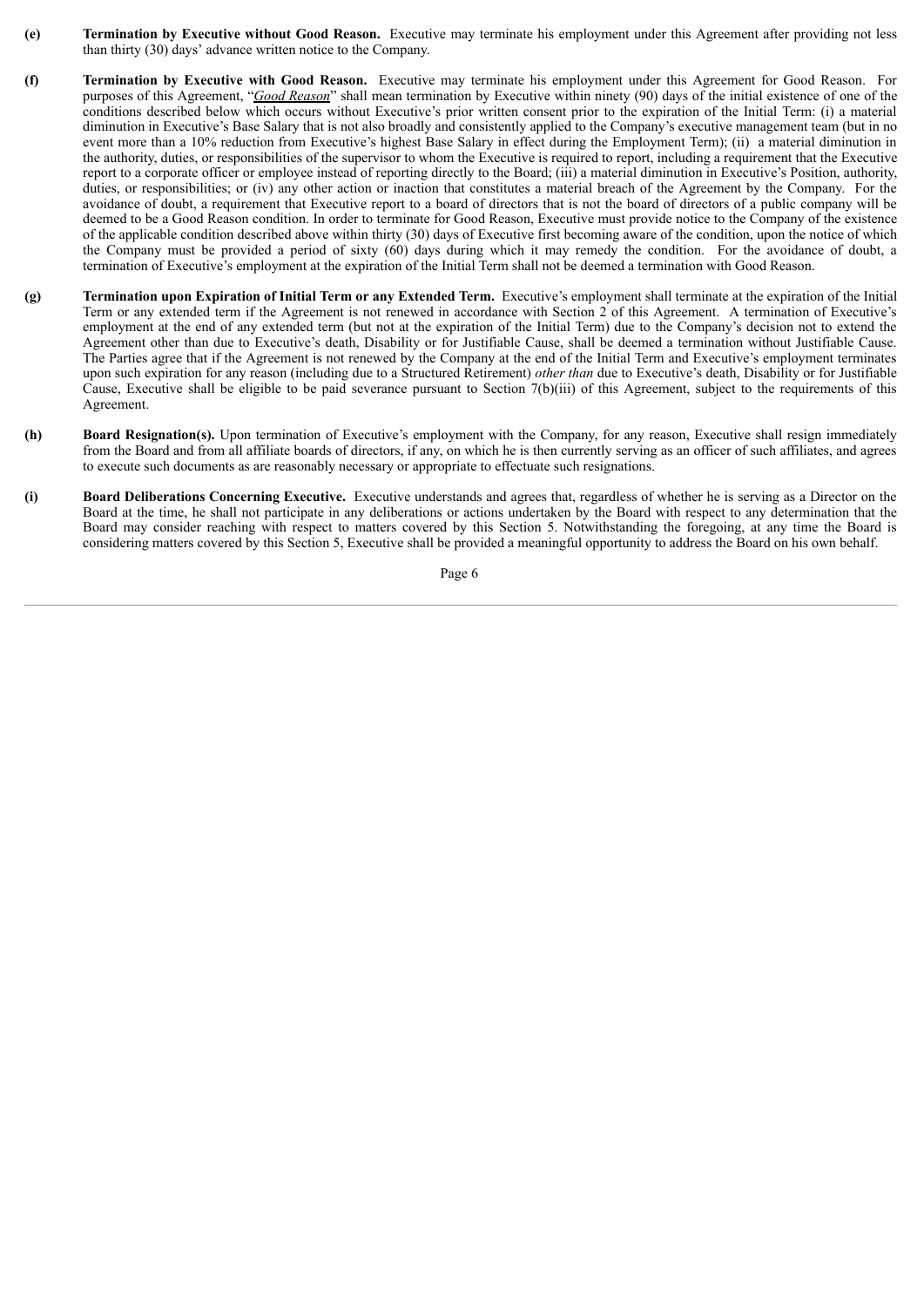#### **6. COMPENSATION FOLLOWING TERMINATION OF EMPLOYMENT.**

Upon termination of Executive's employment under this Agreement for any reason, Executive (or his designated beneficiary or estate, as the case may be) shall be entitled to receive the following compensation:

- **(a) Earned but Unpaid Compensation, Expense Reimbursement**. The Company shall pay Executive any accrued but unpaid Base Salary for services rendered to the date of termination, any accrued but unpaid expenses required to be reimbursed under this Agreement, any accrued but unused vacation as of the termination date, and any unpaid annual bonus earned with respect to a prior year (but only to the extent provided in the Annual Incentive Plan and Section 4(h)).
- **(b) Other Compensation and Benefits**. Except as may be provided under this Agreement,
	- **(i)** any benefits to which Executive may be entitled pursuant to the plans, policies and arrangements referred to in Section 4(c) above shall be determined and paid in accordance with the terms of such plans, policies and arrangements, and
	- **(ii)** Executive shall have no right to receive any other compensation, or to participate in any other plan, arrangement or benefit, with respect to future periods after such termination or resignation except as otherwise provided in such plans.

#### **7. ADDITIONAL COMPENSATION PAYABLE FOLLOWING TERMINATION I<sup>N</sup> CERTAIN CIRCUMSTANCES.**

- **(a) Requirements for Additional Compensation**. In addition to the compensation set forth in Section 6 above, Executive will receive the additional compensation set forth in the applicable section of subsection (b) below, only if the following requirements are met:
	- **(i)** Executive's employment is terminated by the Company without Justifiable Cause pursuant to Section 5(d) or Executive terminates employment for Good Reason pursuant to Section 5(f) during the Initial Term or during any extended one-year term, or Executive is terminated by the Company because the Company timely elects not to renew the Agreement at the expiration of the Initial Term (and the Company does not have a basis to terminate Executive due to Executive's death, Disability or for Justifiable Cause);
	- **(ii)** Executive is not in material breach of the restrictive covenants set forth in Section 8 below and Executive has complied with Section 5(h); and
	- **(iii)** Executive signs (and does not thereafter timely revoke) a general release in a form substantially similar to the form of separation agreement and general release attached hereto as **Exhibit B**, with such changes as may be required to: *(x)* comply with applicable law, and *(y)* preserve all of Executive's rights with regard to Executive's vested equity interests in the Company, on or after his employment termination date within the time determined by the Company, but no later than the 60<sup>th</sup> day following such termination of employment. For the avoidance of doubt, the Company shall present Executive with the separation agreement and general release referenced above no later than ten (10) days following termination of employment and shall allow Executive at least 21 days to consider the separation agreement and general release prior to Executive's execution of such separation agreement and general release.
- **(b) Additional Compensation**. The Company shall provide Executive with the following compensation and benefits, as applicable: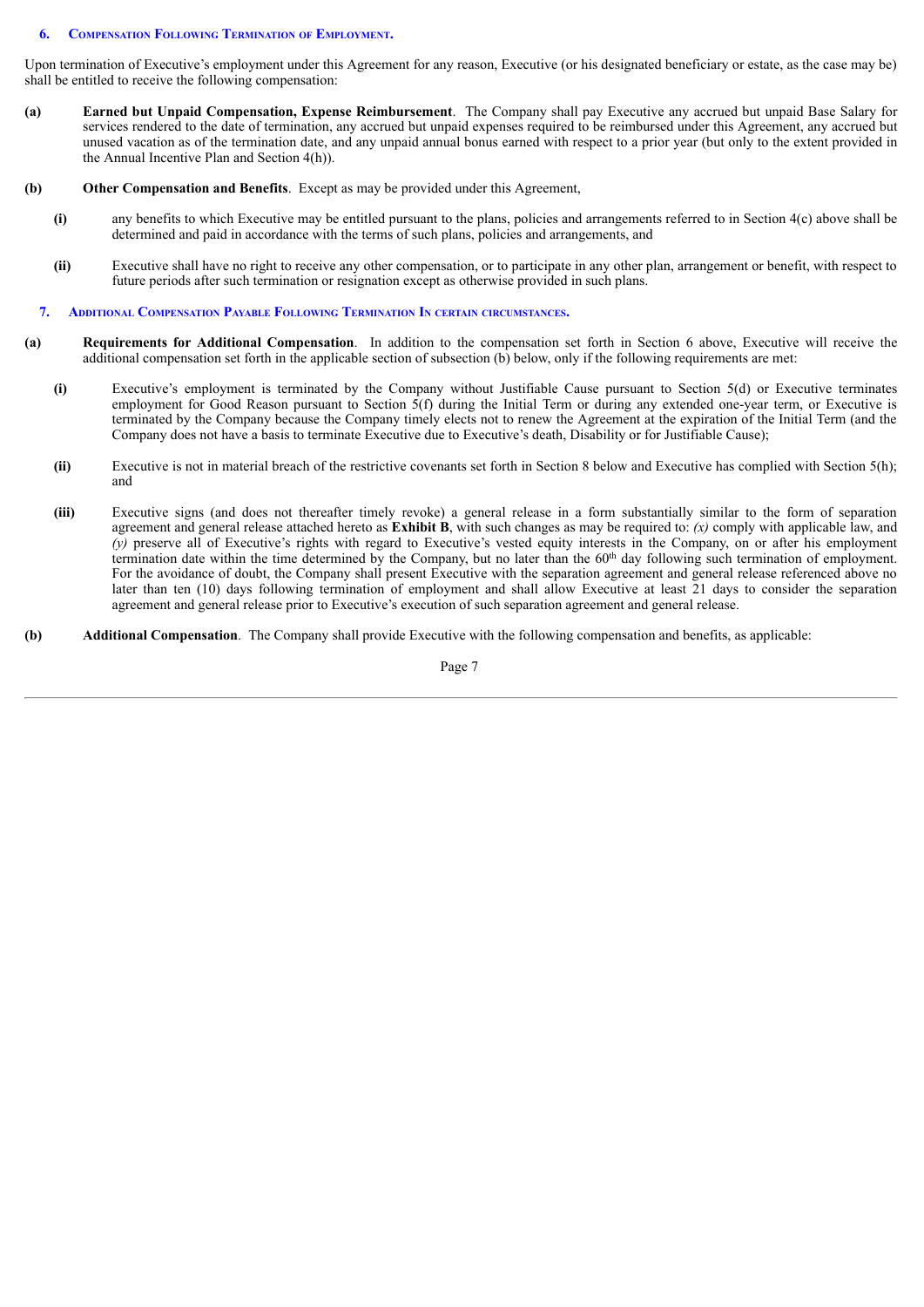#### (i) If a Termination by the Company without Justifiable Cause Pursuant to Section 5(d) or by Executive for Good Reason Pursuant **to Section 5(f) Occurs During the Initial Term**:

- **(A)** Payments equal to (i) the Base Salary Executive would have been paid through the end of the Initial Term if Executive had remained employed through such date PLUS (ii) the amounts Executive would have been paid as bonuses under the Company's Annual Incentive Plan for the remaining partial and complete fiscal years in the Initial Term as if Executive had remained employed through the end of the Initial Term assuming that the annual bonus for each remaining partial or complete fiscal year in such period would have been equal to the target bonus amount (prorated for partial years) using Executive's Base Salary in effect at the time of Executive's termination (the "*Initial Term Severance Payments*"), paid in equal monthly installments over the twenty-four (24) month period immediately following Executive's termination of employment (the "*Severance Period*"); provided that the first installment payment of the Initial Term Severance Payments shall be made on the sixtieth  $(60<sup>th</sup>)$  day after the date of Executive's termination, and will include payment of any installment payments that were otherwise due prior thereto; and provided further that notwithstanding the foregoing, in the event Executive's termination occurs within the one (1)-year period immediately following a Change in Control, the amount payable pursuant to this Section  $7(b)(i)$ (A) shall instead be an amount equal to (i) two (2) times Executive's then current Base Salary PLUS (ii) two (2) times Executive's target bonus under the Company's Annual Incentive Plan applicable for the fiscal year of termination (the "*CIC Severance*"), paid in equal monthly installments over the Severance Period and, if Executive's termination occurs upon or following a Change in Control which constitutes a "change in control event" for purposes of Code Section 409A, then such CIC Severance shall be paid in a single lump sum within sixty (60) days following Executive's termination of employment (or otherwise shall be payable in monthly installments as originally contemplated by this Section  $7(b)(i)(A)$ ; plus
- **(B)** subject to (x) Executive's timely election of continuation coverage under COBRA, and (y) Executive's continued copayment of premiums at the same level and cost to Executive as if Executive were an employee of the Company (excluding, for purposes of calculating cost, an employee's ability to pay premiums with pre-tax dollars), continued payment by the Company of his health, dental and vision insurance coverage during the twelve (12) month period following the date of termination to the same extent that the Company paid for such coverage immediately prior to the date of termination, in a manner intended to avoid any excise tax under Section 4980D of the Code, subject to the eligibility requirements and other terms and conditions of such insurance coverage.

#### (ii) If a Termination by the Company without Justifiable Cause Pursuant to Section 5(d) or by Executive for Good Reason Pursuant **to Section 5(f) Occurs During any One-Year Term that Commences after the End of the Initial Term**:

**(A)** Payments equal to Executive's then current Base Salary PLUS Executive's target bonus under the Company's Annual Incentive Plan using Executive's Base Salary in effect at the time of Executive's termination (the "*Severance Payments*"), paid in equal monthly installments over the Severance Period; provided that the first installment payment of the Severance Payments shall be made on the sixtieth (60<sup>th</sup>) day after the date of Executive's termination, and will include payment of any installment payments that were otherwise due prior thereto; and provided further that notwithstanding the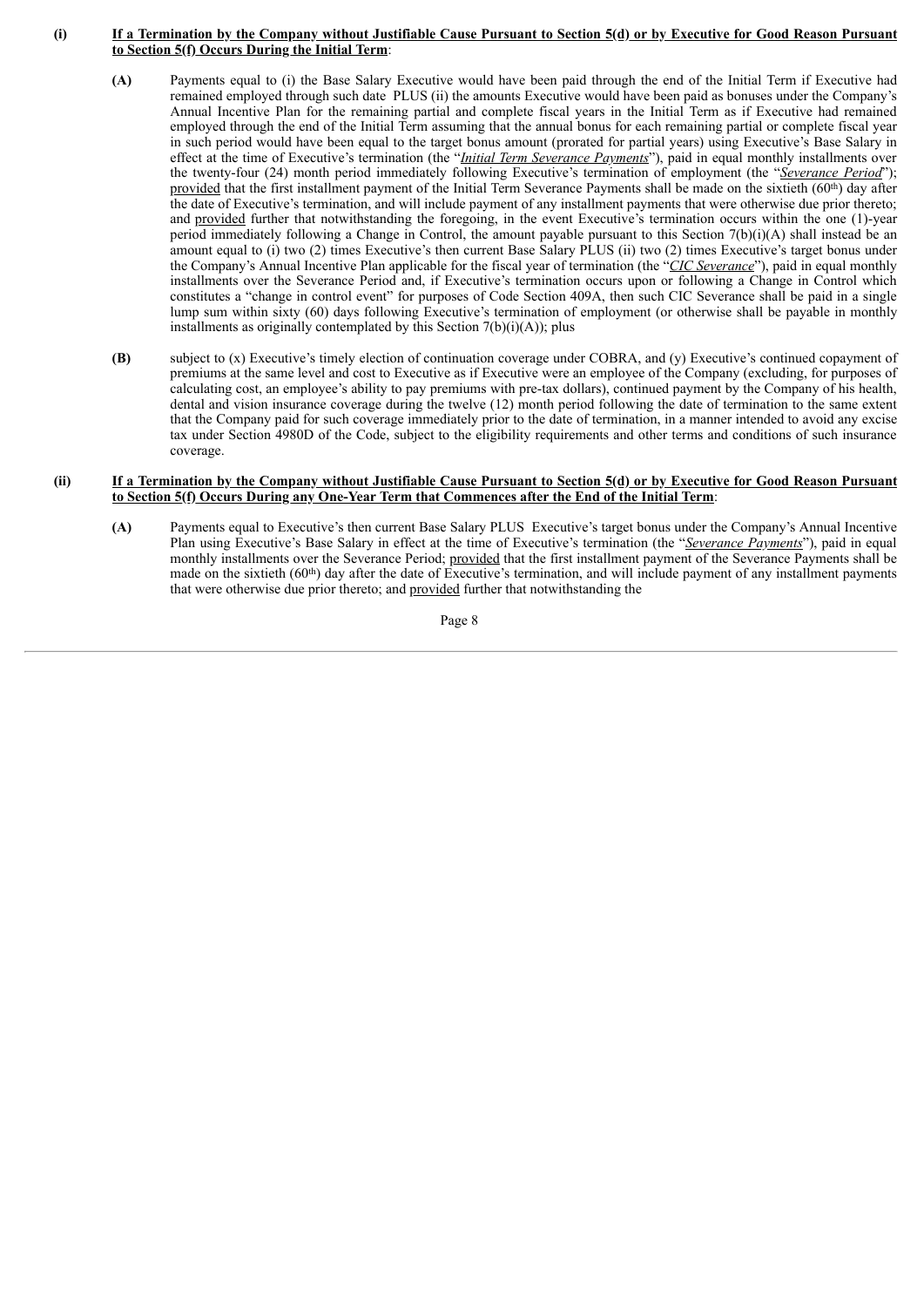foregoing, in the event Executive's termination occurs during the one (1)-year period immediately following a Change in Control, the amount payable pursuant to this Section  $7(b)(ii)(A)$  shall instead be an amount equal the CIC Severance, paid in equal monthly installments over the Severance Period, and, if Executive's termination occurs upon or following a Change in Control which constitutes a "change in control event" for purposes of Code Section 409A, then such CIC Severance shall be paid in a single lump sum within sixty (60) days following Executive's termination of employment (or otherwise shall be payable in installments as originally contemplated by this Section 7(b)(ii)(A); plus

**(B)** Subject to (x) Executive's timely election of continuation coverage under COBRA, and (y) Executive's continued copayment of premiums at the same level and cost to Executive as if Executive were an employee of the Company (excluding, for purposes of calculating cost, an employee's ability to pay premiums with pre-tax dollars), continued payment by the Company of his health, dental and vision insurance coverage during the twelve (12) month period following the date of termination to the same extent that the Company paid for such coverage immediately prior to the date of termination, in a manner intended to avoid any excise tax under Section 4980D of the Code, subject to the eligibility requirements and other terms and conditions of such insurance coverage.

#### (iii) If Termination Occurs Because the Company Timely Elects Not to Renew the Agreement at the Expiration of the Initial Term **(which includes a termination due to a Structured Retirement at the end of the Initial Term)**:

Payments equal to three (3) months of Executive's then current Base Salary PLUS 25% of Executive's target bonus under the Company's Annual Incentive Plan applicable for the fiscal year of termination (the "*Non-Renewal Severance Payments*"), paid in equal monthly installments over the Severance Period; provided that the first installment payment of the Non-Renewal Severance Payments shall be made on the sixtieth (60<sup>th</sup>) day after the date of Executive's termination, and will include payment of any installment payments that were otherwise due prior thereto.

- **(c)** For purposes of this Agreement, a "*Change in Control*" shall have the meaning provided in the 2016 Plan.
- **(d)** For the avoidance of doubt, all of Executive's unvested equity awards shall vest upon or following his termination of employment, if at all, solely in accordance with the terms and conditions of the applicable plan and award agreement. For the avoidance of doubt, the definitions of Justifiable Cause and Good Reason in this Agreement will apply for 2016 Plan and LTIP purposes. Accordingly, a termination of employment that meets the requirements of a Structured Retirement and that occurs prior to the expiration of the Initial Term shall be deemed to be a termination without Justifiable Cause under any outstanding awards granted to Executive under the LTIP (whether granted prior to the Commencement Date or after), any outstanding restricted stock unit awards previously granted to Executive and any outstanding performance share award previously granted to Executive.

#### **8. RESTRICTIVE COVENANTS**

**(a) Confidential Information/Competitive Business**.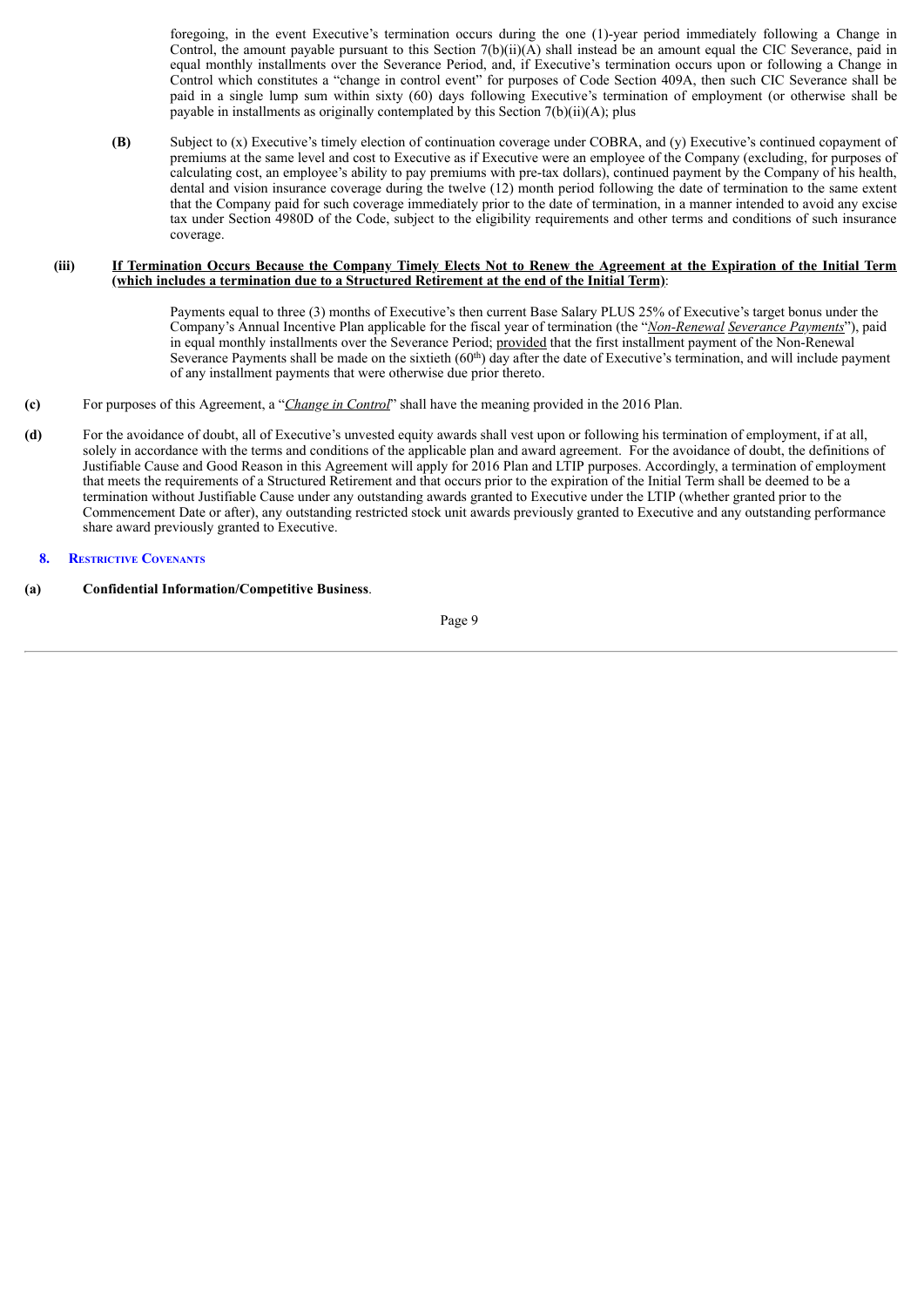- **(i) Confidential Information and Trade Secrets.** Executive agrees that during the course of employment with the Company, Executive has and will come into contact with and have access to various forms of Confidential Information and Trade Secrets, which are the property of the Company. This information relates both to the Company, its customers, vendors and its employees. Such Confidential Information and Trade Secrets include, but are not limited to:
	- **(A)** information with respect to costs, commissions, fees, profits, sales, markets, products and product formulae, mailing lists, strategies and plans for future business, new business, product or other development, new and innovative product ideas, potential acquisitions or divestitures, and new marketing ideas;
	- **(B)** proprietary technology, trade secrets, patented processes, research and development data, know-how, market studies and forecasts, financial data, competitive analyses, pricing policies, product formulations, algorithms, system designs, site maps, information processing methodologies, software, software coding methodologies, computer system interfaces, website functionality, information security processes, business methods, procedures, devices, machines, equipment, data processing programs, software computer models, research projects, system customizations, program implementation plans, and other information and means used by the Company in the conduct of its business;
	- **(C)** the identity of the Company's customers and product end users, their names and addresses, the names of representatives of the Company's customers responsible for entering into contracts with the Company, the amounts paid by such customers to the Company, specific customer needs and requirements, and leads and referrals to prospective customers, the substance of agreements with customers, suppliers and others, marketing or dealership arrangements, servicing and training programs and arrangements, supplier lists, customer lists;
	- **(D)** unless otherwise prohibited by applicable law, the identity and number of the Company's employees other than Executive, their salaries, bonuses, benefits, qualifications and abilities obtained from the employee's confidential personnel files, personnel policies; and
	- **(E)** any documents embodying such confidential information described in  $(A) (D)$  above.

all of which information Executive acknowledges and agrees is not generally known or available to the general public, but has been developed, compiled or acquired by the Company at its great effort and expense. Confidential Information and Trade Secrets can be in any form: oral, written or machine readable, including electronic files. Confidential Information shall not include information that became or becomes generally known to the men's apparel industry through no wrongful act of Executive. Further, and not withstanding anything else to the contrary in this Agreement, Executive's general knowledge, experience and "know-how" in the retail industry shall not constitute Confidential Information subject to this Agreement.

**(ii) Secrecy of Confidential Information and Trade Secrets Essential.** Executive acknowledges and agrees that the Company is engaged in a highly competitive business and that its competitive position depends upon its ability to maintain the confidentiality of the Confidential Information and Trade Secrets. Executive acknowledges and agrees that the Company's Confidential Information and Trade Secrets were developed, compiled and acquired by the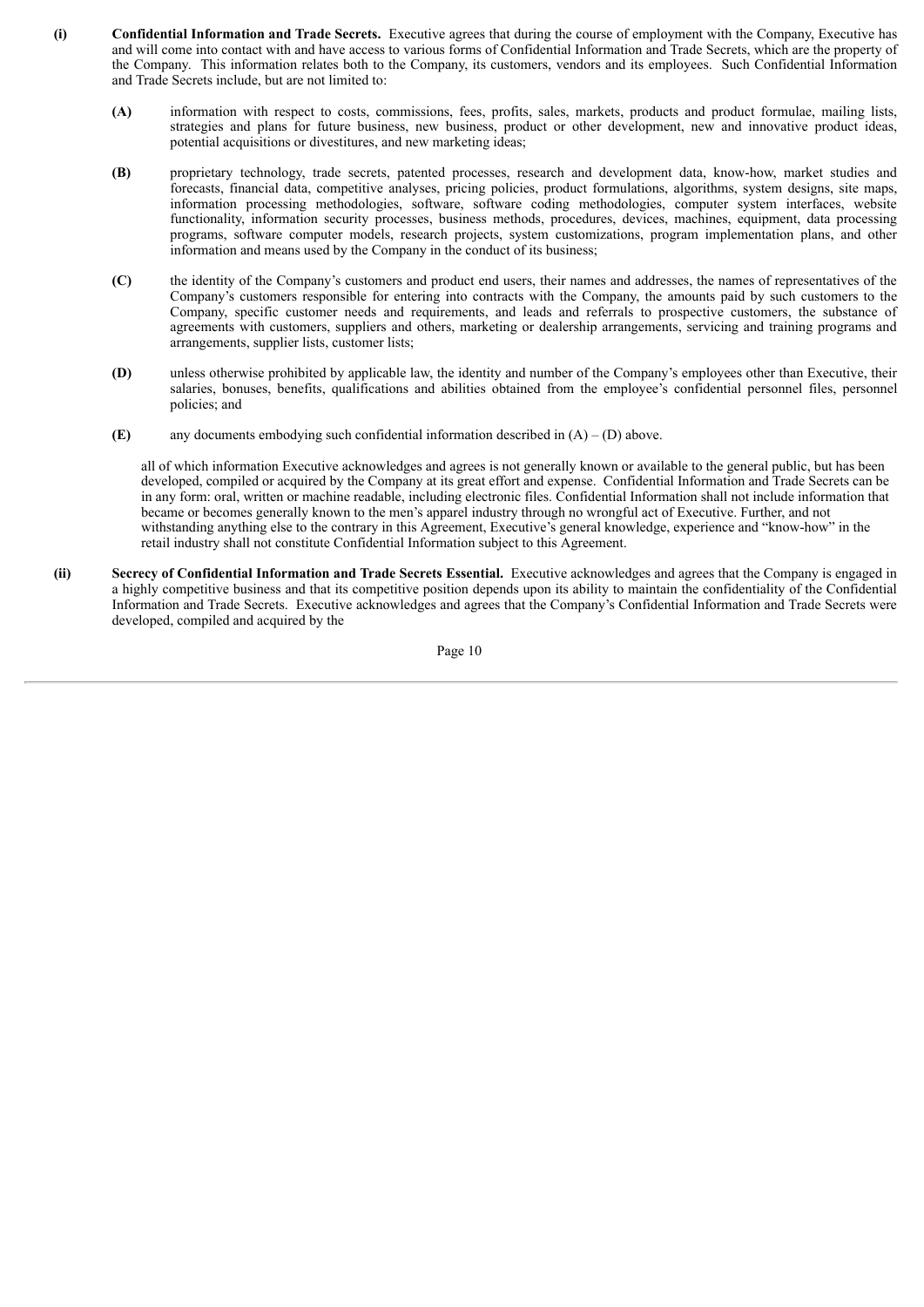Company over a considerable period of time and at its great effort and expense. Executive further acknowledges and agrees that any disclosure, divulging, revelation or use of any of the Confidential Information and Trade Secrets, other than in connection with the Company's business or as specifically authorized by the Company, will be highly detrimental to the Company, and that serious loss of business and pecuniary damage may result therefrom.

- **(b) Non-Disclosure of Confidential Information.** Accordingly, Executive agrees, except as specifically required in the performance of his duties on behalf of the Company, as compelled by applicable law, or for disclosures by Executive to his spouse and to his personal, legal or financial advisors, Executive will not, while associated with the Company and for so long thereafter as the pertinent information or documentation remains confidential, directly or indirectly use, disclose or disseminate to any other person, organization or entity or otherwise use any of the Company's Confidential Information and Trade Secrets; further Executive agrees to maintain Company's Confidential Information and Trade Secrets in strict confidence and to use all commercially reasonable efforts to not allow any unauthorized access to, or disclosure of, the Company's Confidential Information and Trade Secrets.
	- **(i)** Nothing in this Agreement (i) prohibits Executive from reporting an event that he reasonably and in good faith believes is a violation of law to the relevant law-enforcement agency (including without limitation the Securities and Exchange Commission), and nothing herein requires notice to or approval from the Company before doing so, or (ii) prohibits Executive from cooperating in an investigation conducted by such law-enforcement agency, including without limitation, by disclosing and testifying truthfully as to relevant information.
	- **(ii)** Executive is also hereby provided notice that under the 2016 Defend Trade Secrets Act: (x) no individual will be held criminally or civilly liable under federal or state trade secret law for the disclosure of a trade secret (as defined in the Economic Espionage Act) that is made in confidence to a federal, state, or local government official, either directly or indirectly, or to an attorney; and made solely for the purpose of reporting or investigating a suspected violation of law, or is made in a complaint or other document filed in a lawsuit or other proceeding, if such filing is made under seal so that it is not made public, and, (y) an individual who pursues a lawsuit for retaliation by an employer for reporting a suspected violation of the law may disclose the trade secret to the attorney of the individual and use the trade secret information in the court proceeding, if the individual files any document containing the trade secret under seal, and does not disclose the trade secret, except as permitted by court order.
- **(c) Return of Material.** Executive further agrees to deliver to the Company, immediately upon resignation or separation from the Company for any reason, or at any other time the Company so requests, all of the following (other than Executive's own compensation information and address book, file and other personal information, documents or items that may reside on the Company's premises, systems or devices which can be removed from any systems/devices only in coordination with the Company's designated IT professional) that may be in his possession or under his control:
	- **(i)** any and all documents, files, notes, memoranda, databases, computer files and/or other computer programs reflecting any Confidential Information and Trade Secrets whatsoever, or otherwise relating to the Company's business;
	- **(ii)** lists of the Company's customers or leads or referrals to prospective customers;
	- **(iii)** any computer equipment, home office equipment, automobile or other business equipment belonging to the Company which Executive may then possess or have under his control; and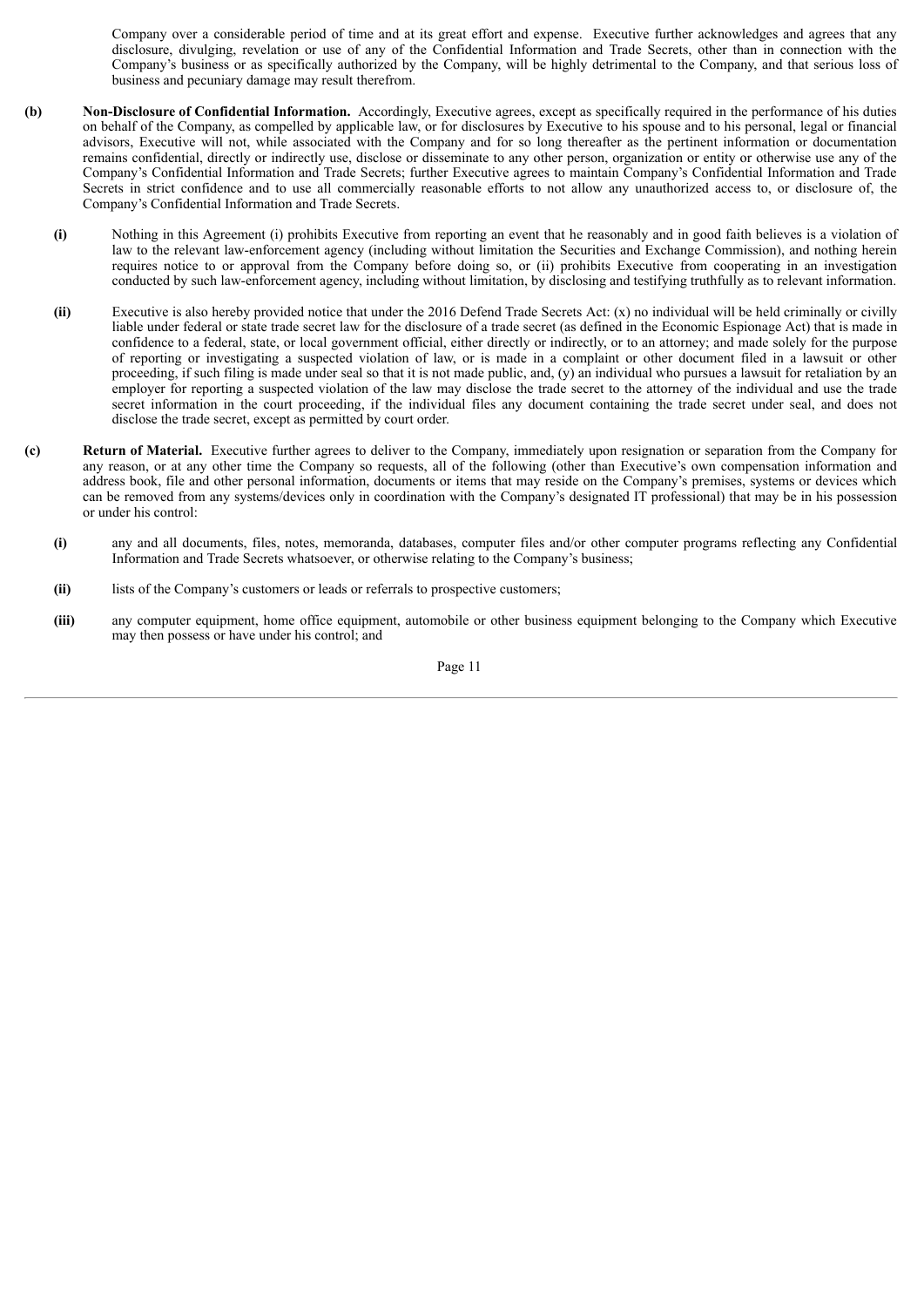- **(iv)** all product formulations, algorithms, system designs, site maps, information processing methodologies, software, software coding methodologies, website functionality, information security processes, business methods, procedures, devices, machines, equipment, data processing programs, software computer models, research projects, system customizations, program implementation plans and other information and means used by the Company in the conduct of its business and all other confidential information described in  $(A) - (D)$ above.
- **(d) No Competitive Activity.** Executive acknowledges and agrees that the Company is engaged in a highly competitive business and that by virtue of Executive's position and responsibilities with the Company and Executive's access to the Confidential Information and Trade Secrets, engaging in any business which is directly competitive with the Company will cause Company great and irreparable harm. Therefore, in consideration for the LTIP awards referenced in Section 4(i) above and the potential to receive additional compensation pursuant to Section 7(a) and 7(b) above, Executive further covenants and agrees that at all times
	- **(i)** During his period of employment with the Company, and
	- **(ii)** during the period beginning on the date of termination of his employment (whether such termination is voluntary or involuntary, with Good Reason or without Good Reason, for Justifiable Cause or without Justifiable Cause, due to a Structured Retirement or otherwise) and ending on the date that is the later of (A) one (1) year following Executive's termination from employment, or (B) the expiration of any tolling period extending the one year period in clause (A),

Executive shall not, directly or indirectly, engage in, assist, or have any active interest or involvement - whether as an employee, agent, consultant, creditor, advisor, officer, director, stockholder (excluding holding of less than 3% of the stock of a public company), partner, proprietor or any type of principal whatsoever) or in any other capacity whatsoever, engage in, become financially interested in, be employed by, render any consultation or business advice with respect to, accept any competitive business on behalf of, or have any connection with any business which is competitive with products or services of the Company or any subsidiaries or affiliates, in any geographic area in which the Company or any of its subsidiaries or affiliates are then conducting or proposing to conduct business, including, without limitation, the United States of America and its possessions, Canada and Europe; provided, however, that Executive may own any securities of any corporation which is engaged in such business and is publicly owned and traded but in an amount not to exceed at any one time three percent (3%) of any class of stock or securities of such corporation. For purposes of this provision, a business competitive with the products and services of the Company (or such subsidiaries or affiliates) is limited to a specialty retailer which primarily distributes, sells or markets so-called "big and tall" apparel of any kind for men or which utilizes the "big and tall" retail or wholesale marketing concept as part of its business, or any other business line the Company may enter into in the future and during Executive's employment. However, nothing in this Section 8 shall be deemed to prohibit Executive from providing services to or becoming involved with any entity with a division or subsidiary that engages in a business competitive with the products and services of the Company (or any subsidiary or affiliate of the Company), as long as Executive is not the chief executive officer of the entity and/or does not work in that competitive division or subsidiary. By signing below, Executive acknowledges and agrees that Executive has received sufficient mutually agreed-upon consideration for agreeing to be bound by the obligations in this Section 8, specifically the LTIP awards, the access to Company confidential information and the potential to receive salary continuation as severance pay (as set forth in Section 7(a) and 7(b) above) in the event Executive is terminated by the Company without Justifiable Cause, Executive terminates for Good Reason or is terminated by the Company at the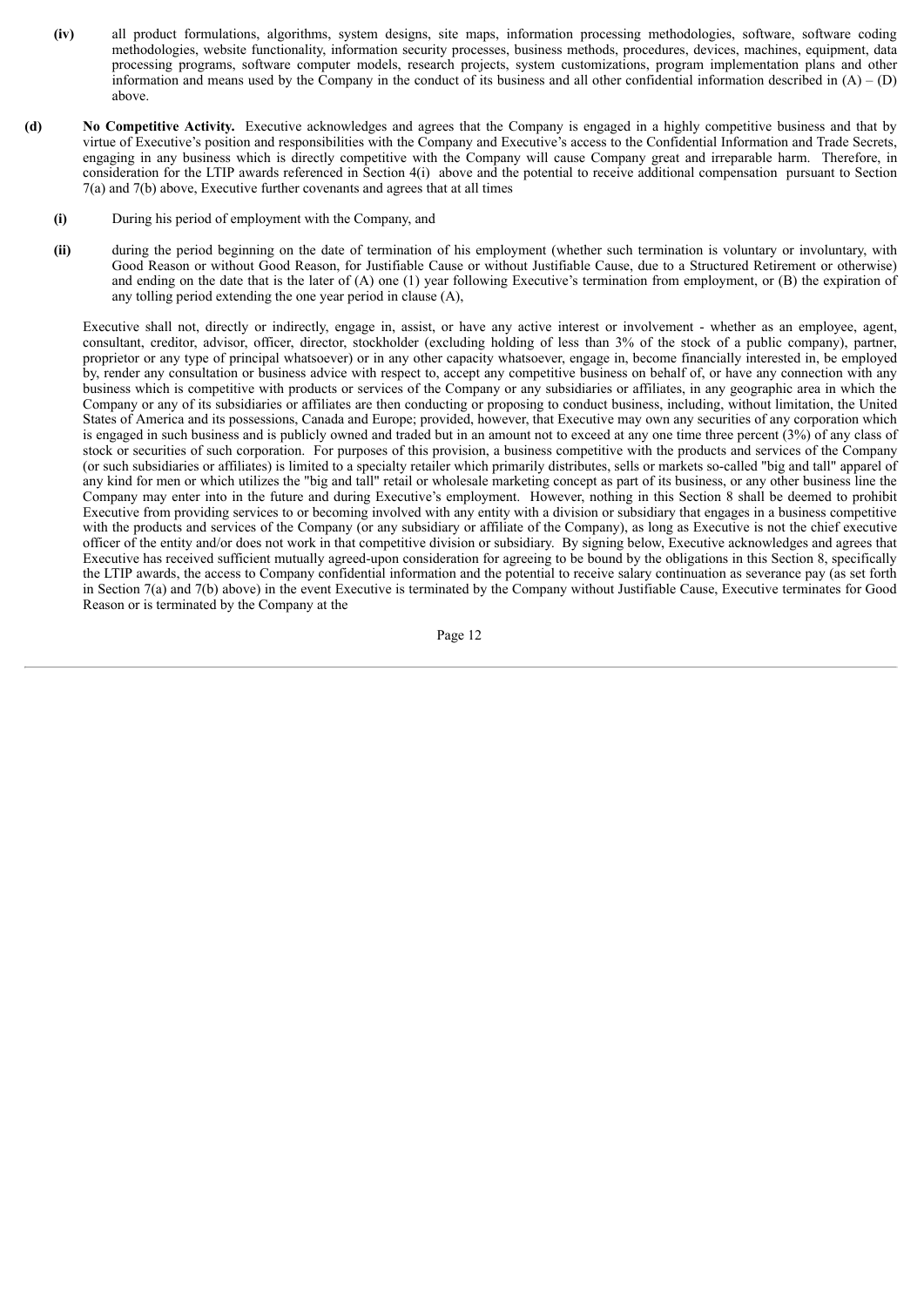end of the Initial Term (including due to a Structured Retirement), after Executive signs the separation and general release acceptable to the Company. Executive further acknowledges and agrees that the No Competitive Activity restrictions in this Section 8(d) shall apply, including in the event of a termination due to a Structured Retirement, unless Executive is terminated without Justifiable Cause or terminates for Good Reason as defined in this Agreement. The Company's determination as to whether Justifiable Cause exists must be objectively reasonable and based on evidence. The non-competition restrictions in this Section 8(d) shall become effective as of the Commencement Date.

- **(e) Non-Solicitation of Customers and Others.** Executive acknowledges and agrees that solely by reason of employment by the Company, Executive has and will come into contact with some, most or all of the Company's customers and will have access to Confidential Information and Trade Secrets regarding the Company's customers as set forth in Section 8(a) of this Agreement. Therefore, Executive covenants and agrees that at all times during the period beginning on the date of termination of his employment (whether such termination is voluntary or involuntary, with Good Reason or without Good Reason, for Justifiable Cause or without Justifiable Cause, due to a Structured Retirement or otherwise) and ending (A) one (1) year following his date of termination or (B) the expiration of any tolling period extending the one year period in clause (A), Executive shall not directly or indirectly, solicit, contact, do business with, call upon, communicate with any customer, former customer, retailer, supplier, service provider, and/or wholesaler of the Company for the purpose of providing any product or service that was provided (or that was planned to be provided) by the Company at the time of Executive's separation from employment. This restriction shall apply to any customer, former customer, retailer, supplier, service provider, and/or wholesaler of the Company in the "big and tall" male apparel industry with whom Executive had contact or about whom Executive obtained Confidential Information or Trade Secrets during the twenty-four (24) months preceding the Executive's separation from employment with the Company.
- **(f) Non-Solicitation of Employees.** Executive acknowledges and agrees that solely as a result of employment with the Company, Executive has and will come into contact with and acquire confidential information regarding some, most, or all of the Company's employees. Therefore, Executive covenants and agrees that at all times
	- **(i)** During his period of employment with the Company, and
	- **(ii)** during the period beginning on the date of termination of his employment (whether such termination is voluntary or involuntary, with Good Reason or without Good Reason, for Justifiable Cause or without Justifiable Cause, due to a Structured Retirement or otherwise) and ending on the <u>later of</u> (A) one (1) year following his date of termination or (B) the expiration of any tolling period extending the one year period in clause (A),

Executive shall not, either on Executive's own account or on behalf of any person, firm, or business entity, recruit, solicit, interfere with, or endeavor to cause any employee of the Company with whom Executive came into contact or about whom Executive obtained confidential information, to leave his or her employment with the Company, or to work in a capacity that is competitive with the Company, or to work in a capacity that is similar to the capacity in which the employee was employed by the Company.

**(g) Inventions and Discoveries.** Upon execution of this Agreement and thereafter, Executive shall promptly and fully disclose to the Company, and with all necessary detail for a complete understanding of the same, all existing and future developments, know-how, discoveries, inventions, improvements, concepts, ideas, writings, formulae, processes and Methods (whether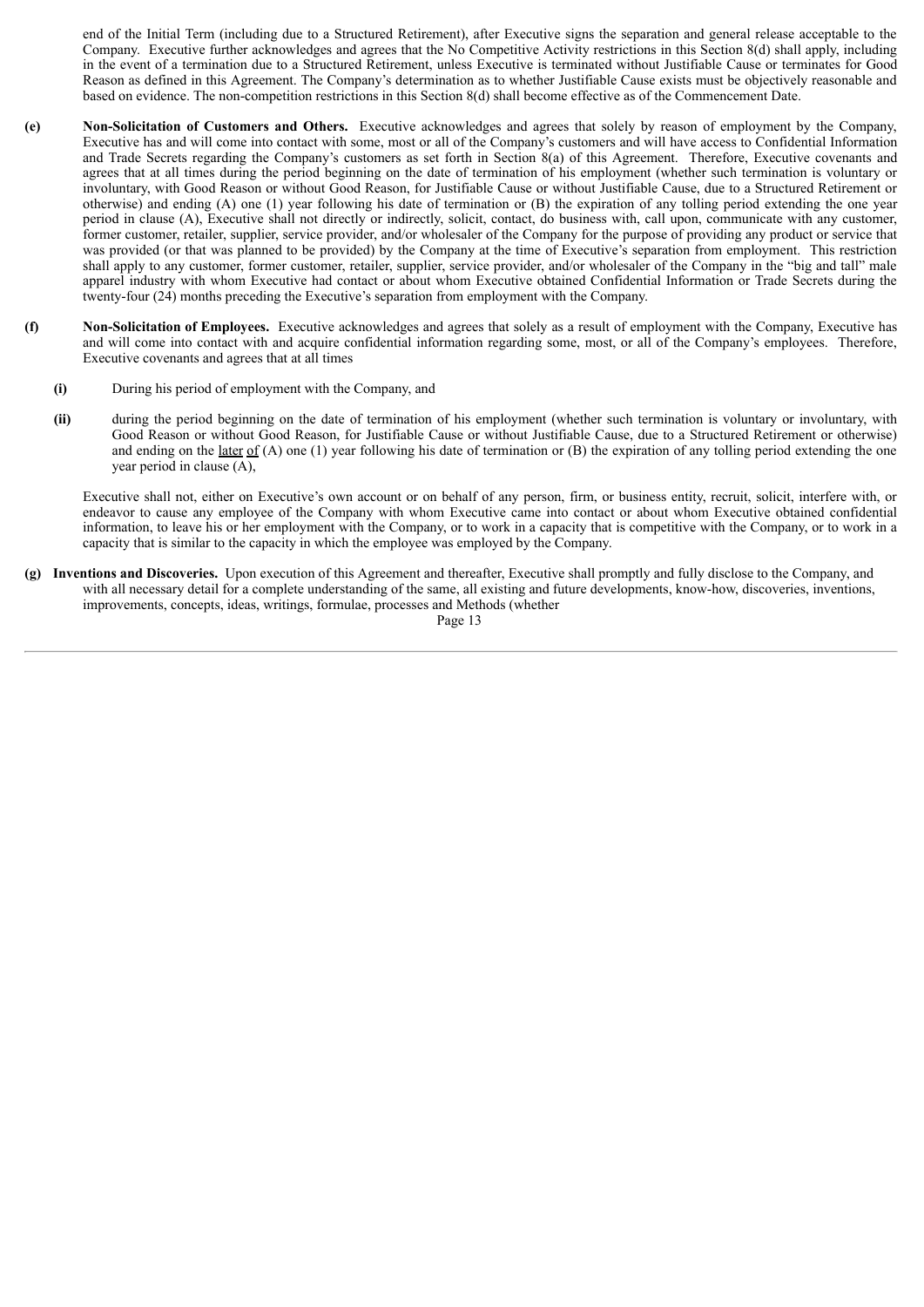copyrightable, patentable or otherwise) made, received, conceived, acquired or written during working hours, or otherwise, by Executive (whether or not at the request or upon the suggestion of the Company) during the period of his employment with, or rendering of advisory or consulting services to, the Company or any of its subsidiaries or affiliates, solely or jointly with others, in or relating to any activities of the Company or its subsidiaries or affiliates known to him as a consequence of his employment or the rendering of advisory and consulting services hereunder (collectively the "Subject Matter"). The Company and Executive acknowledge that Executive has previously authored a book and other published material, and may do so again in the future, and that any such published material authored by Executive does not constitute Subject Matter subject to this Agreement, provided however, that any such published material does not also constitute Confidential Information and Trade Secrets within the meaning of Section 8(a) above.

Except for any previously published material or to be published material authored by Executive, Executive hereby assigns and transfers, and agrees to assign and transfer, to the Company, all his rights, title and interest in and to the Subject Matter, and Executive further agrees to deliver to the Company any and all drawings, notes, specifications and data relating to the Subject Matter, and to execute, acknowledge and deliver all such further papers, including applications for copyrights or patents, as may be necessary to obtain copyrights and patents for any thereof in any and all countries and to vest title thereto to the Company at the Company's sole expense. Executive shall assist the Company in obtaining such copyrights or patents during the term of this Agreement, and at any time thereafter on reasonable notice and at mutually convenient times, and Executive agrees to testify in any prosecution or litigation involving any of the Subject Matter; provided, however, after the Employment Term that Executive shall be compensated in a timely manner at the rate of \$1,000.00 per day (or portion thereof), plus out-ofpocket expenses incurred in rendering such assistance or giving or preparing to give such testimony if it is required after the termination of this Agreement.

- **(a) Non-Disparagement.** Except as otherwise required by law, including providing truthful testimony, including opinion testimony, about the other in any legitimate legal proceeding or investigation (including depositions), each of Executive and the senior executive team of the Company and the Board (the senior executive team of the Company and the Board collectively being the Company's "Senior Individuals") covenants and agrees that during the course of Executive's employment by the Company and at any time thereafter, neither Executive nor the Senior Individuals shall, directly or indirectly, in public or private, willfully deprecate, impugn, disparage, or make any remarks that would tend to or be construed to tend to defame the other, its products or services, or any of its officers, directors, employees, relatives, affiliates or agents; nor shall Executive or the Senior Individuals assist any other person, firm or entity in so doing. For the avoidance of doubt, nothing in this Agreement shall be deemed to limit statements made by Executive in his capacity as a holder of equity interests in the Company with respect to matters of concern related to his equity interests. Nor shall this provision be deemed to limit competitive speech or commercial comparisons regarding services or products by Executive following expiration of the period during which Executive is prohibited from competing with the Company, provided, however, that any such statements made by Executive do not disclose any Confidential Information and Trade secrets within the meaning of Section 8(a) above or any term of this Agreement considered by the Company to be confidential.
- **(b) Conflict of Interest.** Executive may not use his position at the Company, or knowledge of any of the Company's Confidential Information or Trade Secrets, or any of the Company's assets, for personal gain. A direct or indirect financial interest, including joint ventures in or with a supplier,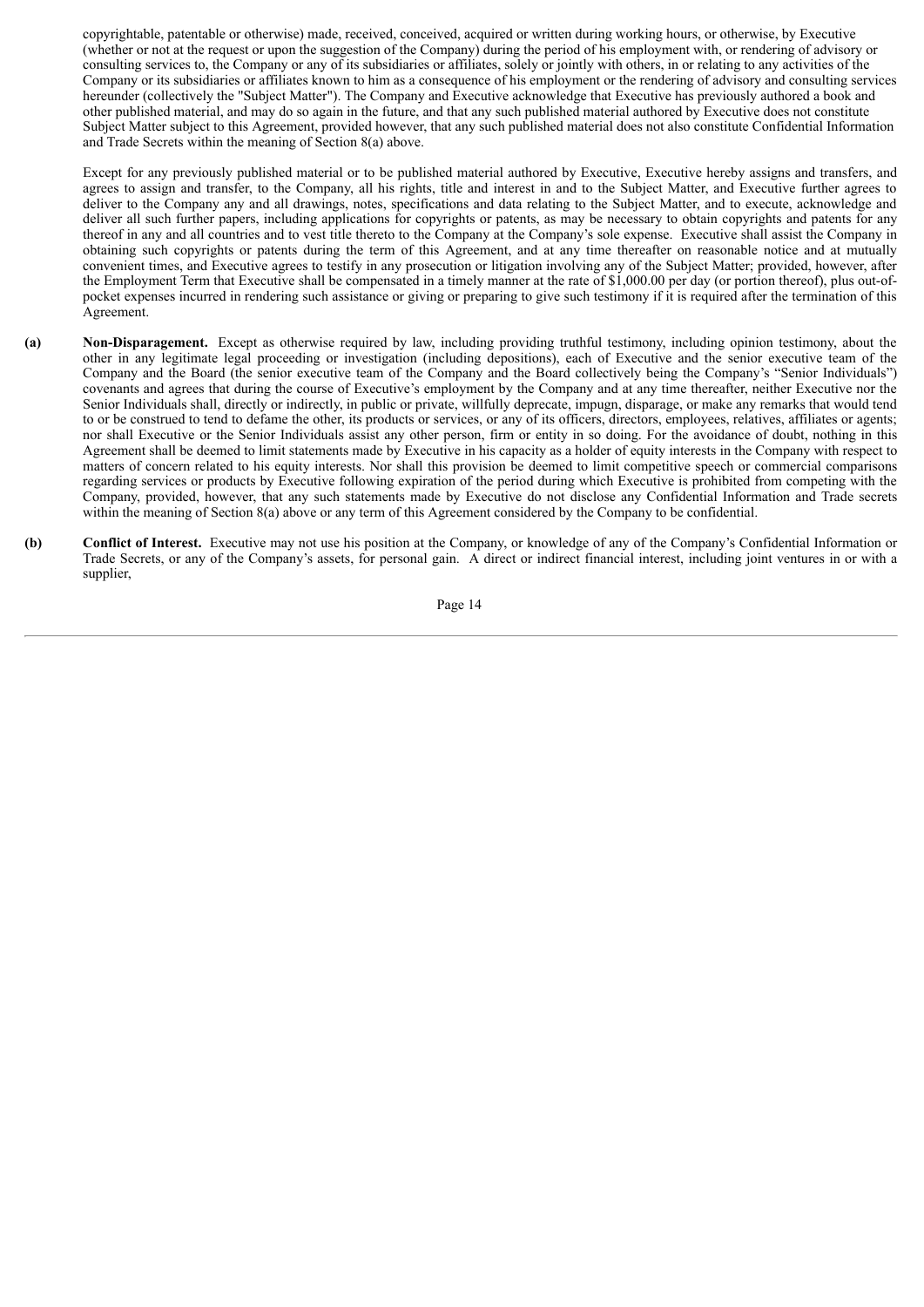vendor, customer or prospective customer without disclosure and written approval from the Board is strictly prohibited.

**(g) Extension of Restrictive Periods**. The restrictive periods set forth in Section 8 of this Agreement shall not expire and shall be tolled during any period in which Executive is in violation of such restrictive periods, and therefore such restrictive period shall be extended for a period equal to the duration of Executive's violation thereof.

# **9. ENFORCEMENT OF COVENANTS.**

- **(a) Termination of Employment and Forfeiture of Compensation.** Executive agrees that in the event he has materially breached any of the covenants set forth in Section 8 above during his employment, the Company shall have the right to terminate his employment for Justifiable Cause, but only if Executive fails to cure such breach within a reasonable period of time following his receipt from the Company of written notice of such breach. In addition, Executive agrees that if he has materially breached any of the covenants set forth in Section 8 at any time, the Company shall have the right to discontinue any or all remaining benefits payable pursuant to Section 7 above, as applicable, but only if Executive fails to cure such breach within a reasonable period of time following his receipt from the Company of written notice of such breach. Such termination of employment or discontinuance of benefits shall be in addition to and shall not limit any and all other rights and remedies that the Company may have against Executive and the release set forth in Section 7(a)(iii) shall remain in full force and effect.
- **(b) Right to Injunction.** Executive acknowledges and agrees that compliance with the covenants set forth in this Agreement is necessary to protect the business and goodwill of the Company and any breach of the covenants set forth in Section 8 above will cause irreparable damage to the Company with respect to which the Company's remedy at law for damages will be inadequate. Therefore, in the event of breach or anticipatory breach of the covenants set forth in this Section 8 by Executive, Executive and the Company agree that the Company shall be entitled to seek the following particular forms of relief, in addition to any remedies otherwise available to it at law or equity and without the need for posting any bond: (i) injunctions, both preliminary and permanent, enjoining or restraining such breach or anticipatory breach and Executive hereby consents to the issuance thereof forthwith and without bond by any court of competent jurisdiction; and (ii) recovery of all reasonable sums expended and costs, including reasonable attorney's fees, incurred by the Company to enforce the covenants set forth in Section 8.
- **(c) Separability of Covenants.** The covenants contained in Section 8 above constitute a series of separate covenants, one for each applicable State in the United States and the District of Columbia, and one for each applicable foreign country. If in any judicial proceeding, a court shall hold that any covenant set forth in Section 8 is not permitted by applicable law, then Executive and the Company agree that such provision shall and is hereby reformed to the reasonable time, geographic, or occupational limitations permitted by such laws. Further, in the event a court shall hold unenforceable any of the separate covenants deemed included herein, then such unenforceable covenant or covenants shall be deemed eliminated from the provisions of this Agreement for the purpose of such proceeding to the extent necessary to permit the remaining separate covenants to be enforced in such proceeding. Executive and the Company further agree that the covenants in Section 8 shall each be construed as a separate agreement independent of any other provisions of this Agreement, and the existence of any claim or Justifiable Cause of action by Executive against the Company whether predicated on this Agreement or otherwise, shall not constitute a defense to the enforcement by the Company of any of the covenants set forth in Section 8.

Page 15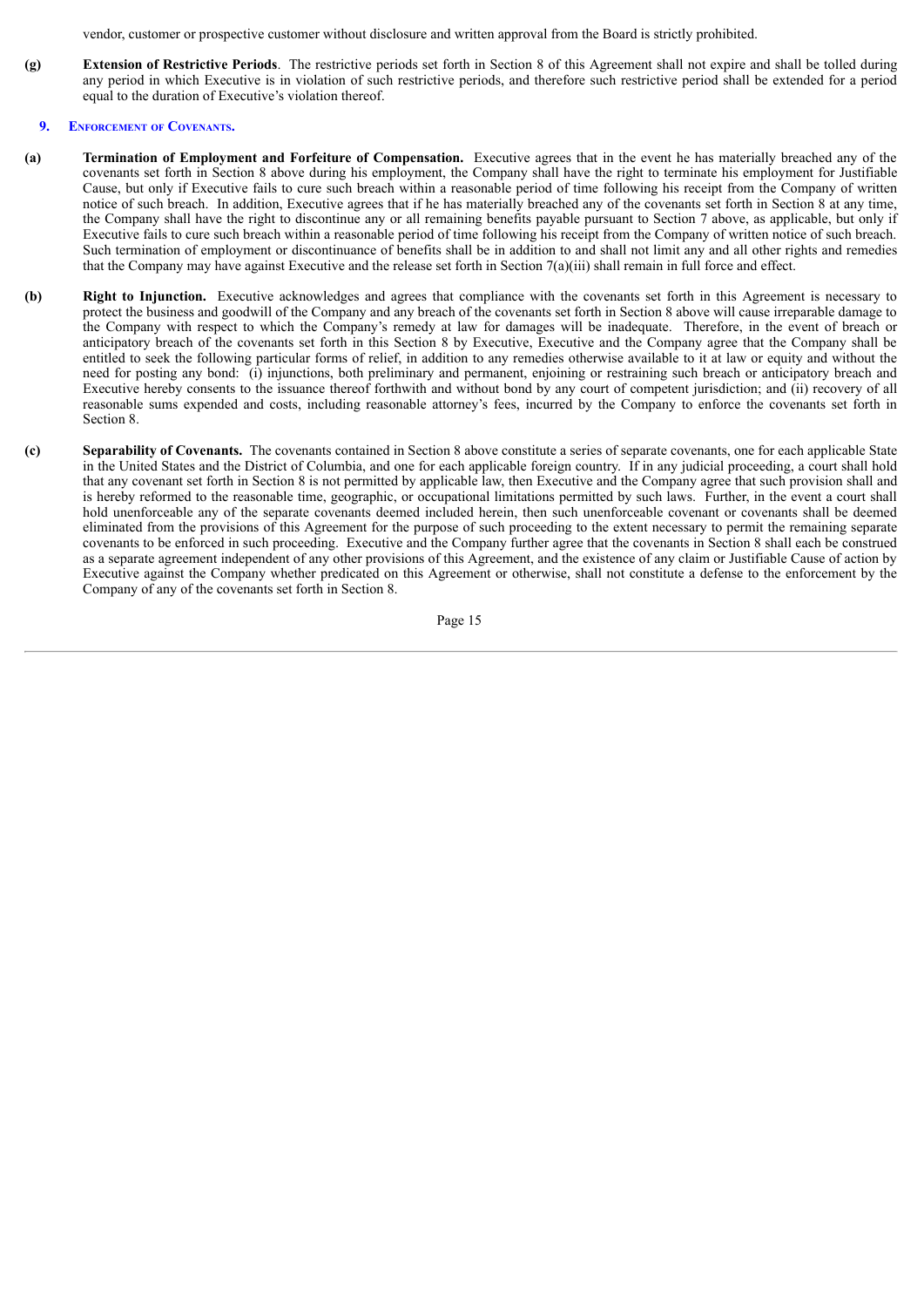#### **10. WITHHOLDING OF TAXES.**

The Company shall withhold from any compensation and benefits payable under this Agreement all applicable federal, state, local, or other taxes.

#### **11. N<sup>O</sup> CLAIM AGAINST ASSETS.**

Nothing in this Agreement shall be construed as giving Executive any claim against any specific assets of the Company or as imposing any trustee relationship upon the Company in respect of Executive. The Company shall not be required to establish a special or separate fund or to segregate any of its assets in order to provide for the satisfaction of its obligations under this Agreement. Executive's rights under this Agreement shall be limited to those of an unsecured general creditor of the Company and its affiliates.

#### **12. REPRESENTATIONS AND AGREEMENTS O<sup>F</sup> EXECUTIVE**

(a) Executive represents and warrants that he is free to enter into this Agreement and to perform the duties required hereunder, and that there are no employment contracts or understandings, restrictive covenants or other restrictions, whether written or oral, preventing the performance of his duties hereunder.

(b) Executive represents and warrants that he has never been convicted of a felony and he has not been convicted or incarcerated for a misdemeanor within the five years preceding the Commencement Date, other than a first conviction for drunkenness, simple assault, speeding, minor traffic violations, affray, or disturbance of the peace.

(c) Executive represents and warrants that he has never been a party to any judicial or administrative proceeding that resulted in a judgment, decree, or final order (i) enjoining him from future violations of, or prohibiting any violations of any federal or state securities law, or (ii) finding any violations of any federal or state securities law.

Any breach of any of the above representations and warranties is "Justifiable Cause" for termination under Section 5(c) of this Agreement.

#### **13. SUCCESSORS AND ASSIGNMENT.**

Except as otherwise provided in this Agreement, this Agreement shall inure to the benefit of and be binding upon the Parties hereto and their respective heirs, representatives, successors and assigns. The rights and benefits of Executive under this Agreement are personal to him and no such right or benefit shall be subject to voluntary or involuntary alienation, assignment or transfer; provided, however, that nothing in this Section 13 shall preclude Executive from designating a beneficiary or beneficiaries to receive any benefit payable on his death.

#### **14. ENTIRE AGREEMENT; AMENDMENT.**

As of the Commencement Date, this Agreement, as amended and restated, shall supersede any and all existing oral or written agreements, representations, or warranties between Executive and the Company or any of its subsidiaries or affiliated entities relating to the terms of Executive's employment. For the avoidance of doubt, the 2016 Plan and LTIP are not incorporated by reference into this Agreement. This Agreement may not be amended except by a written agreement signed by both Parties. Each Party may, in its sole discretion, during the term of Executive's employment with the Company and thereafter, provide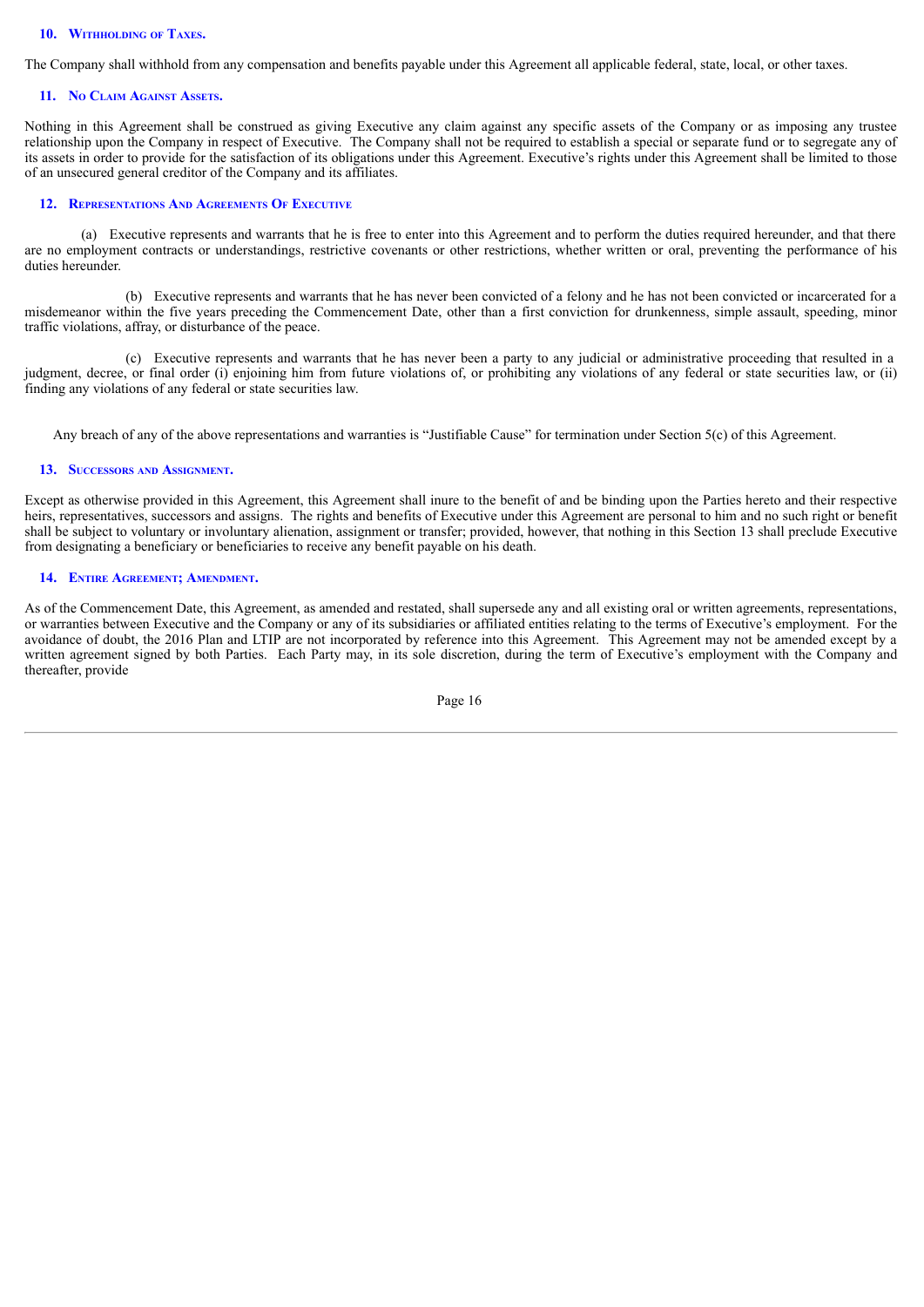copies of this Agreement (or excerpts of the Agreement) to others, including businesses or entities that may employ, do business with, or consider employing Executive in the future. Executive further agrees that any subsequent change or changes in his duties, compensation or areas of responsibility shall in no way affect the validity of this Agreement or otherwise render inapplicable any of the provisions of Sections  $4(f)$ ,  $4(g)$ , 8 or 9 of this Agreement, which shall remain in full force and effect except as may be modified by a subsequent written agreement. Executive understands that he is advised to consult with an attorney before signing this Agreement, and confirms that he has in fact been represented by an attorney throughout the negotiation of and prior to signing this Agreement.

#### **15. GOVERNING LAW.**

This Agreement shall be governed by and construed in accordance with the domestic substantive laws of the Commonwealth of Massachusetts, without giving effect to any conflicts or choice of laws rule or provision that would result in the application of the domestic substantive laws of any other jurisdiction. The parties shall attempt to resolve any dispute, controversy or difference that may arise between them through good faith negotiations. In the event the parties fail to reach resolution of any such dispute within thirty (30) days after entering into negotiations, either party may proceed to institute action in federal court in Boston or in Superior Court in Suffolk or Norfolk County, Commonwealth of Massachusetts, which courts shall have exclusive jurisdiction, and each party consents to the personal jurisdiction of any such state or federal court. Executive agrees and acknowledges that this is a proper and convenient forum and will not raise objections to this venue based on inconvenient forum, improper venue or similar grounds. **By signing** this Agreement both parties expressly waive their right to a trial by jury in any such actions filed.

#### **16. SECTION 409<sup>A</sup>**

- **(a)** Although the Company does not guarantee the tax treatment of any payments under the Agreement, the intent of the Parties is that the payments and benefits under this Agreement be exempt from, or comply with, Section 409A of the Code and all Treasury Regulations and guidance promulgated thereunder ("*Code Section 409A*") and to the maximum extent permitted the Agreement shall be limited, construed and interpreted in accordance with such intent. In no event whatsoever shall the Company or its affiliates or their respective officers, directors, employees or agents be liable for any additional tax, interest or penalties that may be imposed on Executive by Code Section 409A or damages for failing to comply with Code Section 409A.
- **(b)** Notwithstanding any other provision of this Agreement to the contrary, to the extent that any reimbursement of expenses constitutes "*deferred compensation*" under Code Section 409A, such reimbursement shall be provided no later than December 31 of the year following the year in which the expense was incurred. The amount of expenses reimbursed in one year shall not affect the amount eligible for reimbursement in any subsequent year. The amount of any in-kind benefits provided in one year shall not affect the amount of in-kind benefits provided in any other year.
- **(c)** For purposes of Code Section 409A (including, without limitation, for purposes of Treasury Regulation Section 1.409A-2(b)(2)(iii)), the right to receive payments in the form of installment payments shall be treated as a right to receive a series of separate payments and, accordingly, each installment payment shall at all times be considered a separate and distinct payment. Whenever a payment under this Agreement may be paid within a specified period, the actual date of payment within the specified period shall be within the sole discretion of the Company.
- **(d)** Notwithstanding any other provision of this Agreement to the contrary, if at the time of Executive's separation from service (as defined in Code Section 409A), Executive is a "*Specified Employee*",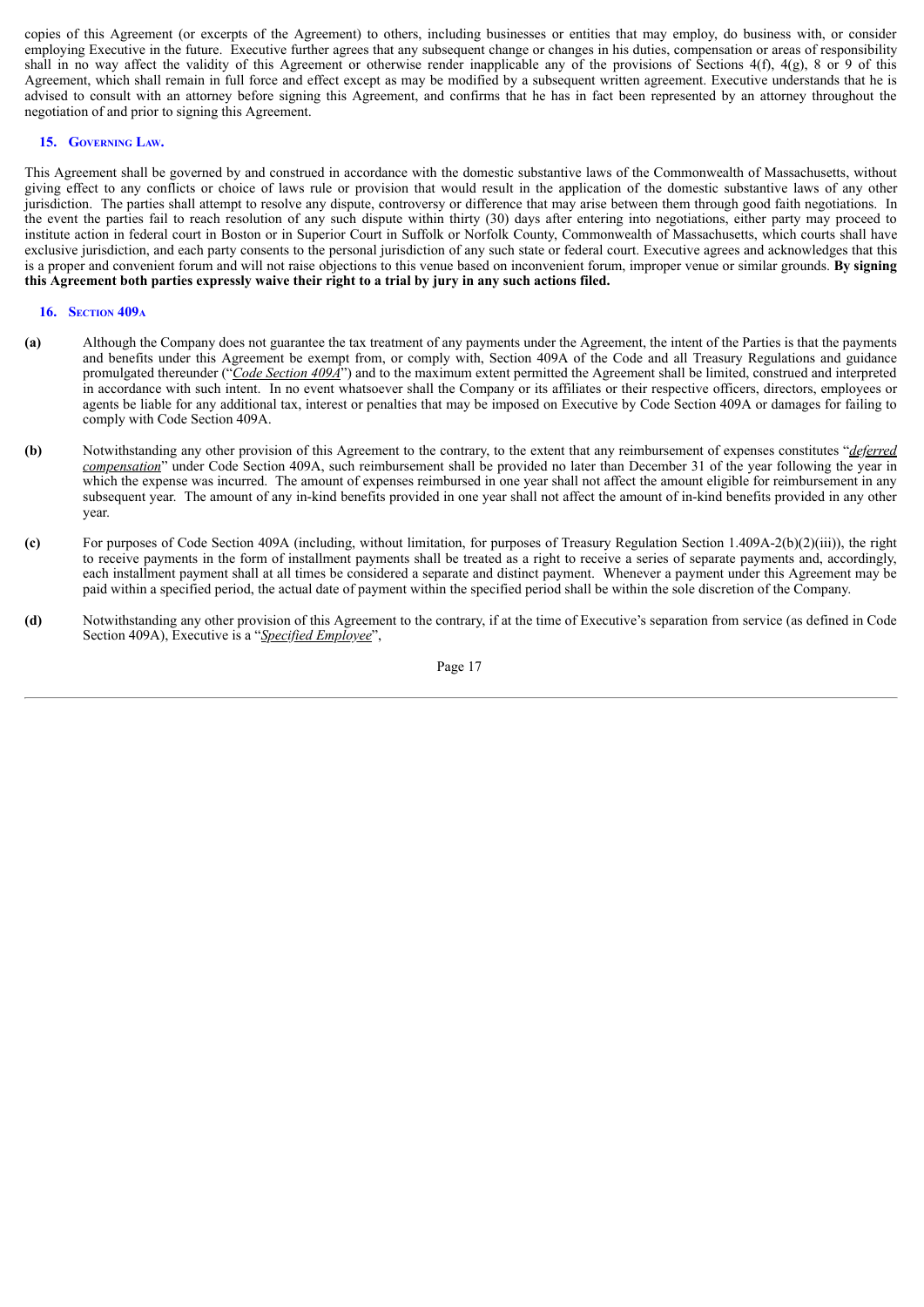then the Company will defer the payment or commencement of any nonqualified deferred compensation subject to Code Section 409A payable upon separation from service (without any reduction in such payments or benefits ultimately paid or provided to Executive) until the date that is six (6) months following separation from service or, if earlier, the earliest other date as is permitted under Code Section 409A (and any amounts that otherwise would have been paid during this deferral period will be paid in a lump sum on the day after the expiration of the six (6) month period or such shorter period, if applicable). Executive will be a "*Specified Employee*" for purposes of this Agreement if, on the date of Executive's separation from service, Executive is an individual who is, under the method of determination adopted by the Company designated as, or within the category of employees deemed to be, a "*Specified Employee*" within the meaning and in accordance with Treasury Regulation Section 1.409A-1(i). The Company shall determine in its sole discretion all matters relating to who is a "*Specified Employee*" and the application of and effects of the change in such determination.

**(e)** Notwithstanding anything in this Agreement or elsewhere to the contrary, a termination of employment shall not be deemed to have occurred for purposes of any provision of this Agreement providing for the payment of any amounts or benefits that constitute "non-qualified deferred compensation" within the meaning of Code Section 409A upon or following a termination of the Employee's employment unless such termination is also a "separation from service" within the meaning of Code Section 409A and, for purposes of any such provision of this Agreement, references to a "termination," "termination of employment" or like terms shall mean "separation from service" and the date of such separation from service shall be the date of termination for purposes of any such payment or benefits.

#### **17. LIMITATION ON PAYMENTS**

- **(a)** In the event that any payments and other benefits provided for in this Agreement or otherwise payable to Executive (i) constitute "parachute payments" within the meaning of Section 280G of the Code, and (ii) but for this Section 17, would be subject to the excise tax imposed by Section 4999 of the Code, then any amounts payable under this Agreement or otherwise will be either:
	- **(i)** delivered in full, or
	- **(ii)** delivered as to such lesser extent which would result in no portion of such benefits being subject to excise tax under Section 4999 of the Code,
	- **(iii)** whichever of the foregoing amounts, taking into account the applicable federal, state and local income taxes and the excise tax imposed by Section 4999, results in the receipt by Executive on an after-tax basis, of the greatest amount of benefits, notwithstanding that all or some portion of such benefits may be taxable under Section 4999 of the Code.
- **(b)** If a reduction in severance and other benefits constituting "parachute payments" is necessary so that benefits are delivered to a lesser extent, reduction will occur in the following order: (i) reduction of cash payments not subject to Code Section 409A and then cash payments subject to Code Section 409A; (ii) cancellation of accelerated vesting of equity awards (by cutting back performance-based awards first and then timebased awards, based on reverse order of vesting dates (rather than grant dates)), if applicable; and (iii) reduction of employee benefits.
- **(c)** Unless the Company and Executive otherwise agree in writing, any determination required under this Section 17 will be made in writing by the Company's independent public accountants or by such other person or entity to which the parties mutually agree (the "Firm"), whose determination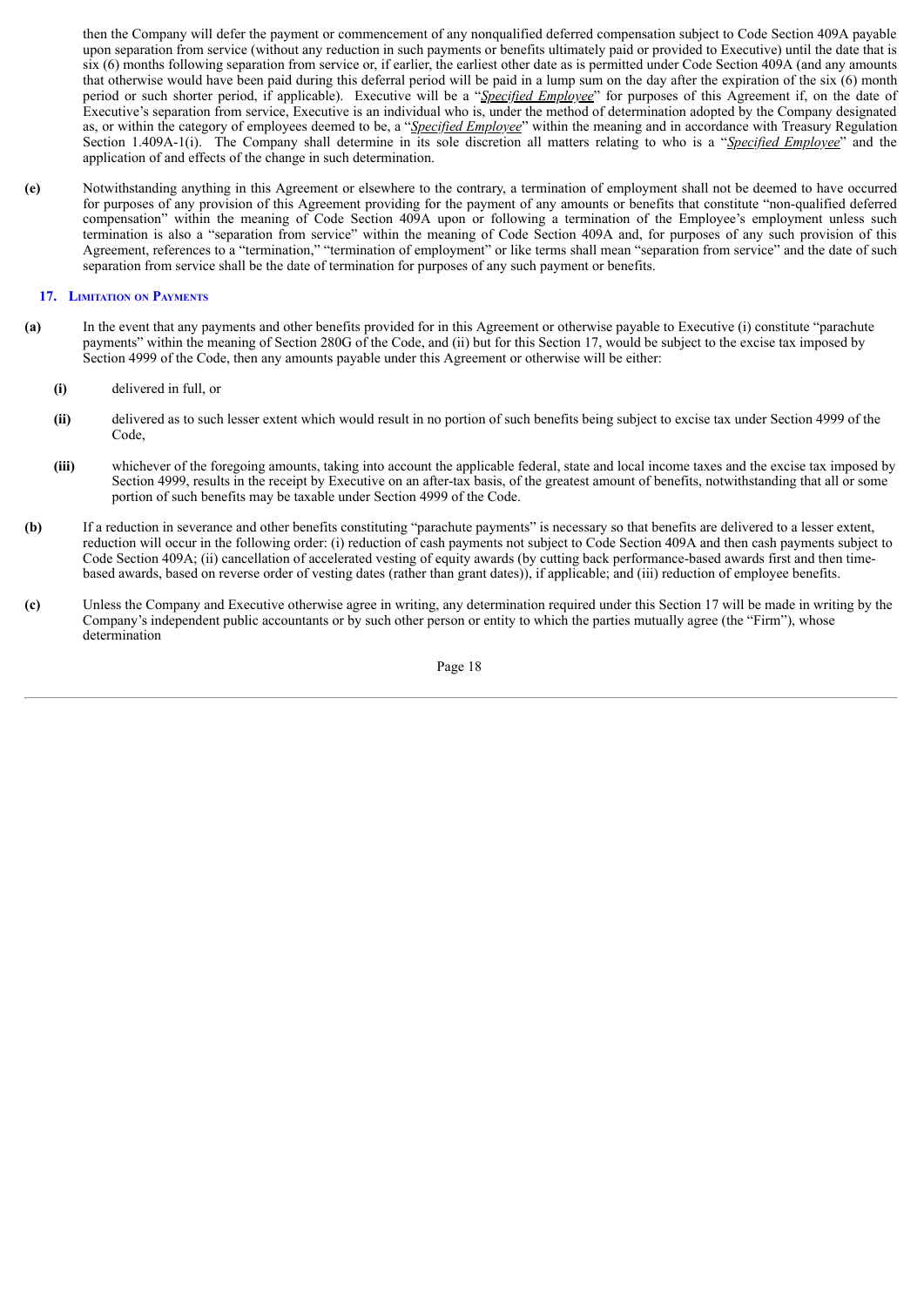will be conclusive and binding upon Executive and the Company. For purposes of making the calculations required by this Section 17, the Firm may make reasonable assumptions and approximations concerning applicable taxes and may rely on reasonable, good faith interpretations concerning the application of Sections 280G and 4999 of the Code. The Company and Executive will furnish to the Firm such information and documents as the Firm may reasonably request in order to make a determination under this Section. The Company will bear all costs the Firm may incur in connection with any calculations contemplated by this Section 17.

#### **18. NOTICES.**

Any notice, consent, request or other communication made or given in connection with this Agreement shall be in writing and shall be deemed to have been duly given when delivered or mailed by nationally recognized overnight courier services, by registered or certified mail, return receipt requested, by facsimile or by hand delivery, to those listed below at their following respective addresses or at such other address as each may specify by notice to the others:

To the Company:

Destination XL Group, Inc. 555 Turnpike Street Canton, MA 02021 Attention: Chair of the Board of Directors

To Executive:

Harvey S. Kanter At Executive's current address, as set forth in the payroll records of the Company

#### **19. INTERPRETATION OF 2016 PLAN.**

For the avoidance of doubt, Executive's good faith error in judgment in the normal course of business shall not be deemed "activity that is in conflict with or adverse to the interest of the Company or any Subsidiary" as that phrase is used in Section 8(f)(ii) of the 2016 Plan.

#### **20. MISCELLANEOUS.**

- **(a) Waiver**. The failure of a party to insist upon strict adherence to any term of this Agreement on any occasion shall not be considered a waiver thereof or deprive that party of the right thereafter to insist upon strict adherence to that term or any other term of this Agreement.
- **(b) Separability**. If any term or provision of this Agreement above is declared illegal or unenforceable by any court of competent jurisdiction and cannot be modified to be enforceable, such term or provision shall immediately become null and void, leaving the remainder of this Agreement in full force and effect.
- **(c) Headings**. Section headings are used herein for convenience of reference only and shall not affect the meaning of any provision of this Agreement.
- **(d) Rules of Construction**. Whenever the context so requires, the use of the singular shall be deemed to include the plural and vice versa.

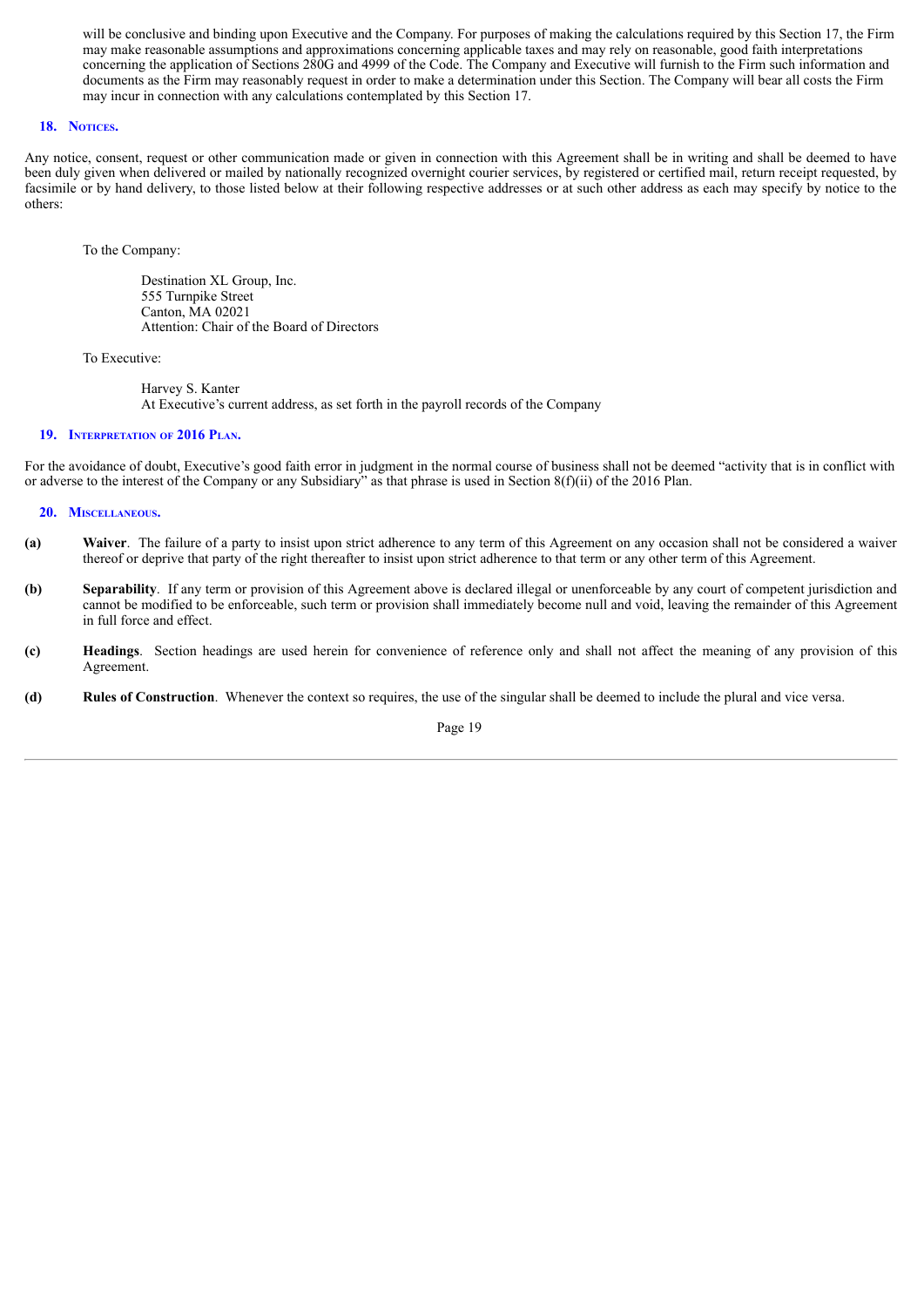- **(e) Counterparts**. This Agreement may be executed via electronic signature and in any number of counterparts, each of which so executed shall be deemed to be an original, and such counterparts will together constitute but one Agreement.
- **(f) Survival**. Any provision of this Agreement which, by its nature, does or may require complete or partial performance or satisfaction following the termination of this Agreement (including, without limitation, Sections  $4(f)$ ,  $4(g)$ ,  $6, 7, 8, 9, 15, 17$  and 19 hereof), shall survive the termination of this Agreement.

IN WITNESS WHEREOF, the Parties hereto have duly executed this Agreement as of the day and year set forth below.

| <b>DESTINATION XL GROUP, INC.</b>                                           | <b>HARVEY S. KANTER</b>                                 |
|-----------------------------------------------------------------------------|---------------------------------------------------------|
| By: /s/ Willem Mesdag                                                       | /s/ Harvey S. Kanter                                    |
| Name: Willem Mesdag                                                         | Date: <b>April 1, 2022</b>                              |
| Title: Director and Chairman, Compensation Committee<br>Date: April 1, 2022 | Address: 12 Meadow Lane<br>Mercer Island, WA 98040-5340 |
|                                                                             |                                                         |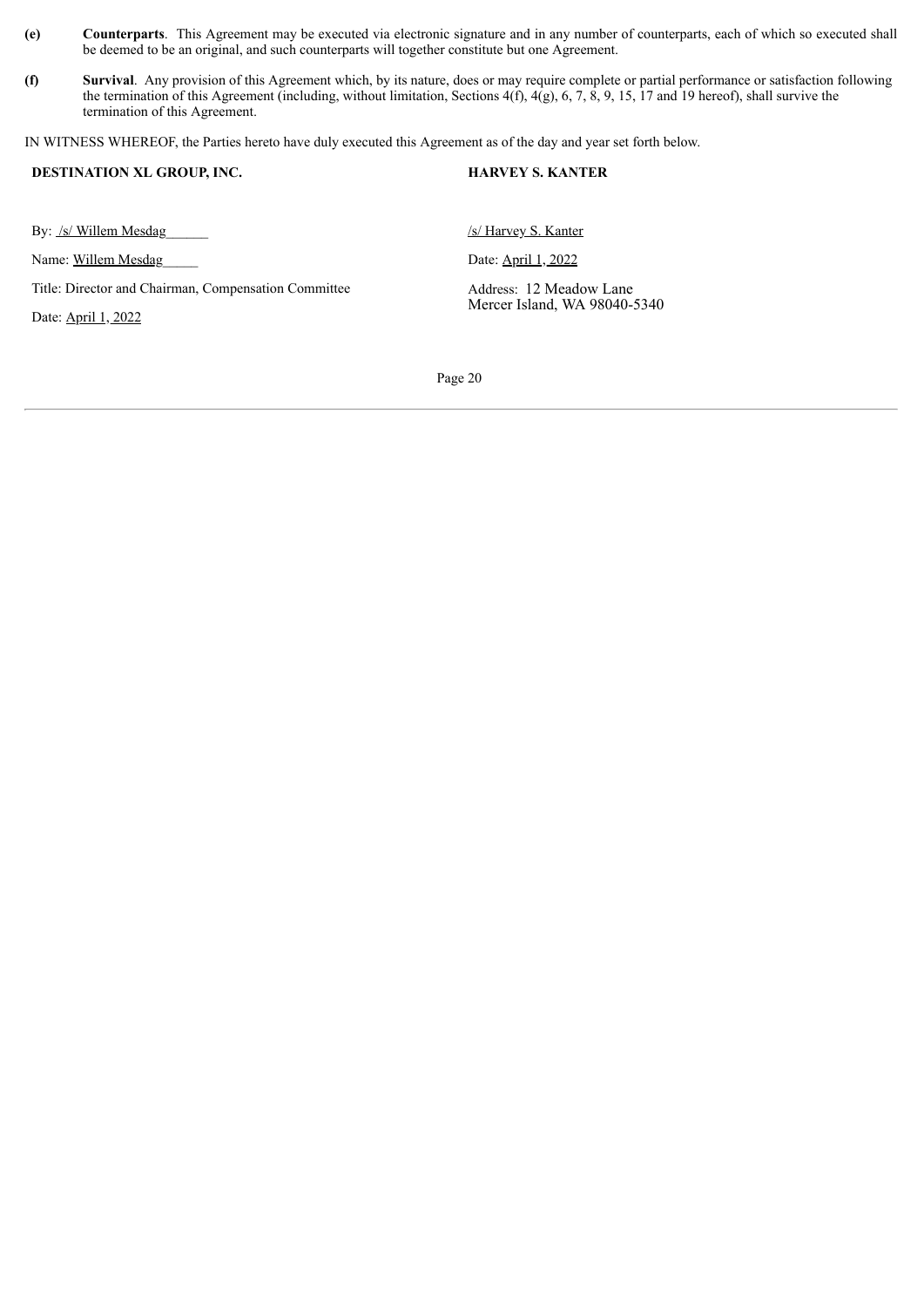# **EXHIBIT A**

Fourth Amended and Restated Long-Term Incentive Plan (attached separately)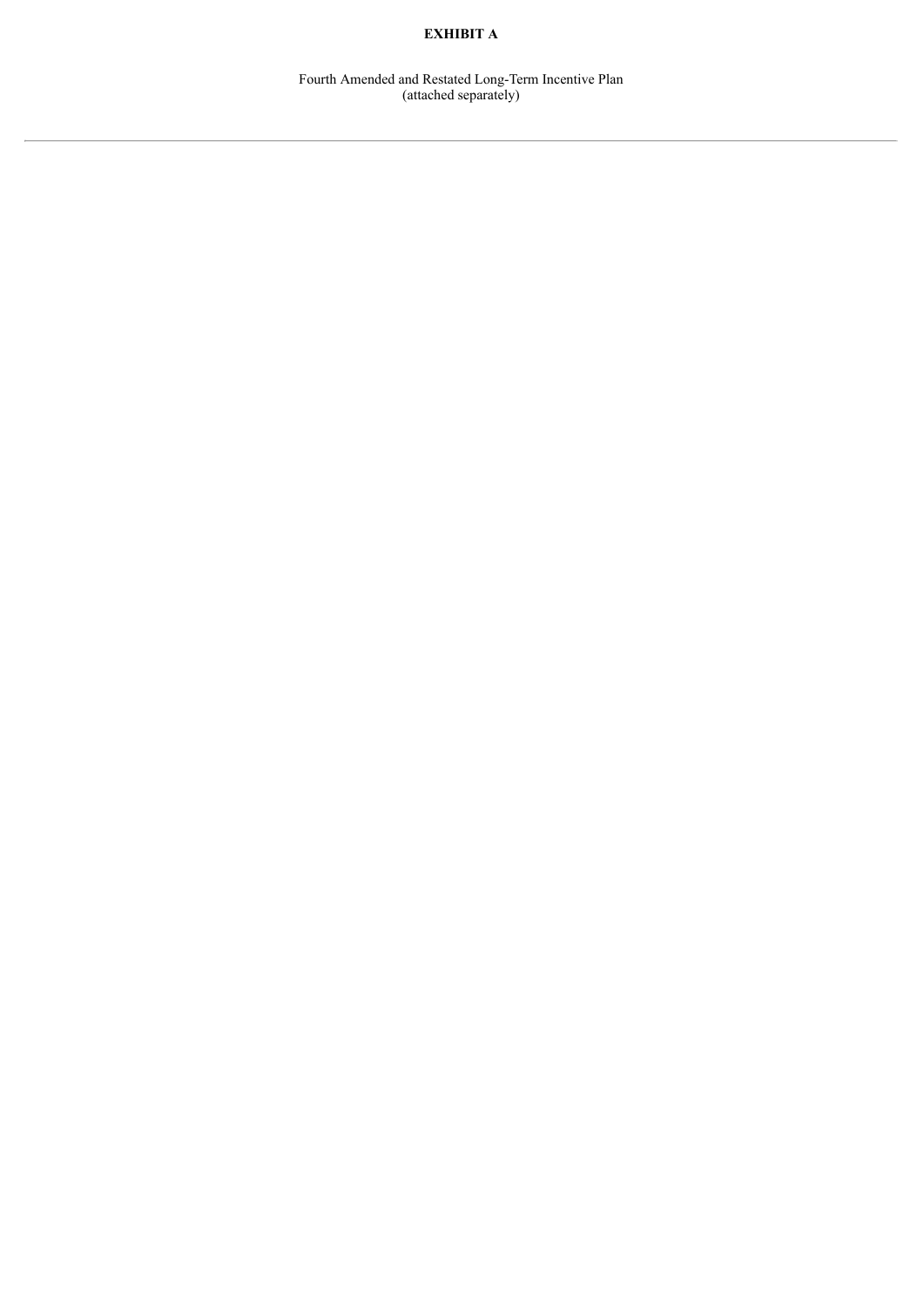#### **EXHIBIT B**

#### *SEPARATION AGREEMENT AND GENERAL RELEASE OF CLAIMS*

1. [**INSERT EXECUTIVE'S NAME]** ("Executive"), for him- or herself and his or her family, heirs, executors, administrators, legal representatives and their respective successors and assigns, in exchange for good and valuable consideration to be paid after the date of Executive's termination as set forth in the Employment Agreement to which this release is attached as Exhibit B (the "Employment Agreement"), does hereby release and forever discharge, to the maximum extent permitted by law, Destination XL Group, Inc. (the "Company"), its subsidiaries, affiliated companies, successors and assigns, and their respective current or former directors, officers, employees, shareholders or agents in such capacities (collectively with the Company, the "Released Parties") from any and all actions, causes of action, suits, controversies, claims and demands whatsoever, for or by reason of any matter, cause or thing whatsoever, whether known or unknown including, but not limited to, the Age Discrimination in Employment Act (the "ADEA"); the Massachusetts Law Against Discrimination, G.L. c. 151B; the Massachusetts Wage Payment Statute, G.L. c. 149, §§ 148, 148A, 148B, 149, 150, 150A-150C, 151, 152, 152A, et seq.; the Massachusetts Wage and Hour laws, G.L. c. 151§1A et seq; and all claims under any applicable laws arising under or in connection with Executive's employment or termination thereof, whether for tort, breach of express or implied employment contract, wrongful discharge, intentional infliction of emotional distress, or defamation or injuries incurred on the job or incurred as a result of loss of employment. Executive acknowledges that the Company encouraged Executive to consult with an attorney of Executive's choosing, and through this General Release of Claims advises Executive to consult with his or her attorney with respect to possible claims, including but not limited to claims under the ADEA, and that Executive understands that the ADEA is a Federal statute that, among other things, prohibits discrimination on the basis of age in employment and employee benefits and benefit plans. Without limiting the generality of the release provided above, Executive expressly waives any and all claims under ADEA that he or she may have as of the date hereof. Executive further understands that by signing this General Release of Claims he or she is in fact waiving, releasing and forever giving up any claim under the ADEA as well as all other laws within the scope of this paragraph 1 that may have existed on or prior to the date hereof. Notwithstanding anything in this paragraph 1 to the contrary, this General Release of Claims shall not apply to (i) any rights to receive any payments pursuant to the Employment Agreement, or any accrued but unpaid benefits under any employee benefit plan maintained by the Company (ii) any rights or claims that may arise as a result of events occurring after this General Release of Claims is executed, (iii) any indemnification rights Executive may have as a former officer or director of the Company or its subsidiaries or affiliated companies, (iv) any claims for benefits under any directors' and officers' liability policy maintained by the Company or its subsidiaries or affiliated companies in accordance with the terms of such policy, (v) any rights as a holder of equity securities of the Company, and (vi) any rights or claims that, by law, may not be waived, including claims for unemployment compensation and workers' compensation. Nothing contained in this Agreement prevents Executive from filing a charge, cooperating with or participating in any investigation or proceeding before any federal or state Fair Employment Practices Agency, including, without limitation, the Equal Employment Opportunity Commission, except that Executive acknowledges that he or she will not be able to recover any monetary benefits in connection with any such claim, charge or proceeding.

Executive represents that he or she has not filed against the Released Parties any complaints, charges, or lawsuits arising out of his or her employment, or any other matter arising on or prior to the date of this General Release of Claims, and covenants and agrees that he or she will never individually or with any person file, or commence the filing of, any charges, lawsuits, complaints or proceedings with any governmental agency, or against the Released Parties with respect to any of the matters released by Executive pursuant to paragraph 1 hereof (a "Proceeding"); provided, however, Executive shall not have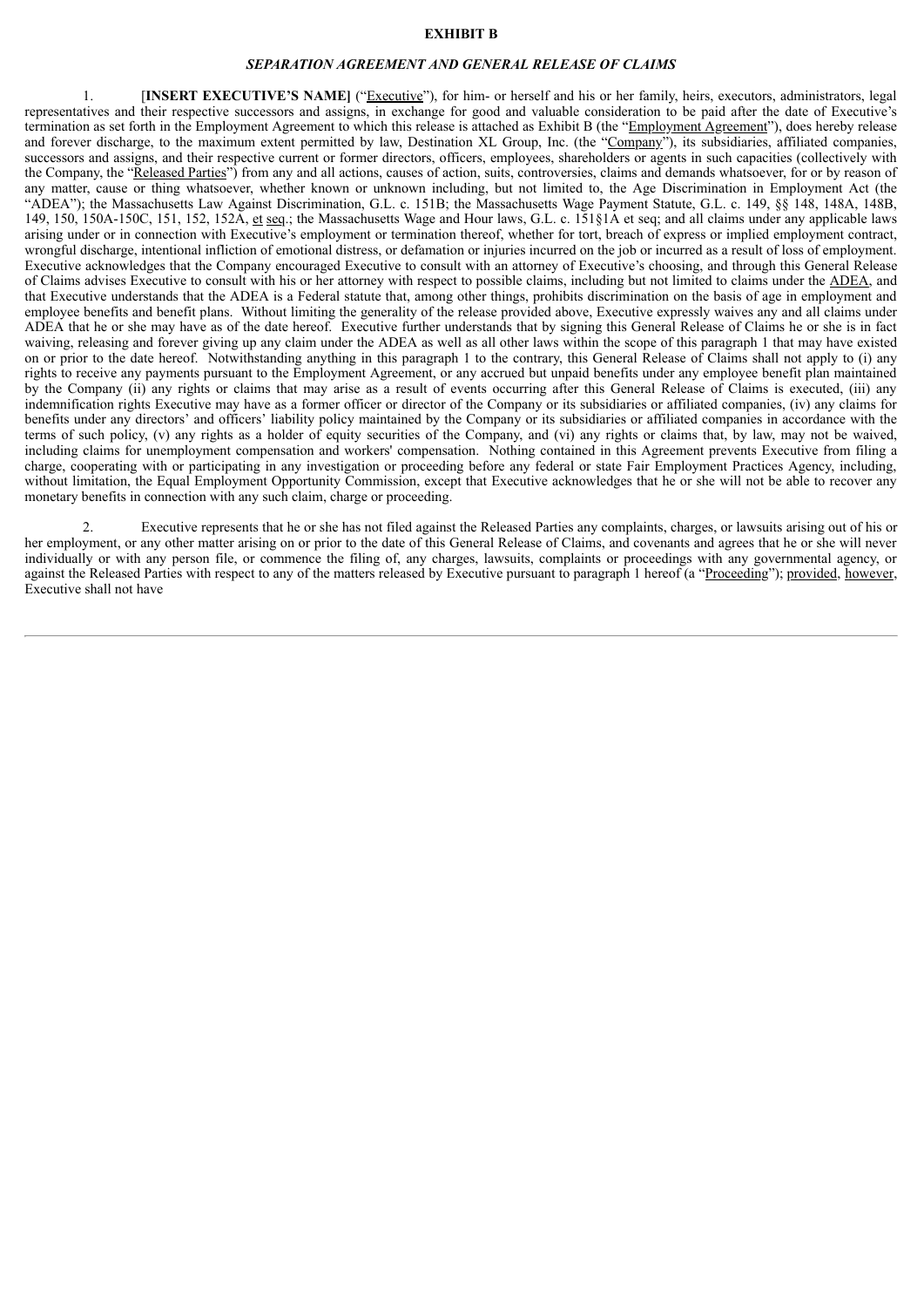relinquished his or her right to commence a Proceeding to challenge whether Executive knowingly and voluntarily waived his or her rights under ADEA.

3. **Restrictive Covenants and No Competitive Activity.** Executive agrees that Executive remains bound by the restrictive covenants set forth in Sections 8(a) – 8(c) and Sections 8(e) – 8(j) of Executive's Employment Agreement, all of which are specifically incorporated into this Agreement and General Release Of Claims. Executive further acknowledges and agrees that the Company is engaged in a highly competitive business and that by virtue of Executive's position and responsibilities with the Company and Executive's access to the Confidential Information and Trade Secrets, engaging in any business which is directly competitive with the Company will cause Company great and irreparable harm. Therefore, in consideration for the LTIP awards referenced in Section 4(i) of Executive's Employment Agreement signed by Executive on April 1, 2022 and the good and valuable consideration to be paid after the date of Executive's termination as set forth in the Employment Agreement, Executive further covenants and agrees that at all times during the period beginning on the date of termination of his employment (whether such termination was voluntary or involuntary, with Good Reason or without Good Reason, for Justifiable Cause or without Justifiable Cause, due to a Structured Retirement or otherwise) and ending on the <u>later of</u> (A) one (1) year following Executive's date of termination or (B) the expiration of any tolling period extending the one year period in clause (A), Executive shall not, directly or indirectly, engage in, assist, or have any active interest or involvement - whether as an employee, agent, consultant, creditor, advisor, officer, director, stockholder (excluding holding of less than 3% of the stock of a public company), partner, proprietor or any type of principal whatsoever) or in any other capacity whatsoever, engage in, become financially interested in, be employed by, render any consultation or business advice with respect to, accept any competitive business on behalf of, or have any connection with any business which is competitive with products or services of the Company or any subsidiaries or affiliates, in any geographic area in which the Company or any of its subsidiaries or affiliates are then conducting or proposing to conduct business, including, without limitation, the United States of America and its possessions, Canada and Europe; provided, however, that Executive may own any securities of any corporation which is engaged in such business and is publicly owned and traded but in an amount not to exceed at any one time three percent (3%) of any class of stock or securities of such corporation. In addition, Executive shall not, during the Non-Competitive Period, directly or indirectly, request or cause any suppliers or customers with whom the Company or any of its subsidiaries or affiliates has a business relationship to cancel or terminate any such business relationship with the Company or any of its subsidiaries or affiliates or otherwise compromise the Company's good will or solicit, hire, interfere with or entice from the Company or any of its subsidiaries or affiliates any employee (or former employee who has been separated for less than 12 months) of the Company or any of its subsidiaries or affiliates. For purposes of this provision, a business competitive with the products and services of the Company (or such subsidiaries or affiliates) is limited to a specialty retailer which primarily distributes, sells or markets so-called "big and tall" apparel of any kind for men or which utilizes the "big and tall" retail or wholesale marketing concept as part of its business, or any other business line the Company may enter into in the future and during Executive's employment. However, nothing in Section 8 of Executive's Employment Agreement shall be deemed to prohibit Executive from providing services to or becoming involved with any entity with a division or subsidiary that engages in a business competitive with the products and services of the Company (or any subsidiary or affiliate of the Company), as long as Executive is not the chief executive officer of the entity and/or does not work in that competitive division or subsidiary.

4. Executive is advised that Executive has up to twenty-one (21) calendar days to consider this General Release before signing it. Executive may knowingly and voluntarily waive that up to twenty-one (21) day period by signing this General Release of Claims earlier. However, in the event Executive's employment terminated as part of a group termination within the meaning of the Older Workers Benefits Protection Act, the up to twenty-one (21) day consideration period shall be enlarged to up to forty-five (45) calendar days, and Executive shall be provided with additional disclosures required by the Older Workers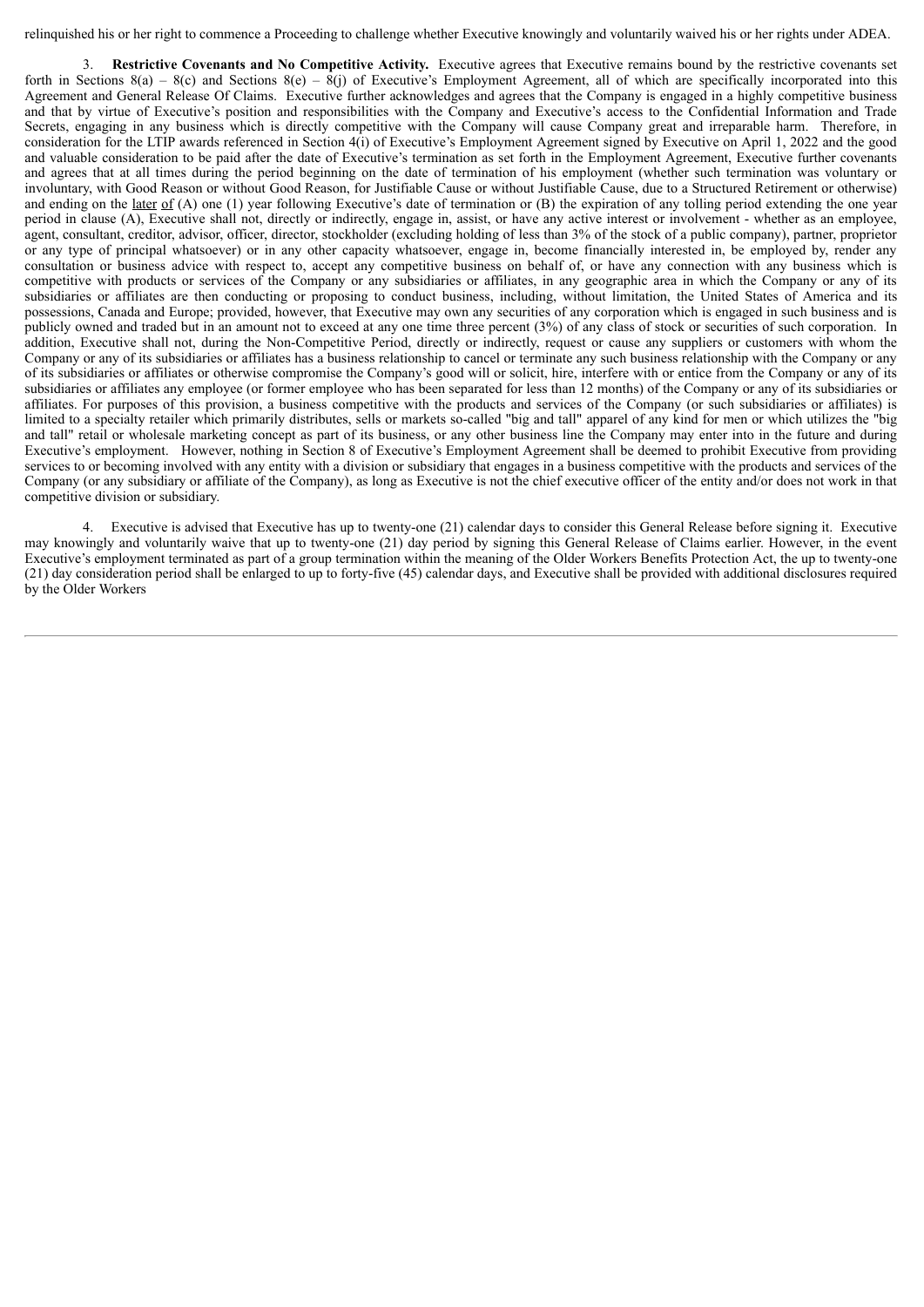Benefit Protection Act prior to the start of the up to forty-five (45) calendar day consideration period. In either case, Executive also shall have seven (7) calendar days following the date on which Executive signs this General Release of Claims within which to revoke it by providing a written notice of his or her revocation to the Company. Any such revocation shall be directed to the VP, Managing Director-Human Resources and must be delivered to the VP, Managing Director-Human Resources within that seven (7) day revocation period, or mailed to Destination XL Group, Inc., Attn: VP, Managing Director-Human Resources, 555 Turnpike Street, Canton, MA 02021 and postmarked within the seven (7) day revocation period.

5. Executive acknowledges that this General Release of Claims will be governed by and construed and enforced in accordance with the internal laws of the Commonwealth of Massachusetts applicable to contracts made and to be performed entirely within the Commonwealth.

6. Executive acknowledges that he or she has read this General Release of Claims, has been advised that he or she should consult with an attorney before executing this general release of claims, and that he or she understands all of its terms and executes it voluntarily and with full knowledge of its significance and the consequences thereof.

7. This General Release of Claims shall take effect on the eighth day following Executive's execution of this General Release of Claims unless Executive's written revocation is delivered to the Company within seven (7) days after such execution.

# **HARVEY S. KANTER**

**Date:\_\_\_\_\_\_\_\_\_\_\_\_\_\_\_\_\_**

**DESTINATION XL GROUP, INC.**

| Name: $\frac{1}{\sqrt{1-\frac{1}{2}} \cdot \frac{1}{2} \cdot \frac{1}{2} \cdot \frac{1}{2} \cdot \frac{1}{2} \cdot \frac{1}{2} \cdot \frac{1}{2} \cdot \frac{1}{2} \cdot \frac{1}{2} \cdot \frac{1}{2} \cdot \frac{1}{2} \cdot \frac{1}{2} \cdot \frac{1}{2} \cdot \frac{1}{2} \cdot \frac{1}{2} \cdot \frac{1}{2} \cdot \frac{1}{2} \cdot \frac{1}{2} \cdot \frac{1}{2} \cdot \frac{1}{2} \cdot \frac{1}{2} \cdot \frac{1}{2} \cdot \frac{1}{2}$ |  |  |  |
|---------------------------------------------------------------------------------------------------------------------------------------------------------------------------------------------------------------------------------------------------------------------------------------------------------------------------------------------------------------------------------------------------------------------------------------------------|--|--|--|
| $\text{Title:}$                                                                                                                                                                                                                                                                                                                                                                                                                                   |  |  |  |
| Date:                                                                                                                                                                                                                                                                                                                                                                                                                                             |  |  |  |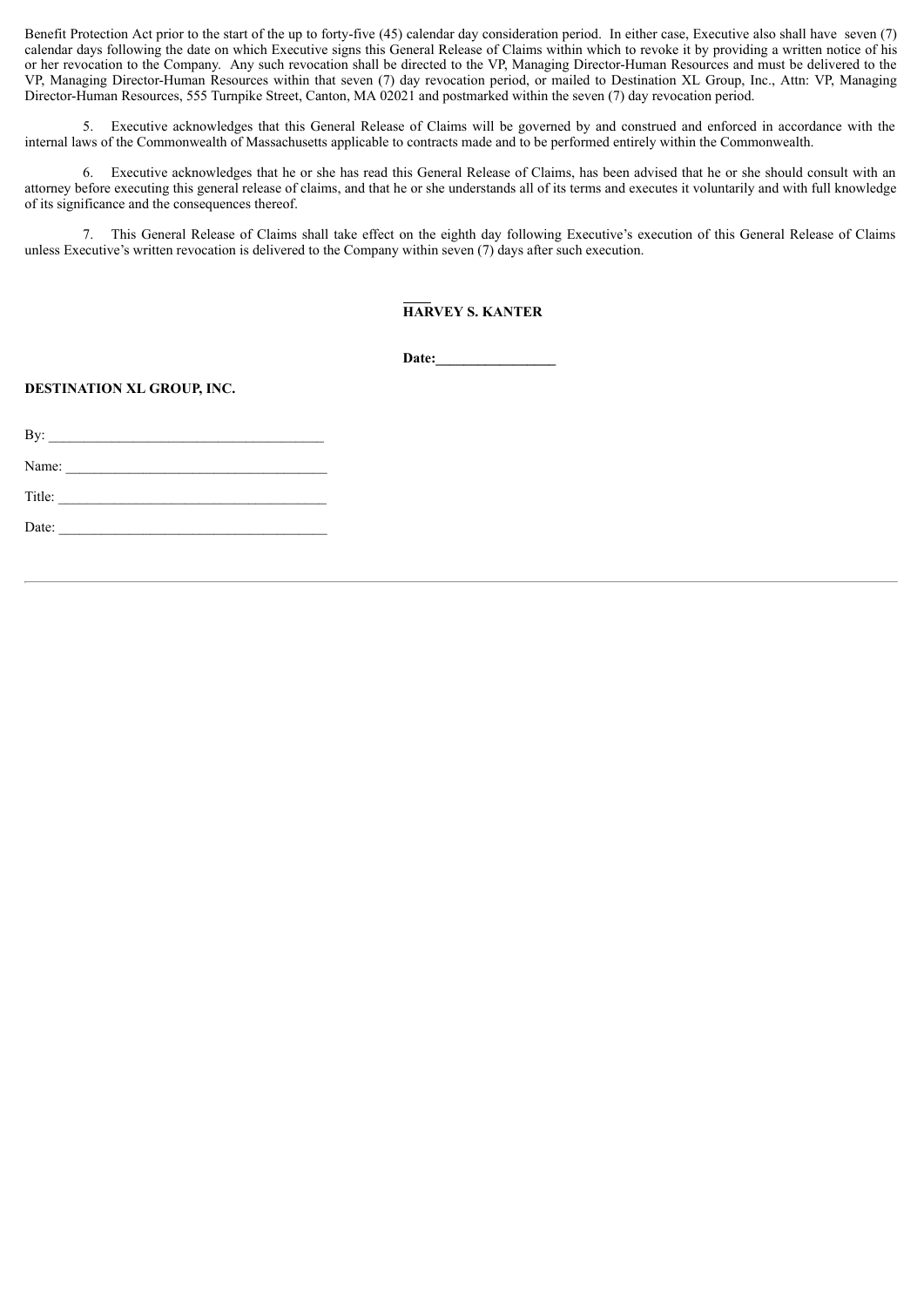#### **DXL GROUP Fourth Amended and Restated Destination XL Group, Inc. Long-Term Incentive Plan**

1.*Establishment and Purpose.* Destination XL Group, Inc. (the "Company") hereby establishes this Fourth Amended and Restated Destination XL Group, Inc. Long-Term Incentive Plan (the "Plan") for the purpose of supporting the Company's ongoing efforts to attract, retain and develop exceptional talent and enable the Company to provide incentives directly linked to the Company's short and long-term objectives and increases in shareholder value.

2. Definitions. When used herein, the following capitalized terms shall have the meanings assigned to them, unless the context clearly indicates otherwise. Capitalized terms used herein and not defined shall have the meanings assigned to them in the Incentive Compensation Plan, as defined below.

(a) *Affiliate* means any entity that controls, is controlled by, or is under common control with, the Company.

(b) *Applicable Performance Target* means the Performance Target(s) selected by the Committee of the Board to be met during a Performance Period pursuant to the Plan.

(c) *Award* means an award under the Plan that is payable in the form of Cash, Options, Restricted Stock, Restricted Stock Units or any other form of Award available under the Company's Incentive Compensation Plan, pursuant to the terms and conditions set forth in this Plan.

(d) *Black-Scholes Value* means the value of an Option as of the date of the valuation calculated utilizing the same formula and assumptions as the Company utilized for the purpose of valuing outstanding options in its most recently (meaning at the time of the valuation) prepared audited annual financial statement.

(e) *Board* means the Board of Directors of the Company.

- (f) *Cash* means U.S. dollars.
- (g) *Committee* means the Compensation Committee of the Board.

(h) *Effective Date* means the date on which the metrics for a Performance Period have been finally approved by the Committee, or such later date as shall be designated by the Committee.

(i) *Effective Date of Participation* means the date on which a Participant became a Participant in the Plan with respect to a Performance Period. For those initial Participants on the Effective Date, their Effective Date of Participation shall be the first day of the Applicable Performance Period.

(j) *Fiscal Quarter* means each fiscal quarter that ends within a fiscal year of the Company.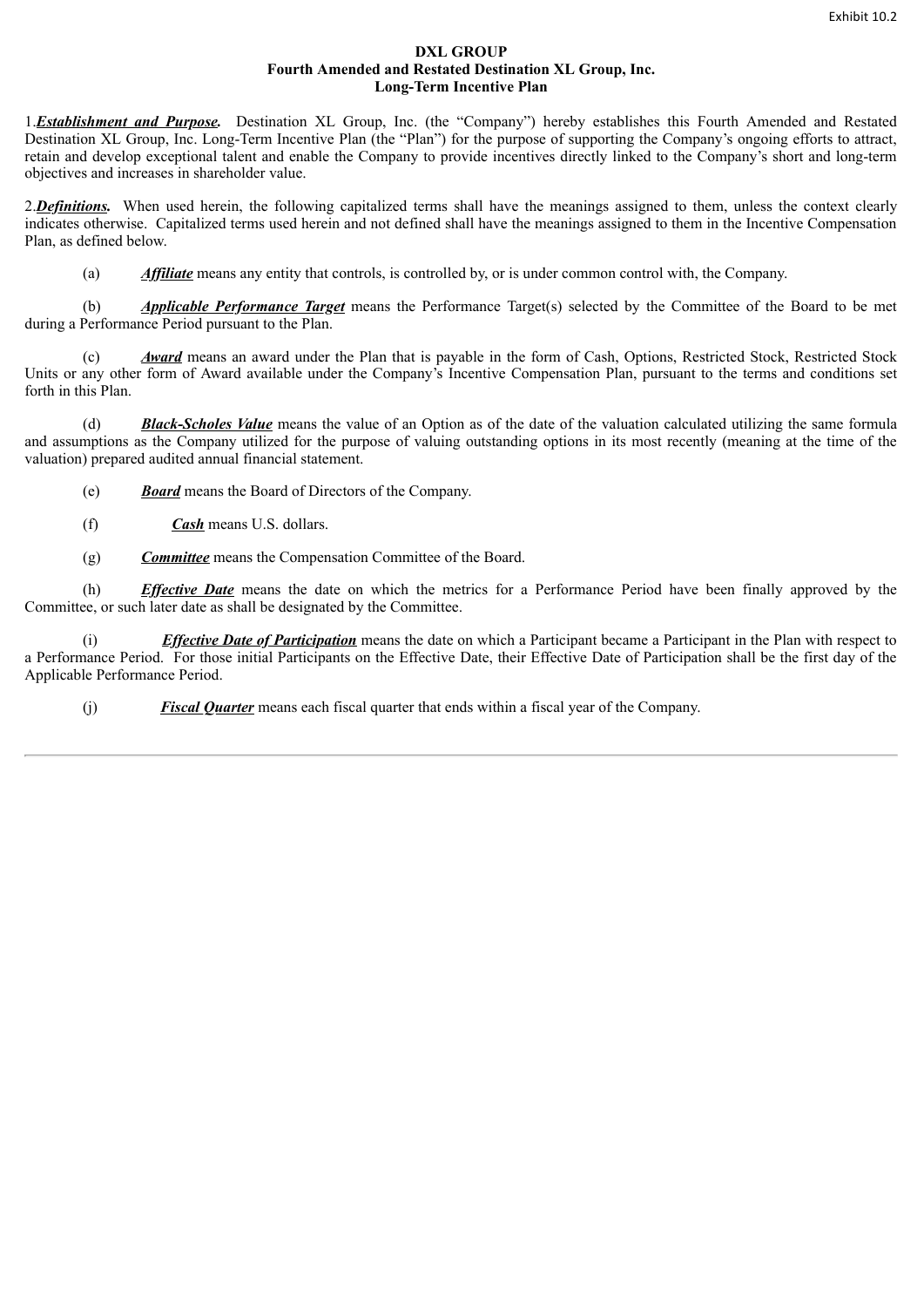(k) *FYE* means the last day of each fiscal year of the Company.

(l) *Gain* means (i) to the extent that the Award was satisfied with a grant of Options, the amount by which the Fair Market Value per share of the Shares underlying such Option as of the date on which the Participant exercised the Option exceeded the exercise price of the Option; (ii) to the extent that the Award was satisfied by the grant of Restricted Stock that became vested, the Fair Market Value of those vested Shares on the earlier of the date on which the Participant incurred a Termination of Employment or the date on which the Participant sold those Shares; (iii) to the extent that the Award was satisfied by the grant of Restricted Stock Units that became vested, the Fair Market Value of the vested Shares on the earlier of the date on which the Participant incurred a Termination of Employment or the date on which the Participant sold the Shares; (iv) to the extent that the Award was satisfied in Cash, the amount of Cash paid to satisfy the Award; or (v) to the extent that the Award is satisfied in some other form, the value of the amount used to satisfy the Award (as determined by the Committee).

(m) *Good Reason* means the same definition of Good Reason, or any substantially similar term, in the Participant's employment agreement with the Company, if any, that is in effect at the time the determination is being made. If the Participant does not have an employment agreement with the Company at that time, or there is no definition of Good Reason, or any substantially similar term, in the Participant's employment agreement at that time, or the Committee determines, in its sole and absolute discretion, that the right to any payment or benefit under this Plan pursuant to a Termination of Employment by a Participant for Good Reason would not be treated as a right to a payment or benefit pursuant to an involuntary separation from service for purposes of Section 409A (as defined in Section 16(a) of this Plan) if the definition of Good Reason, or any substantially similar term, in the Participant's employment agreement at that time is applied to the Participant's Termination of Employment, then Good Reason means the occurrence of any of the following without a Participant's consent in the absence of Justifiable Cause by the Company: (i) a material diminution in the Participant's base salary, unless such material diminution in the Participant's base salary is made pursuant to a reduction in base salary that affects all similarly situated employees in a similar manner and is made at least six months prior to a Change in Control, in which case such material diminution in the Participant's base salary shall not constitute Good Reason; or (ii) solely in the case of a Section 16 Officer, a material diminution in the Participant's authority, duties, or responsibilities. For purposes of this Plan, Good Reason shall not be deemed to exist unless the Termination of Employment by a Participant for Good Reason occurs within 180 days following the initial existence of one of the conditions specified in clauses (i) and (ii) above, the Participant provides the Company with written notice of the existence of such condition within 90 days after the initial existence of the condition, and the Company fails to remedy the condition within 30 days after its receipt of such notice.

(n) *Grant Date* means the date on which an Award is granted to a Participant under the Plan, or such later date as shall be determined by the Committee.

(o) *Incentive Compensation Plan* means the Company's 2016 Incentive Compensation Plan or any shareholder-approved successor plan to the Company's 2016 Incentive Compensation Plan.

(p) *Justifiable Cause* means the same definition as used in the Participant's employment agreement, if any, that is in effect at the time the determination is being made. If the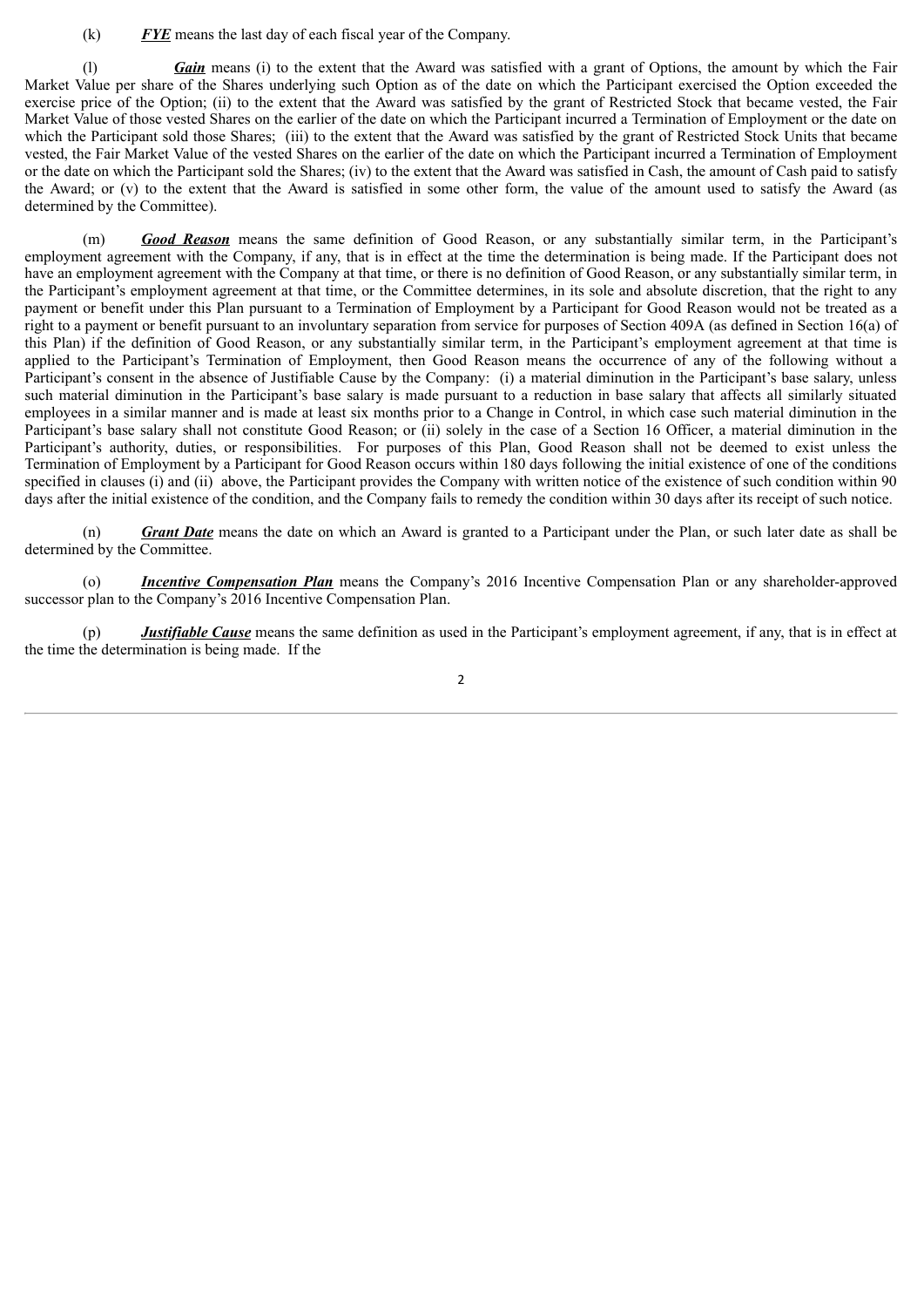Participant does not have an employment agreement at that time, or there is no definition of Justifiable Cause, or any substantially similar term, in the Participant's employment agreement at that time, then Justifiable Cause means any material failure by the Participant in performing his or her necessary job functions; any breach of any material written policies, rules or regulations which have been adopted by the Company; the Participant's performance of any act or failure to act, as to which if the Participant were prosecuted and convicted, a crime or offense involving money or property of the Company or its Subsidiaries or Affiliates, or a crime or offense constituting a felony in the jurisdiction involved, would have occurred; the Participant's embezzlement of funds or assets of the Company or any of its Subsidiaries or Affiliates; the Participant's conviction of, plea of guilty to, or plea of nolo contendere to any felony; the Participant's unauthorized disclosure to any person, firm or corporation of any confidential information of the Company or any of its Subsidiaries or Affiliates; the Participant's usurpation of a corporate opportunity of the Company or any of its Subsidiaries or Affiliates; or the Participant's engaging in any business other than the business of the Company or its Subsidiaries or Affiliates which materially interferes with the performance of his or her duties.

(q) *Performance-Vesting Benefit Amount* has the meaning given to that term in Section 6(b) hereof, and includes not only its dollar value but also any Awards made with respect thereto.

(r) *Performance Period* means each three-year fiscal period which begins on the first day of the fiscal year in which an Effective Date occurs and ends at FYE of the third fiscal year. For example, if the Effective Date is April 1, 2022, the Performance Period would be January 30, 2022 to February 1, 2025.

(s) *Performance Target* means any business criteria for the Company, on a consolidated basis, and/or for Related Entities, or for business or geographical units of the Company and/or a Related Entity that the Committee, in its sole discretion, uses to establish performance goals for Awards. Any goals may be determined on an absolute or relative basis or as compared to the performance of a published or special index deemed applicable by the Committee including, but not limited to, the Standard & Poor's 500 Stock Index or a group of companies that are comparable to the Company. As set forth in Section 3, the Committee may establish threshold, target and maximum goals for each Performance Target. Except as otherwise specified by the Committee at the time the goals are set, the Committee shall exclude the impact of: (i) restructurings, impairments, discontinued operations, extraordinary items, and other unusual or non-recurring charges, (ii) an event either not directly related to the operations of the Company or not within the reasonable control of the Company's management, (iii) a change in accounting standards required by generally accepted accounting principles, or (iv) any other item or event specified by the Committee at the time the goals are set.

- (t) *Plan* means this Destination XL Group, Inc. Long-Term Incentive Plan, as it may be amended from time to time.
- (u) *Projected Benefit Amount* has the meaning given to that term in Section 5 hereof.

(v) *Pro-Rata Vesting Percentage* means the percentage that (1) the number of days from the Participant's Effective Date of Participation until the date of the Participant's Termination of Employment bears to (2) the number of days from the Participant's Effective Date of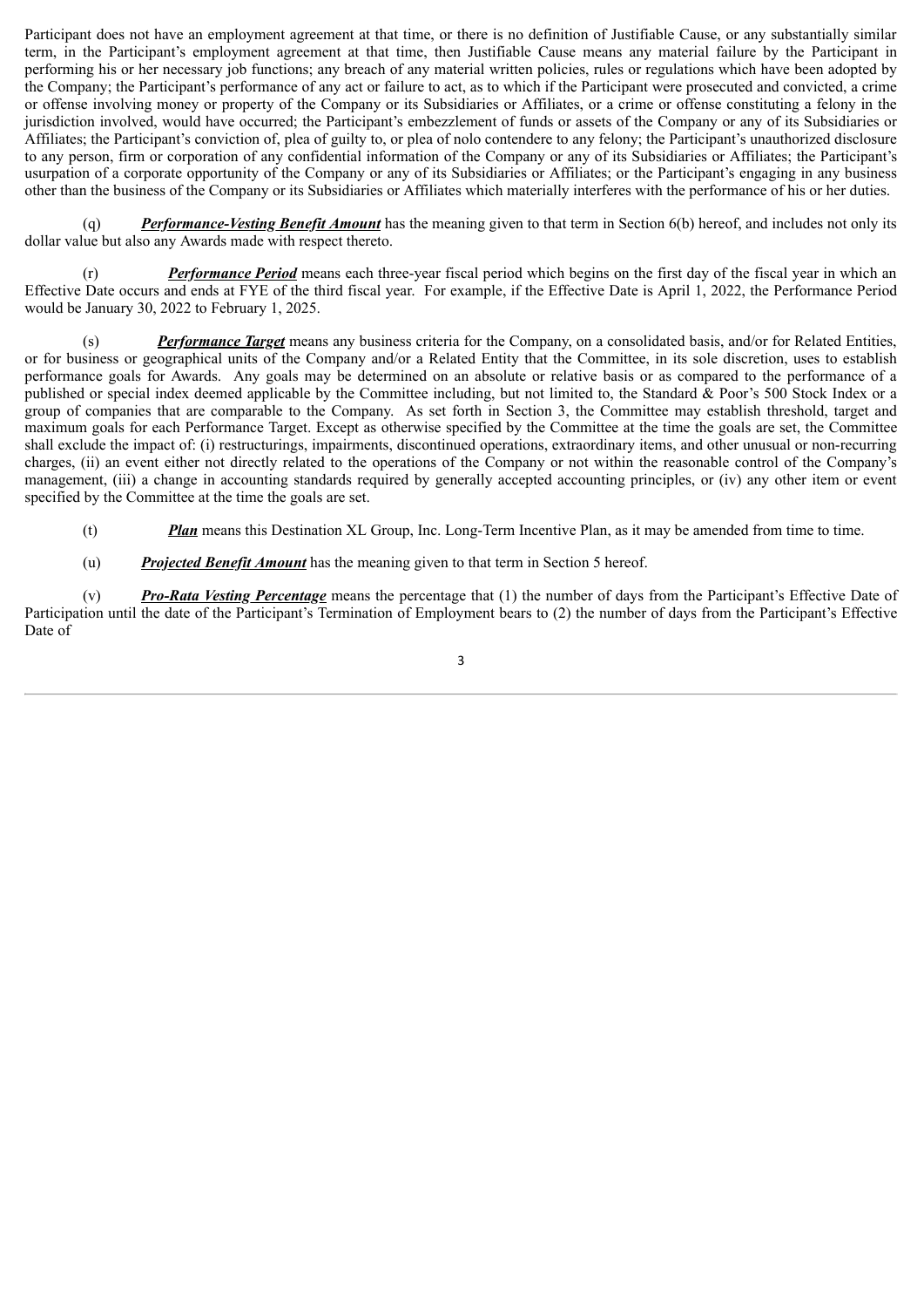Participation until the end of the Performance Period. If the Participant receives more than one Award pursuant to Section 6(c) hereof, then the Pro-Rata Percentage shall be determined separately with respect to each separate Award based upon the particular Grant Date (which is to be treated as the Participant's Effective Date of Participation with respect to that Award) and Performance-Vesting Benefit Amount for each such Award.

(w) *Retirement* means the Termination of Employment of the Participant, other than by reason of the Participant's death or Disability and other than by the Company for Justifiable Cause or by the Participant for Good Reason, after the Participant has attained age 65 and completed at least 5 years of employment with the Company and its Subsidiaries and Affiliates.

(x) *Section 16 Officer* means an officer of the Company who is subject to the requirements of Section 16 of the Securities and Exchange Act of 1934.

(y) *Structured Retirement* means a Termination of Employment other than by reason of the Participant's death or Disability and other than by the Company for Justifiable Cause that meets all of the following conditions:

- (i) The Termination of Employment occurs on or after the date a Participant has completed at least 5 years (or 3 years in the case of the Chief Executive Officer of the Company) of employment with the Company and its Subsidiaries and Affiliates;
- (ii) The Termination of Employment occurs on or after the date the Participant has attained at least age 59;
- (iii) The Committee determines through proper corporate action, in its sole discretion, that the Participant has satisfied all of the succession planning objectives set by the Committee for the Participant, including any requirement that a proper successor to the Participant is ready, willing and able to replace the Participant as of the Participant's Termination of Employment; and
- (iv) The Participant continues to work through the termination date approved by the Committee as the Termination of Employment date for the Participant's Structured Retirement (which date may not exceed sixty (60) days following the date that the Committee makes the determination in (iii) above).

Notwithstanding any provision of this Plan to the contrary, in order to terminate in a Structured Retirement, a Participant must execute and not revoke a release of claims in favor of the Company within the time required by the Company (but not to exceed 45 days following Termination of Employment). A Participant whose Termination of Employment meets the conditions to be a Structured Retirement will be deemed to be terminated in a Structured Retirement for purposes of the Plan even if such Termination of Employment also meets other termination provisions under the Plan.

(z) *Subsidiary* means any corporation or other entity in which the Company has a direct or indirect ownership interest of 50% or more of the total combined voting power of the then outstanding securities or interests of such corporation or other entity entitled to vote generally in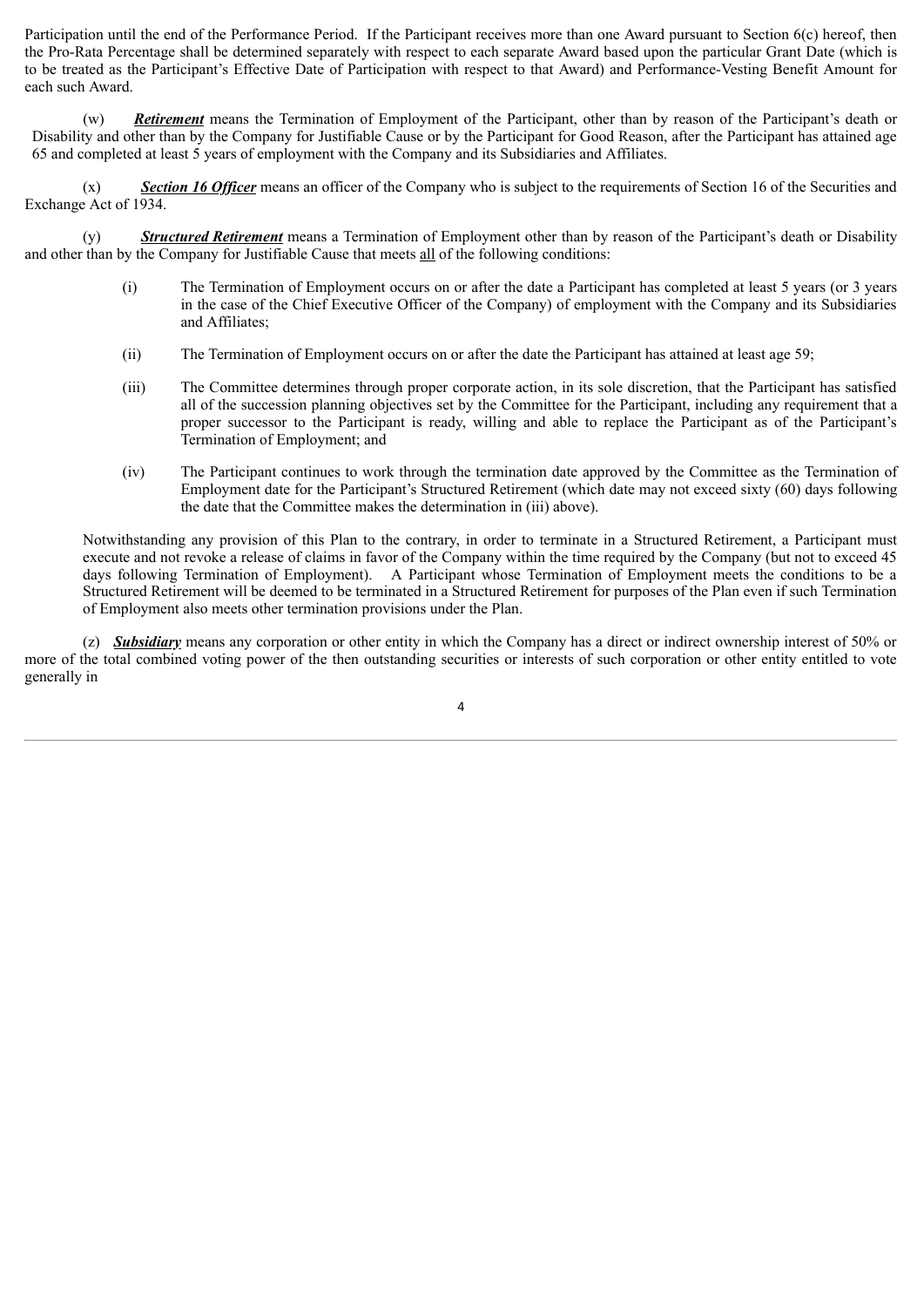the election of directors or in which the Company has the right to receive 50% or more of the distribution of profits or 50% or more of the assets on liquidation or dissolution.

(aa) *Target Cash Value* means the amount in U.S. dollars determined by: multiplying (i) the Participant's annual base salary in effect on the Participant's Effective Date of Participation by (ii) the long-term incentive program percentage designated in the Participant's executed employment agreement with the Company (or the percentage as otherwise designated in the Company's records) or such other amount as shall be determined by the Committee.

(bb) *Termination of Employment* means the termination of the Participant's employment with the Company and its Subsidiaries and Affiliates for any reason.

(cc) *Time-Vesting Benefit Amount* has the meaning given to that term in Section 6(a) hereof, and includes not only its dollar value but also any Awards made with respect thereto.

3.*Establishment of Fiscal Year Applicable Performance Target and Awards.* The Committee will establish the Performance Target(s) (in the aggregate, the Applicable Performance Target) in no event later than the expiration of 25% of the applicable performance period. The Committee may establish threshold, target and maximum goals for each Performance Target and the weight of each Performance Target may vary and may be dependent on achievement of another Performance Target. At that time, the Committee will establish whether Awards will be granted in Cash, a form of equity (for example, Restricted Stock, Restricted Stock Units and/or Options), or a combination thereof.

4. **Eligibility**. The Committee shall designate those employees of the Company and its Subsidiaries and Affiliates who shall be eligible to become Participants in the Plan and the date during the Performance Period on which they shall become Participants. The initial Participants shall become Participants on the Effective Date for the applicable Performance Period notwithstanding when the applicable Plan metrics are approved. Except as otherwise provided in Section 7(a)(ii) hereof, unless otherwise determined by the Committee, no portion of any Award shall become vested pursuant to Section 7 hereof, unless and until a Participant has completed at least 1 year of employment with the Company and its Subsidiaries and Affiliates. No one shall be eligible to be a Participant during an existing Performance Period unless he or she was employed by, or is promoted by, the Company by the first day of the fourth fiscal quarter in the third year of a Performance Period.

5.*Amount of Benefit.* The benefit payable to a Participant pursuant to an Award under this Plan shall be equal to the sum of the vested portions, if any, of the Participant's Time-Vesting Benefit Amount and Performance-Vesting Benefit Amount. Those amounts shall be determined in accordance with Section 7 of this Plan, based upon the Participant's Target Cash Value for the Performance Period (or, in the case of an individual that becomes a Participant after the Effective Date of a Performance Period, an amount (the "Projected Benefit Amount") equal to the Target Cash Value for the Performance Period multiplied by a fraction, the numerator of which shall be the number of calendar days from the Participant's Effective Date of Participation to the end of the Performance Period and the denominator of which shall be the total number of days in Performance Period).

6.*Form of Payment.*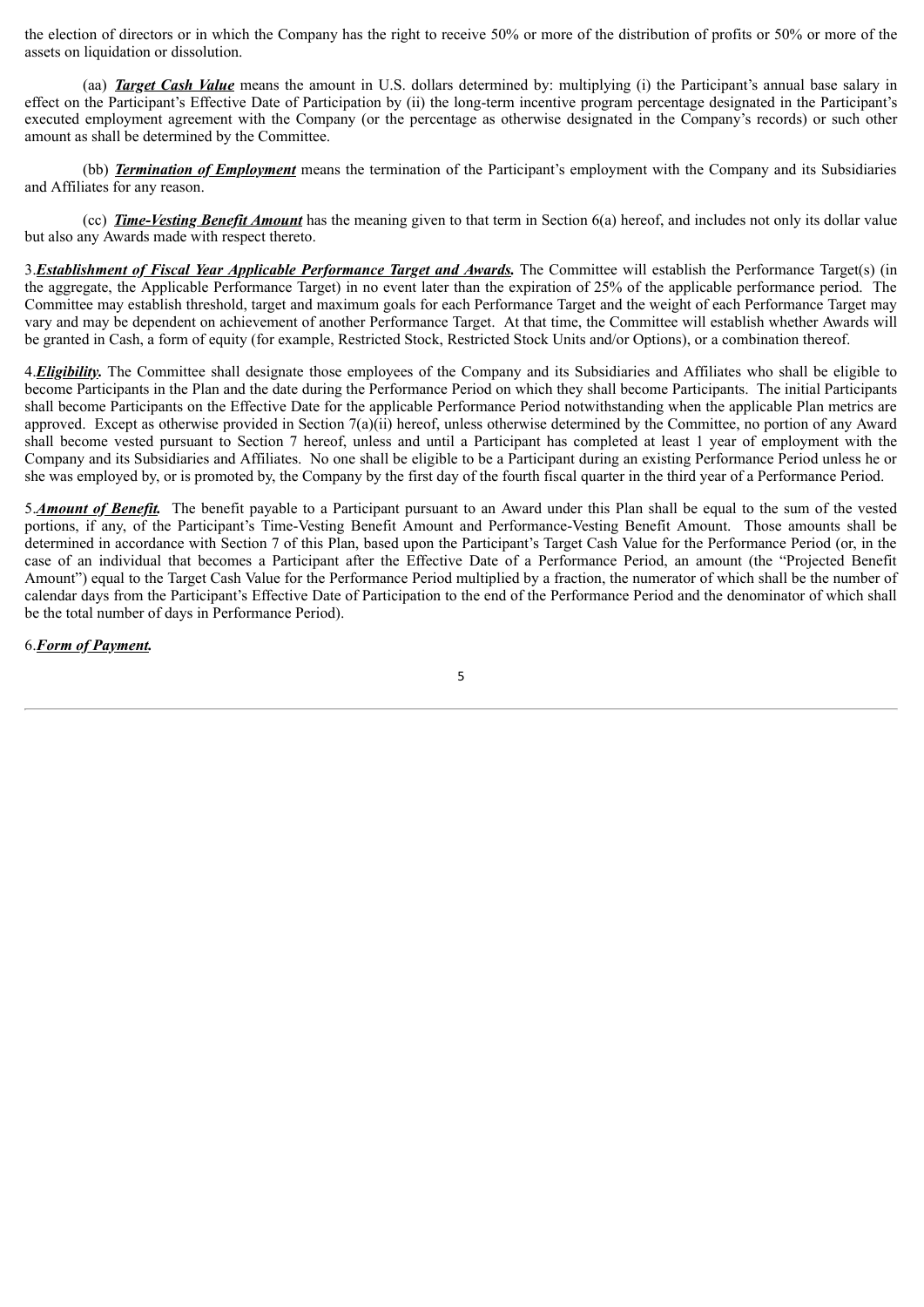(a) *Grant of Time-Based Awards.* Upon a Participant's Effective Date of Participation, the Committee shall grant to the Participant the portion of the Award having a total dollar value equal to 50% of the Participant's Projected Benefit Amount for the Performance Period (the "Time-Vesting Benefit Amount") which shall vest over time. In the event all or a portion of the Award will be Restricted Stock or a Restricted Stock Unit, the number of shares to be granted will be determined by taking the dollar value of the Restricted Stock or Restricted Stock Unit Award and dividing by the closing price of the Company's common stock on Grant Date. In the event all or a portion of the Award will be Options, then the number of Options to be granted will be determined by taking the lesser of (i) the dollar value of the Stock Option Award divided by the closing price of the Company's common stock on Grant Date, this quotient then multiplied by a factor of 1.1 to 1.8 as determined by the Committee or (ii) the dollar value of the Stock Option Award divided by the Black-Scholes Value on the Grant Date. The exercise price of each Option shall be equal to the closing price of the Company's common stock on the Grant Date.

Grant of Performance-Based Awards. 50% of the Projected Benefit Amount shall be converted into a dollar value in accordance with Section 7(b), based upon the achievement of performance criteria during the Performance Period, which dollar value is sometimes hereinafter referred to as the "Performance-Vesting Benefit Amount". After completion of an audit of the Company's financial statements after the respective Performance Period ends and the Committee's review and approval that the Applicable Performance Targets were met the Committee shall grant to the Participant one or more Awards in the form of Restricted Stock, Restricted Stock Units or Cash, having an aggregate dollar value equal to the Performance-Vesting Benefit Amount as so calculated. Options are not available for performance-based awards. Except as otherwise provided in Section 7(b)(ii), all grants of performance-based awards are subject to a postgrant vesting period, as set forth in Section 7(b). In the event all or a portion of the Award will be Restricted Stock or Restricted Stock Units, the number of shares or units to be granted will be determined by taking the dollar value of the Performance-Vesting Benefit Amount as so calculated and dividing by the closing price of the Company's common stock on the Grant Date.

(c) *Additional Grants for Promotions*. If a Participant is promoted during the Performance Period (prior to the 1<sup>st</sup> day of the fourth quarter of the third fiscal year) and entitled to a higher long-term incentive program percentage as a result of such promotion, then the Committee shall grant the Participant an additional Award determined as if the Participant had become a Participant on the Grant Date of the additional Award, with the amount of the additional Award being equal to the excess, if any, of (i) Participant's Projected Benefit Amount determined as if the Participant had become a Participant on the Grant Date of the additional Award, over (ii) the Participant's original Projected Benefit Amount multiplied by a fraction, the numerator of which shall be equal to the total number of calendar days from the Grant Date of the additional Award to the last day of the Performance Period and the denominator of which shall be the total number of days from the Participant's Effective Date of Participation to the last day of the Performance Period. In the event that a Participant is promoted and entitled to a higher long-term incentive program percentage as a result of such promotion more than once during the Performance Period, each additional Award shall be determined by the Committee, in its sole and absolute discretion, under the principles set forth above in this Section  $6(c)$ .

(d) *Forms of Award Agreements.* The Restricted Stock, Restricted Stock Units and Options granted pursuant to the Plan shall be made pursuant to the forms of Restricted Stock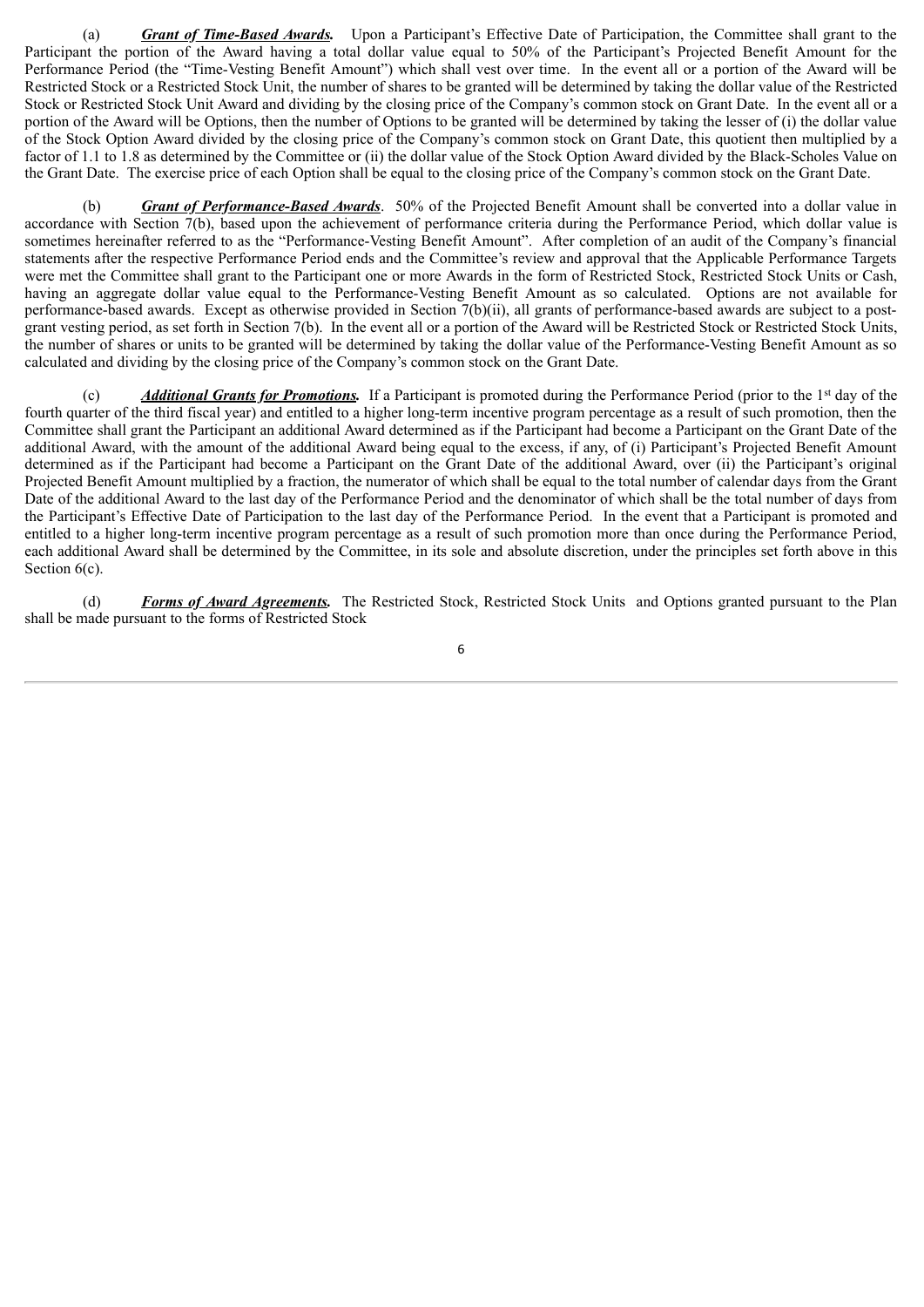Agreement, Restricted Stock Unit and Stock Option Agreement, respectively, attached as Exhibits A, B and C hereto (with such modifications as the Committee may deem to be appropriate).

(e) *Payment of Cash/Settlement of Restricted Stock Units.* The portion of any Projected Benefit Amount that vests and is payable in Cash shall be payable as soon as practicable after the date on which that portion of the benefit vests under Section 7(a) or 7(b) as applicable (but in any case, in no event more than 2 1/2 months after the end of the calendar year in which the portion of the Projected Benefit Amount vests). All Restricted Stock Units shall be settled in no event more than 2 1/2 months after the end of the calendar year in which the portion of the Projected Benefit Amount vests.

(f) *If Insufficient Shares Available.* Notwithstanding the foregoing, if and to the extent that, at the time an Award is granted, the Company does not have a sufficient number of Shares remaining available for Awards under the Incentive Compensation Plan to issue such Award in the form of Restricted Stock, Restricted Stock Units and/or Options, or the Shares are available for Awards under the Incentive Compensation Plan subject to shareholder approval, and such approval is not obtained and the grant of Restricted Stock, Restricted Stock Units and/or Options therefore are cancelled, then such Award shall be settled in Cash to the extent of such insufficiency.

# 7.*Vesting of Benefit.*

#### (a) *Vesting of Time-Vesting Benefit Amount*:

(i) The Time-Vesting Benefit Amount shall vest according to the following four-year vesting schedule, provided that the Participant does not have a Termination of Employment on or before the applicable vesting date: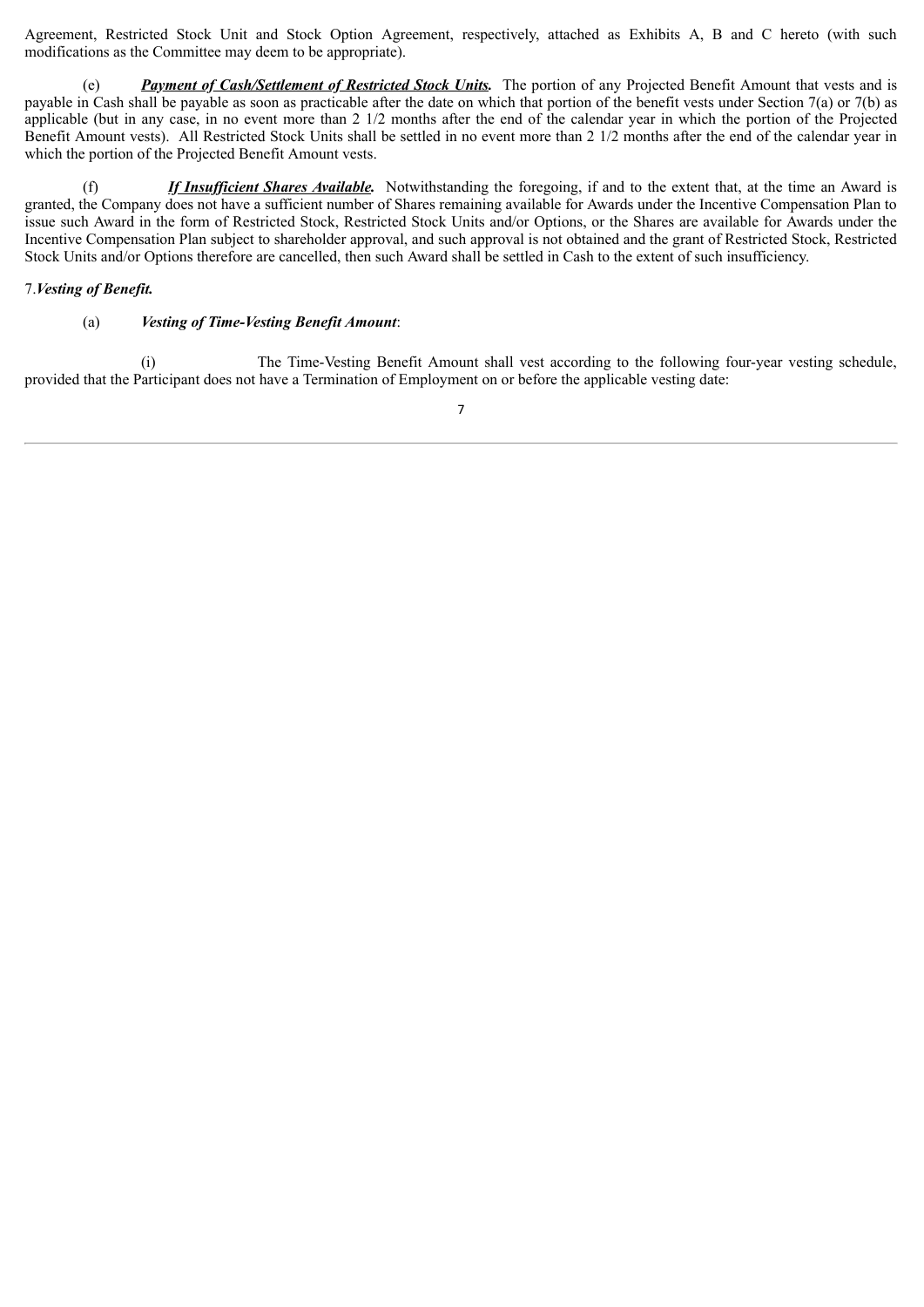| <b>Vesting Date</b>                                                                                                                        | Percentage of Time-Vesting<br><b>Benefit Amount that Vests</b> |
|--------------------------------------------------------------------------------------------------------------------------------------------|----------------------------------------------------------------|
| The latter of one year from the Grant Date or April 1 following the<br>FYE which marks the end of the first year of the Performance Period | 25%                                                            |
| April 1 following the FYE which marks the end of the second year of<br>the Performance Period                                              | 25%                                                            |
| April 1 following the FYE which marks the end of the Performance<br>Period                                                                 | 25%                                                            |
| April 1 in the succeeding year (meaning, one year after the third<br>tranche vests)                                                        | 25%                                                            |

(ii) Notwithstanding the foregoing, if a Participant has a Termination of Employment during a Performance Period, then notwithstanding anything to the contrary in the Participant's employment agreement, if any:

(A) If such Termination of Employment is by reason of the Participant's death or by the Company due to Disability, then the Participant shall, upon such Termination of Employment, (x) become fully vested in the entire Time-Vesting Benefit Amount for any Performance Period that ended on or before such Termination of Employment but that had not yet vested or been paid and (y) become vested in the Pro-Rata Vesting Percentage of the Time-Vesting Benefit Amount for any Performance Period(s) in which such Termination of Employment occurs.

(B) If such Termination of Employment is by reason of the Participant's Retirement, then the Participant shall, upon such Termination of Employment, (x) become fully vested in the entire Time-Vesting Benefit Amount for the Performance Period ended before such Termination of Employment that has not yet vested or been paid, (y) for any Performance Period that is in its first year of the Performance Period when such Termination of Employment occurs,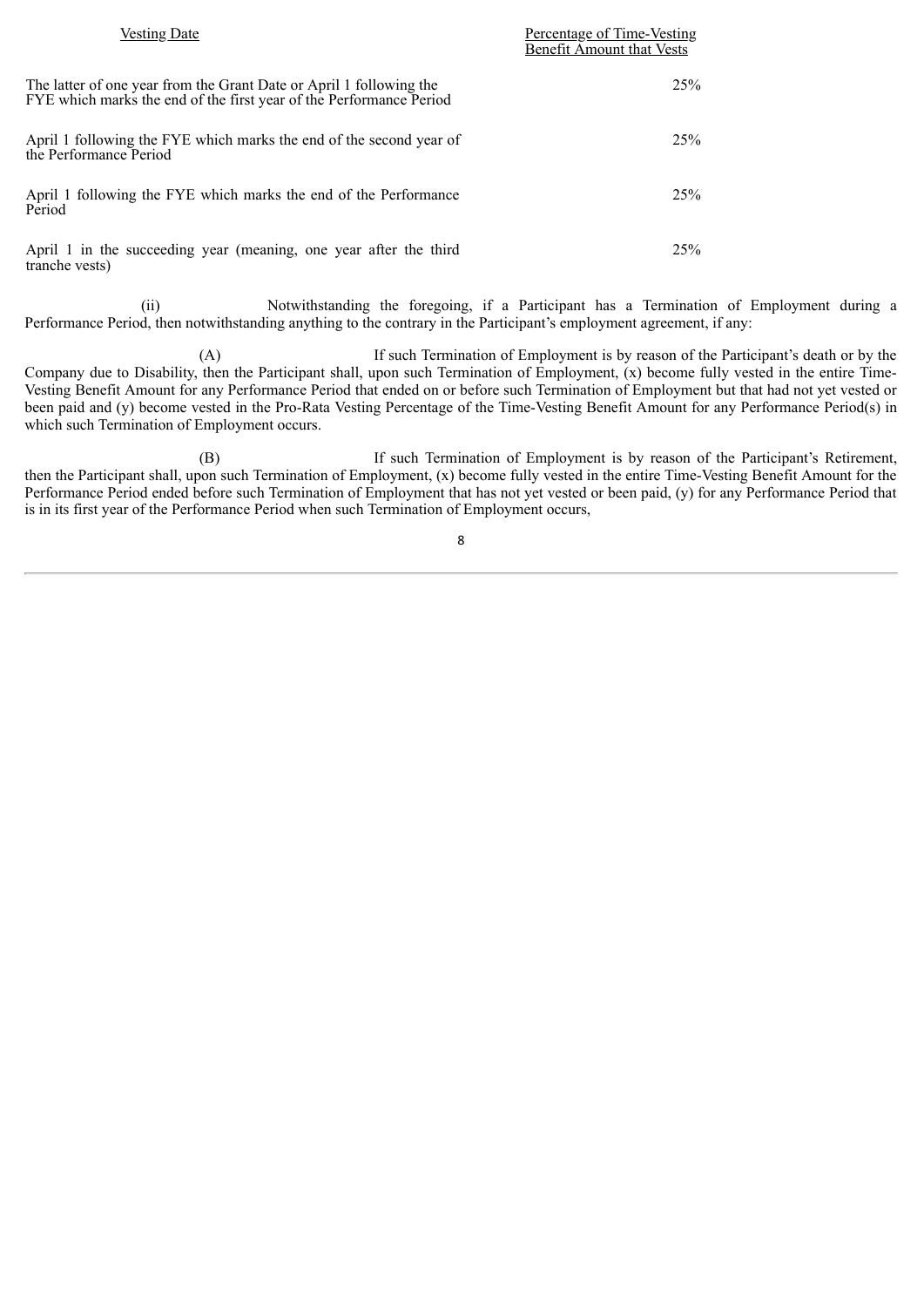forfeit the Time-Vesting Benefit Amount for that Performance Period and (z) to the extent not forfeited pursuant to (y), become vested in the portion of the Time-Vesting Benefit Amount that would have been paid as of the April 1 immediately following the end of the fiscal year in which such Termination of Employment occurs; and

(C) If such Termination of Employment is by reason of a Structured Retirement, then the Participant shall, upon Termination of Employment, (x) become fully vested in any Time-Vesting Benefit Amount for the entire Performance Period that ended on or before such Termination of Employment that has not yet vested or been paid and (y) for any Performance Period that is in its first year of the Performance Period when the Termination of Employment occurs, forfeit the Time-Vesting Benefit Amount for that Performance Period and (z) for any Performance Period that is in its second or third year of the Performance Period when the Termination of Employment occurs, become fully vested in the Time-Vesting Benefit Amount for that Performance Period; and

(D) If such Termination of Employment is by reason of a termination by the Company without Justifiable Cause (and other than by reason of the Participant's Disability) or is by the Participant for Good Reason, then the Participant shall, upon Termination of Employment, (x) become fully vested in any Time-Vesting Benefit Amount for the entire Performance Period that ended on or before such Termination of Employment that has not yet vested or been paid and (y) for any Performance Period that is in its first year of the Performance Period when the Termination of Employment occurs, forfeit the Time-Vesting Benefit Amount for that Performance Period and (z) for any Performance Period that is in its second or third year of the Performance Period when the Termination of Employment occurs, become vested in the Pro-Rata Vesting Percentage of the Time-Vesting Benefit Amount for that Performance Period.

#### (b) *Vesting of Performance-Vesting Benefit Amount*.

(i) After the respective Performance Period ends and an audit of the Company's financial statements has been completed, the Committee will calculate the amount of the "Performance-Vesting Benefit Amount" for each Participant. If there is more than one Performance Target, the Performance-Vesting Benefit Amount will be determined by first calculating the portion of 50% of the Projected Benefit Amount for the Performance Period that is to be attributable to each Performance Target and then adding those results together. To do so, the Committee will first multiply 50% of the Projected Benefit Amount for the Performance Period by the weight of each individual Performance Target and then by the percentage of target actually achieved for each Performance Target. If results for an individual Performance Target falls below the threshold established, there will be no Award with respect to the portion of the Projected Benefit Amount to which that Performance Target relates. The Performance-Vesting Benefit Amount shall vest on August 31 following the end of the applicable Performance Period if the Participant's employment continues through such August 3l.

For example, assume the Performance Targets were Goal A and Goal B and that each was weighted 50%, with a threshold payment at 80% of target and a maximum payout at 150% of target:

(A) if Goal A and Goal B are both less than 80% of their respective target, then no Award shall be made for the Performance-Vesting Benefit Amount;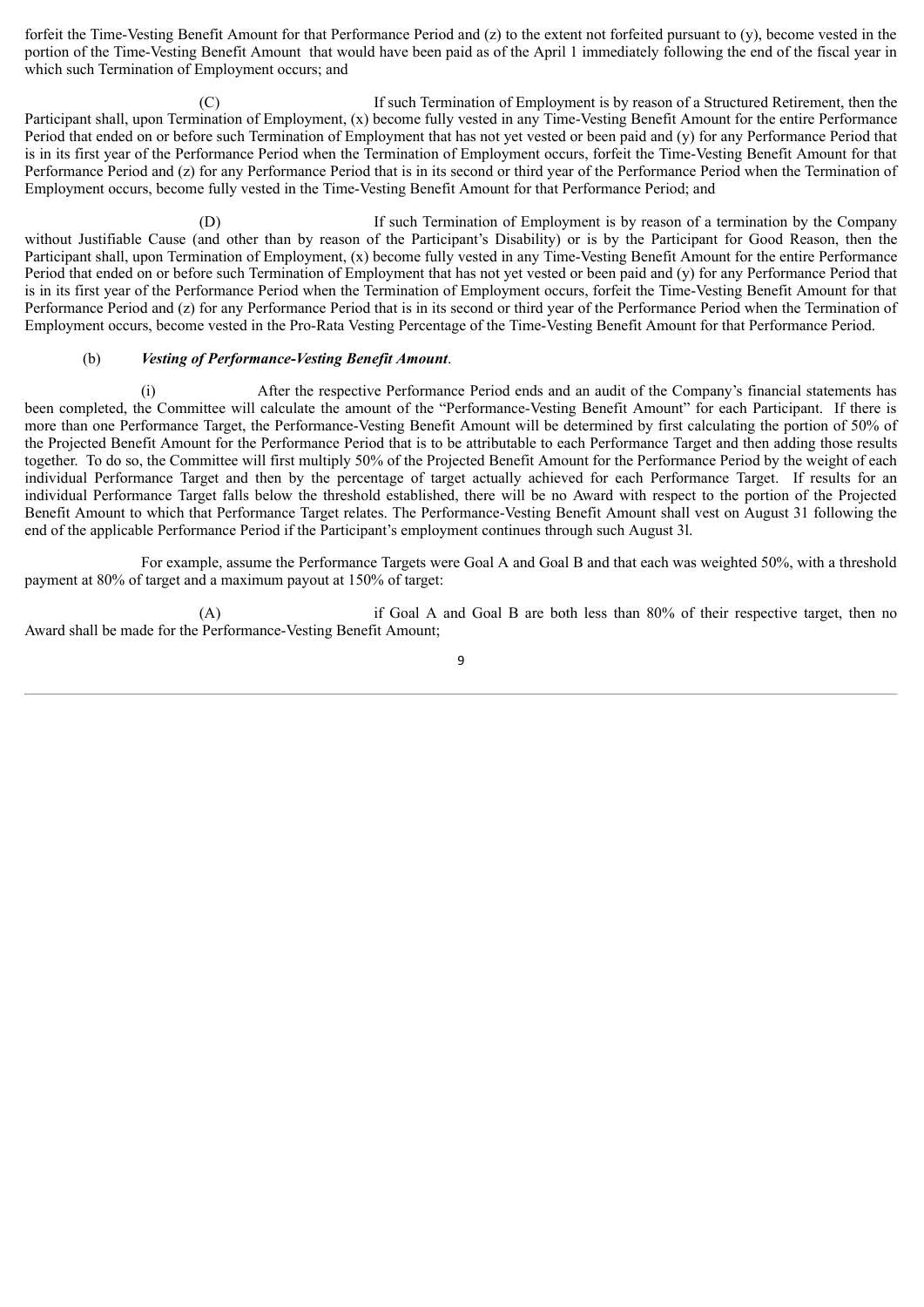(B) if Goal A is 100% of its target and Goal B is 100% of its target, and a Participant has a Projected Benefit Amount of \$140,000, then 50% of that amount, or \$70,000, would be subject to the achievement of the Applicable Performance Target, and the Performance-Vesting Benefit Amount would be \$70,000 (100% X \$70,000 X 50%) + (100% X \$70,000 X 50%); and

(C) if Goal A is 180% of its target and Goal B is 125% of its target, and a Participant has a Projected Benefit Amount of \$140,000, then 50% of that amount, or \$70,000, would be subject to the achievement of the Applicable Performance Target, and the Performance-Vesting Benefit Amount would be \$96,250 (150% (cap) X \$70,000 X 50%) + (125% X \$70,000 X 50%).

(ii) Notwithstanding the foregoing, if a Participant has a Termination of Employment during a Performance Period, then notwithstanding anything to the contrary in the Participant's employment agreement, if any:

(A) If such Termination of Employment is by reason of the Participant's death or by the Company due to Disability, then the Participant shall, upon Termination of Employment, become (x) fully vested in the entire Performance-Vesting Benefit Amount for any Performance Period that ended on or before such Termination of Employment but that had not yet vested or been paid, and (y) vested in the Pro-Rata Vesting Percentage of the Performance-Vesting Benefit Target for any Performance Period that has not ended on or before the Termination of Employment, regardless of whether the Applicable Performance Target for the current Performance Period has been met.

(B) If such Termination of Employment is by reason of the Participant's Retirement, then the Participant shall (x) upon Termination of Employment, become fully vested in the entire Performance-Vesting Benefit Amount for any Performance Period that ended on or before such Termination of Employment but that had not yet vested or been paid and (y) upon Termination of Employment, for any Performance Period that is in its first year of the Performance Period when the Termination of Employment occurs, forfeit the Performance-Vesting Benefit Amount for such Performance Period and (z) for any Performance Period that is in at least the second year of the Performance period when the Termination of Employment occurs, become vested in the Pro-Rata Vesting Percentage of the Performance-Vesting Benefit Amount, if any, determined based upon the actual level of achievement of the Applicable Performance Targets for the entire Performance Period if and when the Applicable Performance Target has been met as determined by the Committee through proper corporate action.

(C) If such Termination of Employment is by reason of a Structured Retirement, then the Participant shall (x) upon Termination of Employment, become fully vested in the entire Performance-Vesting Benefit Amount for any Performance Period that ended on or before the Termination of Employment but that has not yet vested or been paid and (y) upon Termination of Employment, for any Performance Period that is in its first year of the Performance Period when the Termination of Employment occurs, forfeit the Performance-Vesting Benefit Amount for such Performance Period and (z) for any Performance Period that is in its second or third year of the Performance Period when the Termination of Employment occurs, become vested in the Performance-Vesting Benefit Amount, if any, determined based upon the actual level of achievement of the Applicable Performance Targets for the entire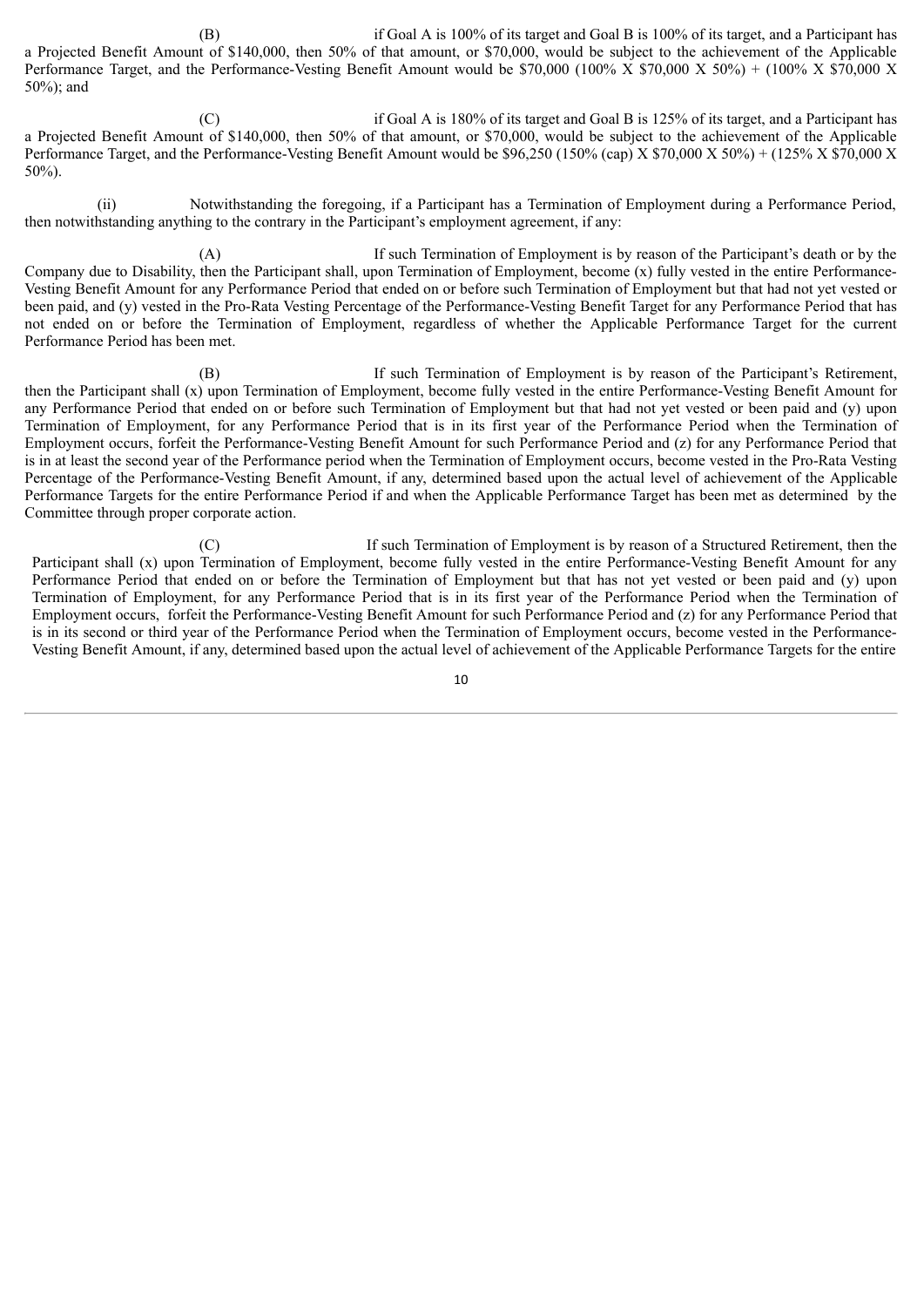Performance Period if and when the Applicable Performance Target has been met as determined by the Committee through proper corporate action.

(D) If such Termination of Employment is by reason of a termination by the Company without Justifiable Cause (and other than by reason of the Participant's Disability) or by the Participant for Good Reason, then the Participant shall (x) upon Termination of Employment, become fully vested in the entire Performance-Vesting Benefit Amount for any Performance Period that ended on or before the Termination of Employment but that has not yet vested or been paid and (y) upon Termination of Employment, for any Performance Period that is in its first year of the Performance Period when the Termination of Employment occurs, forfeit the Performance-Vesting Benefit Amount for such Performance Period and (z) for any Performance Period that is in its second or third year of the Performance Period when the Termination of Employment occurs, become vested in the Pro-Rata Vesting Percentage of the Performance-Vesting Benefit Amount, if any, determined based upon the actual level of achievement of the Applicable Performance Targets for the entire Performance Period if and when the Applicable Performance Target has been met as determined by the Committee through proper corporate action.

(c) *Forfeitures*. Except as otherwise provided in Section 7(a)(ii) and 7(b)(ii) hereof, any portion of any Awards for any Performance Period that was not vested on the date on which the Participant incurs a Termination of Employment and that does not vest or remain eligible to vest on account of the Participant's Termination of Employment shall automatically and without any further action by the Committee immediately be forfeited and become null and void. In the event that the Participant's Termination of Employment is by the Company for Justifiable Cause, then any portion of the Participant's Award that has not previously vested and been exercised (in the case of any Options), or paid (in the case of any amount payable in cash) shall automatically and without further action by the Committee immediately be forfeited and become null and void.

(d) *Clawback of Gains on Termination for Justifiable Cause.* In the event that a Participant has a Termination of Employment, and such Termination of Employment was by the Company for Justifiable Cause, then in addition to any other remedy that may be available to the Company in law or in equity, and/or pursuant to the provisions of the Participant's employment agreement, if any, the Participant also shall be required to pay to the Company, immediately upon written demand by the Committee or the Board, any Gains resulting from the grant, vesting, exercise or payment of any Award in the previous twelve months.

**Change in Control.** In the event of a Change in Control and within 6 months before or 18 months after the Change in Control, either (1) the Participant is terminated by the Company without Justifiable Cause or by the Participant for Good Reason, or (2) there is a Termination of Employment because of the Participant's death or by the Company due to Disability, the following shall occur: (i) if and to the extent the portion of the Participant's Award(s) that is attributable to a Time-Based Vesting Amount for any Performance Period that ended on or before such Change of Control had not yet vested or been paid to the Participant shall immediately vest (in the case of Restricted Stock, Restricted Stock Units and Options) and the Cash payable as a result of such vesting shall be paid to the Participant, as soon as practicable (but in no event more than 5 business days) after the later of the Change in Control or the Participant's Termination of Employment; (ii) if and to the extent any portion of the Participant's Award(s) is attributable to a Time-Based Vesting Amount for a current Performance Period and has not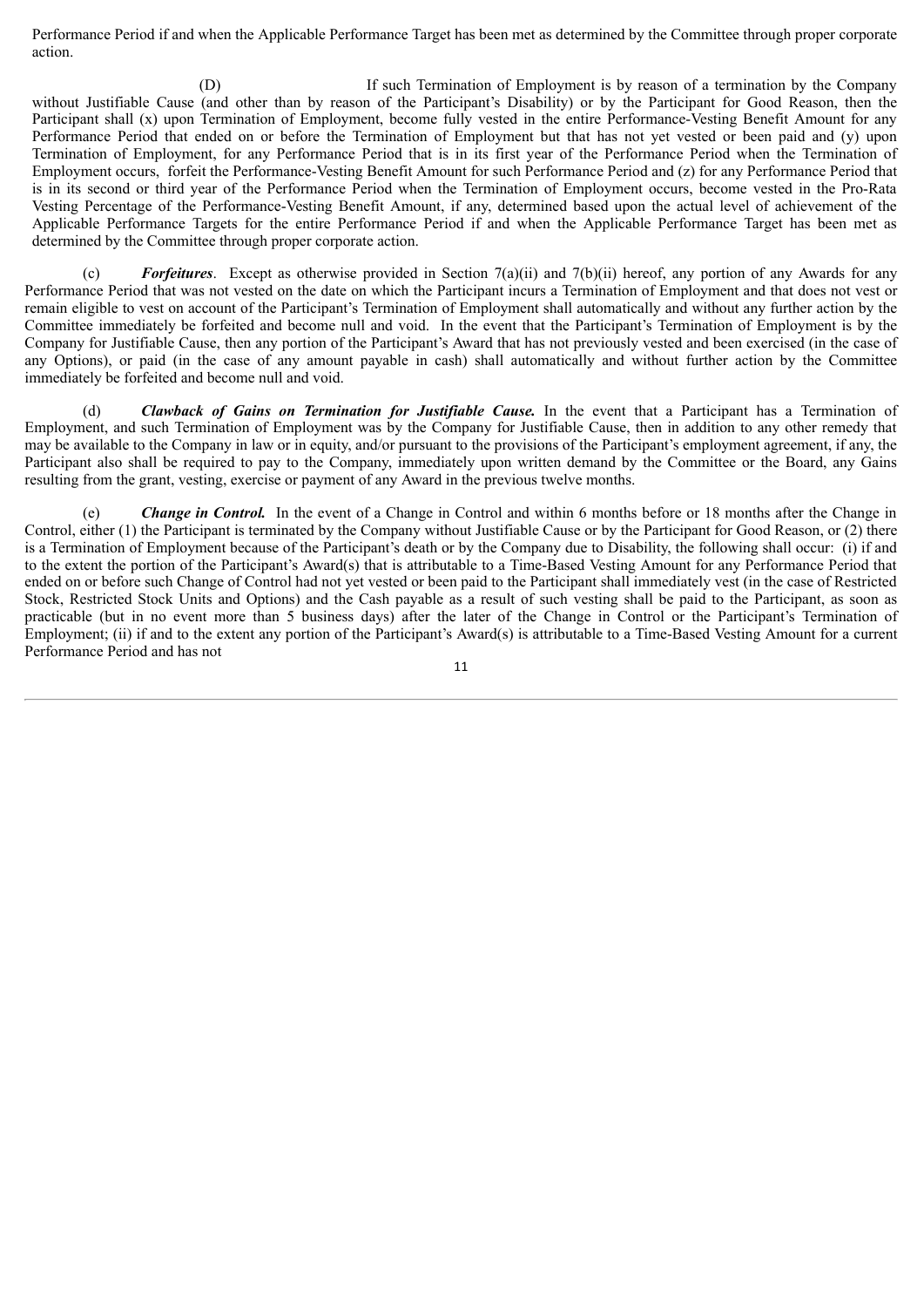previously been vested or paid to the Participant and is not assumed by the acquirer or converted into a new award that is at least the equivalent of the outstanding award, then the Pro-Rata Vesting Percentage of the Time-Vesting Benefit Amount of such Performance Period shall immediately vest (in the case of Restricted Stock, Restricted Stock Units and Options) and the Cash payable as a result of such vesting shall be paid to the Participant, as soon as practicable (but in no event more than 5 business days) after the later of the Change in Control or the Participant's Termination of Employment; (iii) if and to the extent the portion of the Participant's Award(s) that is attributable to a Performance-Based Vesting Amount for any Performance Period that ended on or before such Change of Control had not yet vested or been paid to the Participant shall immediately vest (in the case of Restricted Stock, Restricted Stock Units and Options) and the Cash payable as a result of such vesting shall be paid to the Participant, as soon as practicable (but in no event more than 5 business days) after the later of the Change in Control or the Participant's Termination of Employment; and (iv) if and to the extent the portion of the Participant's Award(s) that is attributable to a Performance-Based Vesting Amount for any Performance Period that has not yet ended and has not previously been vested or paid to the Participant, then the pro-rata portion at target of the Performance-Based Vesting Amount for such Performance Period(s) for the time elapsed in the ongoing Performance Period(s), shall immediately vest (in the case of Restricted Stock, Restricted Stock Units and Options) and the Cash payable as a result of such vesting shall be paid to the Participant, as soon as practicable (but in no event more than 5 business days) after the later of the Change in Control or the Participant's Termination of Employment. Each Share of Restricted Stock that vests pursuant to this Section 7(d) shall be immediately redeemed by the Company (or its successor) for cash payable by the Company (or its successor) in an amount (the "Redemption Price Per Share") equal to, as applicable, (x) if the Shares have not been cancelled, exchanged or converted into other securities or property as a result of the Change in Control and are publicly-traded, the Fair Market Value of a Share on the date of the Participant's Termination of Employment, or (y) if the Shares have been cancelled, exchanged or converted into other securities or property as a result of the Change in Control, the greater of (i) the fair market value per Share of the consideration received pursuant to the Change in Control by the holders of Shares on the date of the Change in Control and (ii) if the consideration received by the holders of Shares pursuant to the Change in Control consisted, in whole or in part, of other securities which are publicly traded, the sum of (A) the fair market value of the number of such securities received for each Share pursuant to the Change in Control on the date of the Participant's Termination of Employment and (B) the fair market value of any other consideration received for each Share pursuant to the Change of Control. Each Option that vests pursuant to this Section 7(d) shall be immediately cancelled in exchange for cash payable by the Company for each Share subject to the cancelled Option equal to the amount, if any, by which the Redemption Price Per Share exceeds the exercise price per Share of the Option.

#### 8.*Administration.*

(a) *Authority of the Committee.* The Plan shall be administered by the Committee. The Committee shall have full and final authority, subject to and consistent with the provisions of the Plan, to select persons to become Participants, grant Awards, determine the amount of any Participant's Award and all other matters relating to Awards, prescribe rules and regulations for the administration of the Plan, construe and interpret the Plan and correct defects, supply omissions or reconcile inconsistencies therein, and to make all other decisions and determinations as the Committee may deem necessary or advisable for the administration of the Plan. In exercising any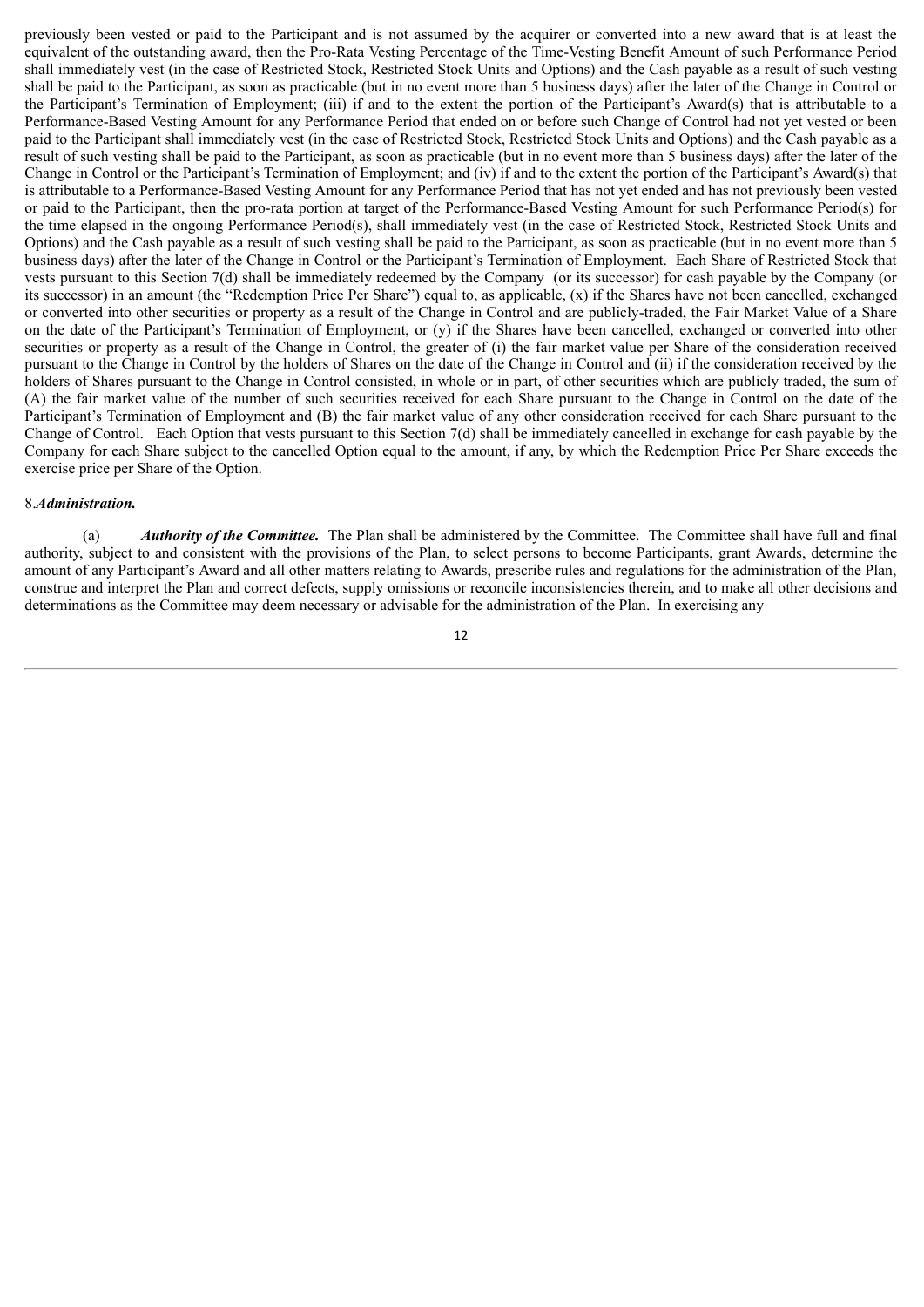discretion granted to the Committee under the Plan or pursuant to any Award, the Committee shall not be required to follow past practices, act in a manner consistent with past practices, or treat any Participant in a manner consistent with the treatment of any other Participants. Decisions of the Committee shall be final, conclusive and binding on all persons or entities, including the Company, any Subsidiary, any Affiliate or any Participant or Beneficiary.

(b) *Manner of Exercise of Committee Authority.* The Committee may delegate to members of the Board, or officers or managers of the Company or any Subsidiary, or committees thereof, the authority, subject to such terms and limitations as the Committee shall determine, to perform such functions, including administrative functions, as the Committee may determine to the extent that such delegation will not result in the loss of an exemption under Rule 16b-3(d)(1) for Awards granted to Participants subject to Section 16 of the Securities and Exchange Act of 1934, as amended, in respect of the Company. The Committee may appoint agents to assist it in administering the Plan.

(c) *Limitation of Liability.* The Committee, and each member thereof, shall be entitled to, in good faith, rely or act upon any report or other information furnished to him or her by any officer or employee, the Company's independent auditors, consultants or any other agents assisting in the administration of the Plan. Members of the Committee, and any other member of the Board and any officer or employee acting at the direction or on behalf of the Committee, shall not be personally liable for any action or determination taken or made in good faith with respect to the Plan, and shall, to the extent permitted by law, be fully indemnified and protected by the Company with respect to any such action or determination.

(d) *No Claim for Benefits Required.* Benefits due and owing to a Participant under the Plan shall be paid when due without any requirement that a claim for benefits be filed. However, any Participant who has not received the benefits to which Participant believes himself or herself entitled may file a written claim with the Committee, which shall act on the claim within thirty days. If a Participant's employment agreement conflicts with any provision of this Plan, the language of the Plan shall govern.

(e) *Payments to Beneficiary.* Any vested benefits payable to any Participant that have not been paid as of the date of the Participant's death, shall be paid to the Participant's Beneficiary.

9.*Awards Subject to Plans.* The Awards under this Plan, and the grants of Restricted Stock, Restricted Stock Units and Options pursuant to this Plan, are being granted pursuant to and in accordance with the terms and conditions of this Plan and the Incentive Compensation Plan, and the Award Agreements.

10.*No Acceleration of Benefits.* In no event shall the acceleration of the time or schedule of any payment under the Plan be permitted, except to the extent that such acceleration would not violate Section 409A of the Code and the Treasury Regulations and other applicable guidance issued thereunder.

11.*Amendment and Termination*. This Plan may be amended or terminated in any respect at any time by the Committee; provided, however, that no amendment or termination of the Plan shall be effective to reduce any benefits payable to a Participant that may accrue or vest under the terms of this Plan without the Participant's prior written consent. If and to the extent permitted without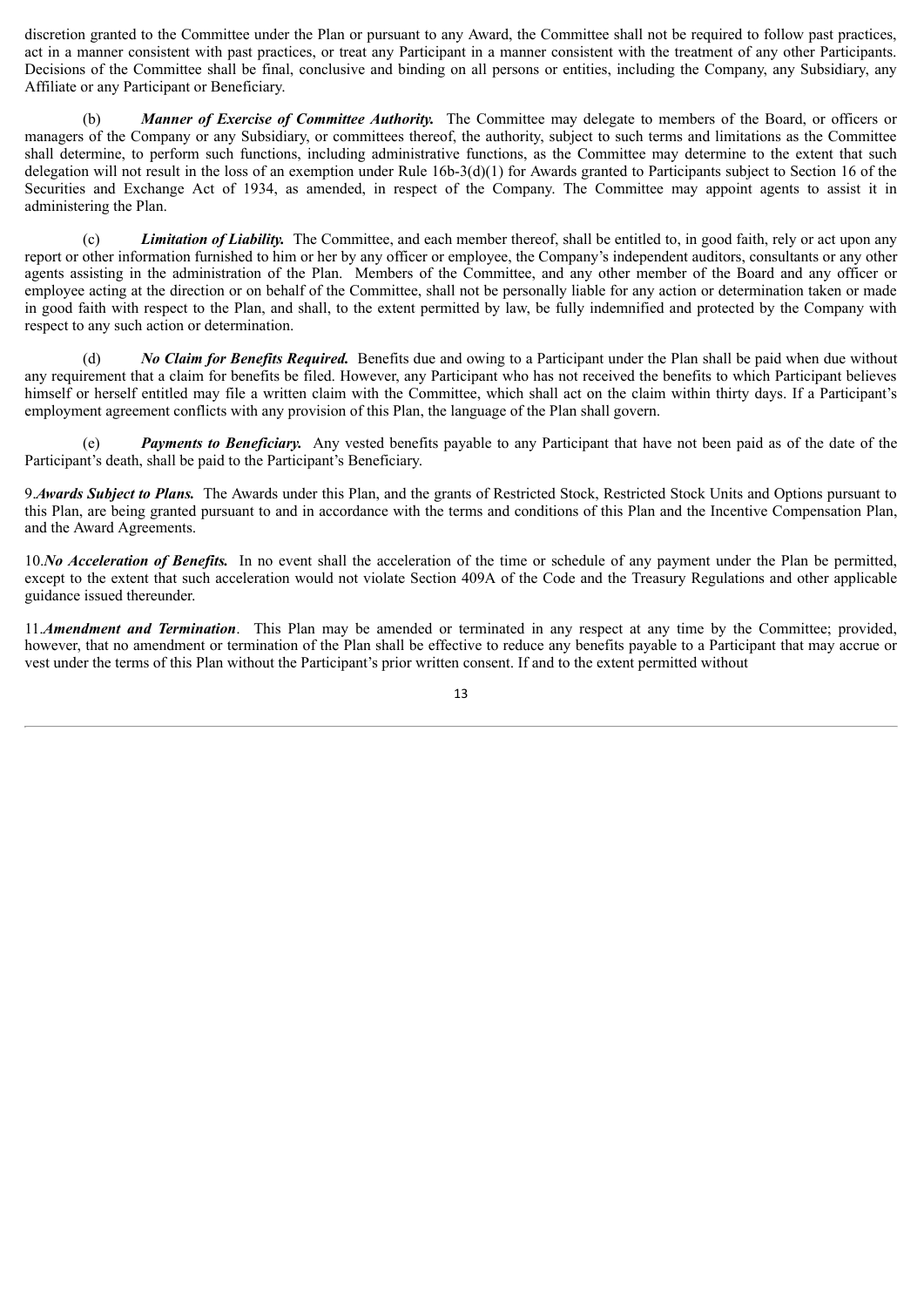violating the requirements of Section 409A, the Committee may require that the Awards of all Participants be distributed as soon as practicable after such termination. If and to the extent that the Committee does not accelerate the timing of distributions on account of the termination of the Plan pursuant to the preceding sentence, payment of any remaining benefits under the Plan shall be made at the same times and in the same manner as such distributions would have been made under the terms of the Plan, as in effect at the time the Plan is terminated.

12.*Unfunded Obligation*. The obligations of the Company to pay any benefits under the Plan shall be unfunded and unsecured, and any payments under the Plan shall be made from the general assets of the Company. Participants' rights under the Plan are not assignable or transferable except to the extent that such assignment or transfer is permitted under the terms of the Incentive Compensation Plan.

13.*Withholding.* The Participants and personal representatives shall bear any and all federal, state, local or other taxes imposed on benefits under the Plan. The Company may deduct from any distributions under the Plan the amount of any taxes required to be withheld from such distribution by any federal, state, local or foreign government, and may deduct from any compensation or other amounts payable to the Participant the amount of any taxes required to be withheld with respect to any other amounts under the Plan by any federal, state, local or foreign government*.*

14.*Applicable Law.* This Plan shall be construed and enforced in accordance with the laws of the State of Delaware, except to the extent superseded by federal law.

15.*No Right to Continued Employment.* No Award shall confer upon any Participant any right to continued service with the Company or any of its Affiliates.

#### 16.*Code Section 409A.*

(a) *Interpretation of Plan.* It is intended that the Awards granted pursuant to this Plan be exempt from Section 409A of the Code ("Section 409A") because it is believed (i) the Awards payable in cash should qualify for the short-term deferral exception contained in Treasury Regulation §1.409A-1(a)(4), (ii) any Options granted pursuant to the Plan will have an exercise price that may never be less than the Fair Market Value of a Share on the Grant Date and the other requirements for the exemption of such options under Treasury Regulation  $\S1.409A-1(a)(5)(i)(A)$  should be met; and (iii) any Shares of Restricted Stock granted under the Plan should be exempt as an award of restricted property pursuant to Treasury Regulation §1.409A-1(a)(6). The provisions of the Plan shall be interpreted in a manner consistent with that intent. To the extent an Award is subject to Section 409A, the payment date for such Award is a date as soon as possible following the vesting date for such award as described under the terms of the Plan in Section 7, but in no event later than the last day of the calendar year in which the vesting occurs in a manner that is intended to be compliant with Section 409A.

(b) *Section 409A Amendments*. The Committee, in its sole discretion, and without the consent of any Participant or Beneficiary, may amend the provisions of this Plan to the extent that the Committee determines that such amendment is necessary or appropriate in order for the Awards made pursuant to the Plan to be exempt from the requirements of Section 409A, or if and to the extent that the Committee determines that Awards are not so exempt, to amend the Plan (and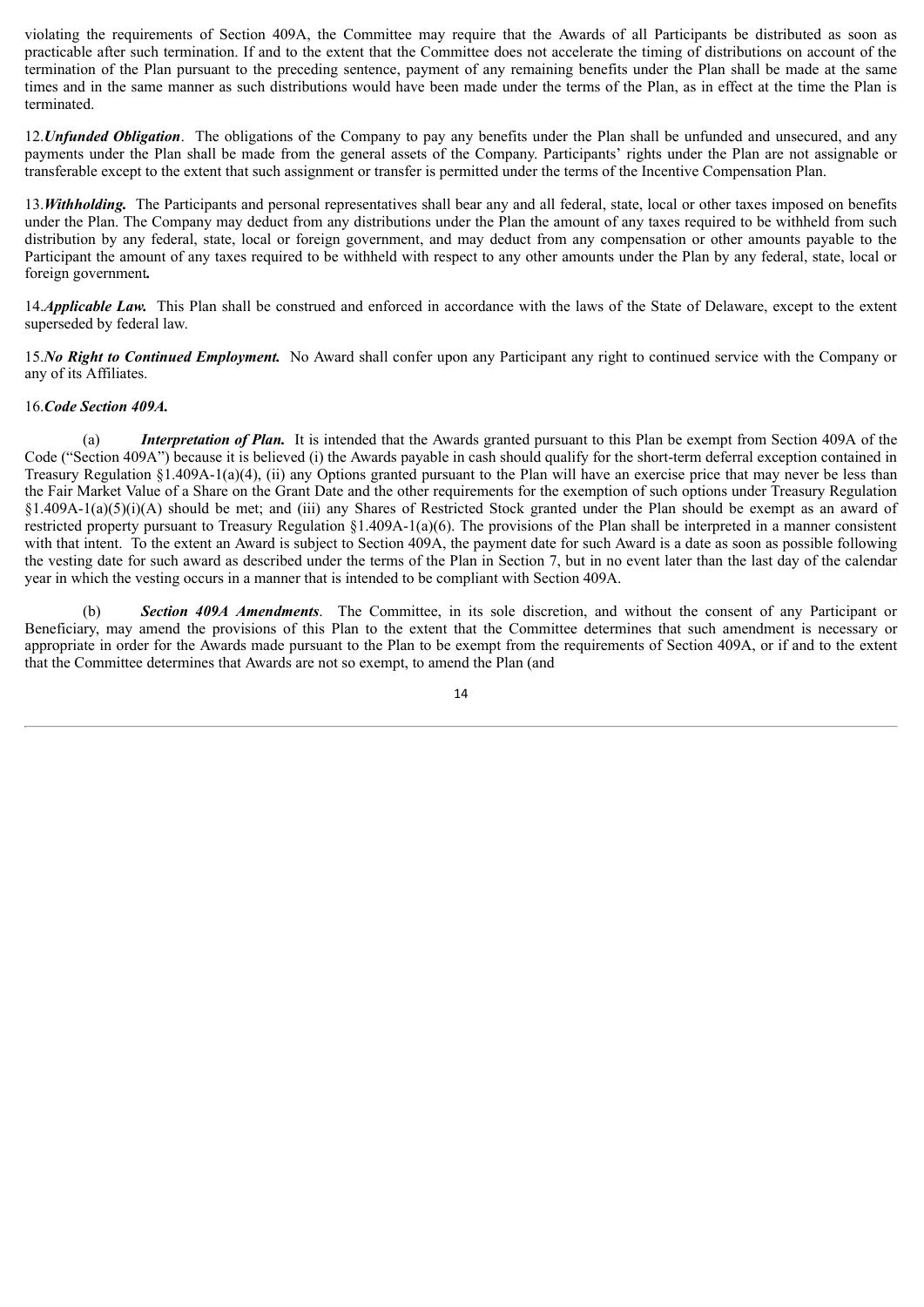any agreements relating to any Awards) in such manner as the Committee shall deem necessary or appropriate to comply with the requirements of Section 409A.

(c) *No Right to Section 409A Indemnification*. Notwithstanding the foregoing, the Company does not make any representation to any Participant or Beneficiary that the Awards made pursuant to this Plan are exempt from, or satisfy, the requirements of Section 409A, and the Company shall have no liability or other obligation to indemnify or hold harmless any Participant or Beneficiary for any tax, additional tax, interest or penalties that the Participant or Beneficiary may incur in the event that any provision of the Plan or any Award agreement, or any amendment or any modification thereof, or any other action taken with respect thereto, is deemed to violate any of the requirements of Section 409A.

(d) *Six Month Delay for Specified Employees.* If a Participant is a "specified employee," as that term is defined for purposes of Section 409A, then no payment or benefit that is payable on account of the Participant's "separation from service," as that term is defined for purposes of Section 409A, shall be made before the date that is six months after the Participant's "separation from service" (or, if earlier, the date of the Participant's death) if and to the extent that such payment or benefit constitutes nonqualified deferred compensation (or may be nonqualified deferred compensation) under Section 409A and such deferral is required to comply with the requirements of Section 409A. Any payment or benefit delayed by reason of the prior sentence shall be paid out or provided in a single lump sum at the end of such required delay period in order to catch up to the original payment schedule.

17.*No Assignment*. Neither any Participant nor any Beneficiary nor any other person shall have any right to assign the rights to receive any payments or benefits hereunder, in whole or in part, which payments and benefits are non-assignable and non-transferable, whether voluntarily, or involuntarily.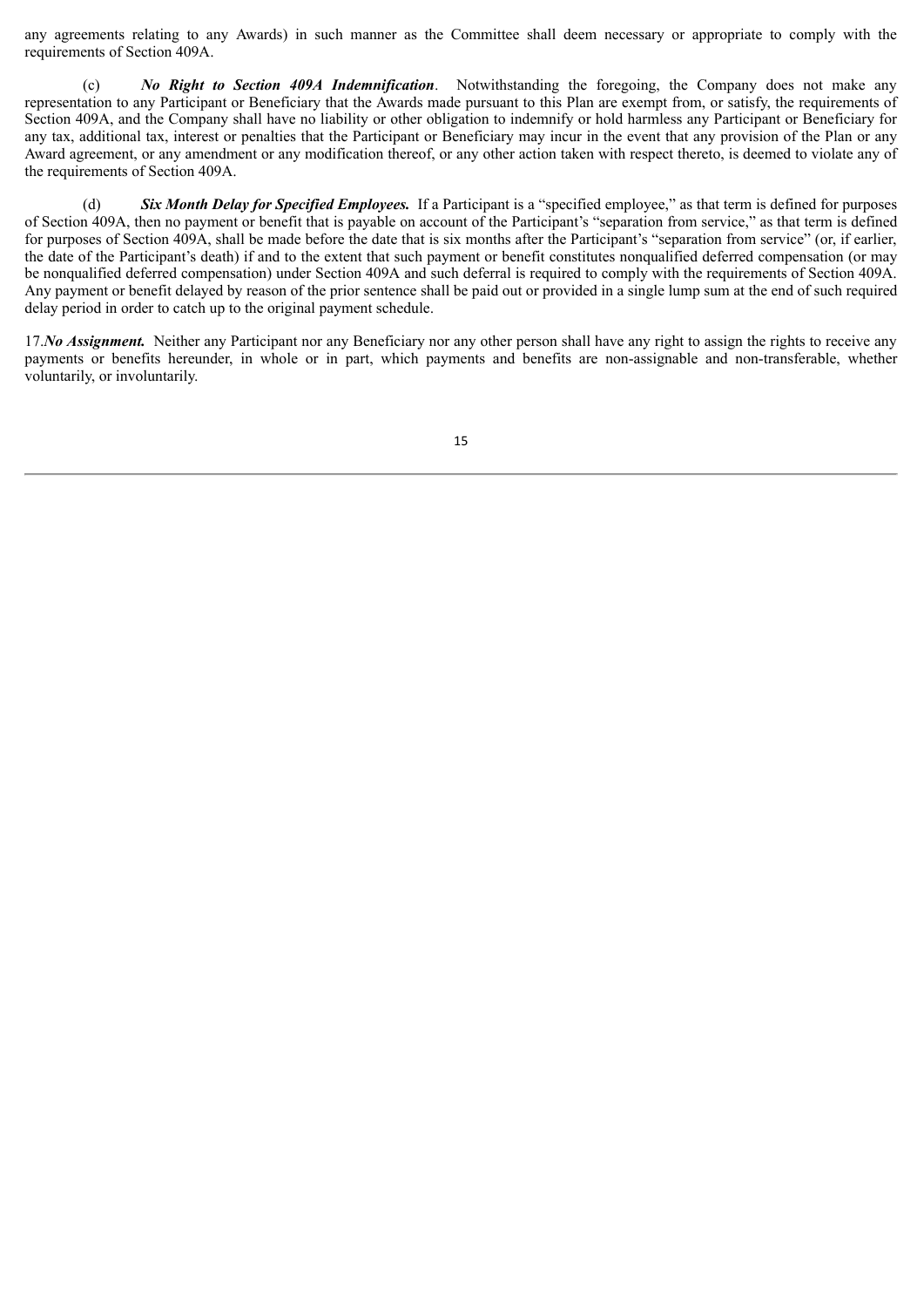#### **FIFTH AMENDED AND RESTATED DESTINATION XL GROUP, INC. ANNUAL INCENTIVE PLAN**

#### **I. SUMMARY AND OBJECTIVES**

Destination XL Group, Inc. ("Company") has developed this Fifth Amended and Restated Annual Incentive Plan (the "Incentive Plan") to provide opportunities for eligible associates of the Company and its subsidiaries to earn meaningful rewards for excellent annual performance. The Incentive Plan aims to align the interests of the Incentive Plan participants with those of our shareholders. Bonus awards are cash payments based on actual results measured against pre-established Company financial performance ("Bonus Awards"). Bonus Awards are intended to provide a reward to eligible Incentive Plan participants and supplement the base salary program. A fiscal year is referred to as a "Plan Year". Bonus Awards made hereunder are being made pursuant to, and shall be subject to the terms and conditions specified in, the Company's 2016 Incentive Compensation Plan as amended and restated, and any subsequent shareholder-approved incentive plan (the "2016 Compensation Plan").

# **II. ELIGIBILITY**

# A. GENERAL ELIGIBILITY REQUIREMENTS

Each Company employee whose role is classified by the Company as a Job Level 15 or higher during a Plan Year will be eligible to participate in the Incentive Plan for such Plan Year (a "Participant"). Except as required by this Incentive Plan or applicable law or unless specifically determined otherwise by the Compensation Committee, a Participant whose employment terminates prior to payment of Bonus Awards for a Plan Year will not be eligible to earn a Bonus Award under the Incentive Plan for that Plan Year.

#### B. TRANSFERS TO OTHER BUSINESS UNITS

A Participant who transfers between Job Levels within the Company during the Plan Year will have his or her Bonus Award, if any, determined based on the number of days in each Job Level during the Plan Year, subject to the satisfaction of the other terms and conditions of this Incentive Plan. The Participant's eligibility to earn a Bonus Award in any business unit will be determined in accordance with any applicable performance criteria for that business unit.

#### C. CHANGES IN POSITION

A Participant who changes from one management position to another, through a promotion, transfer, or demotion is eligible to earn an adjusted Bonus Award, prorated to take into account the number of days the Participant held each position during the Plan Year. The amount of such prorated Bonus Award shall be determined by the Compensation Committee in its sole discretion.

#### D. TERMINATION

Subject to paragraph II G below, to be eligible to earn a Bonus Award, a Participant must be actively employed through the time the Bonus Award is paid, unless otherwise required by applicable law, or specifically determined otherwise by the Compensation Committee.

#### E. COMPLIANCE WITH APPLICABLE REGULATIONS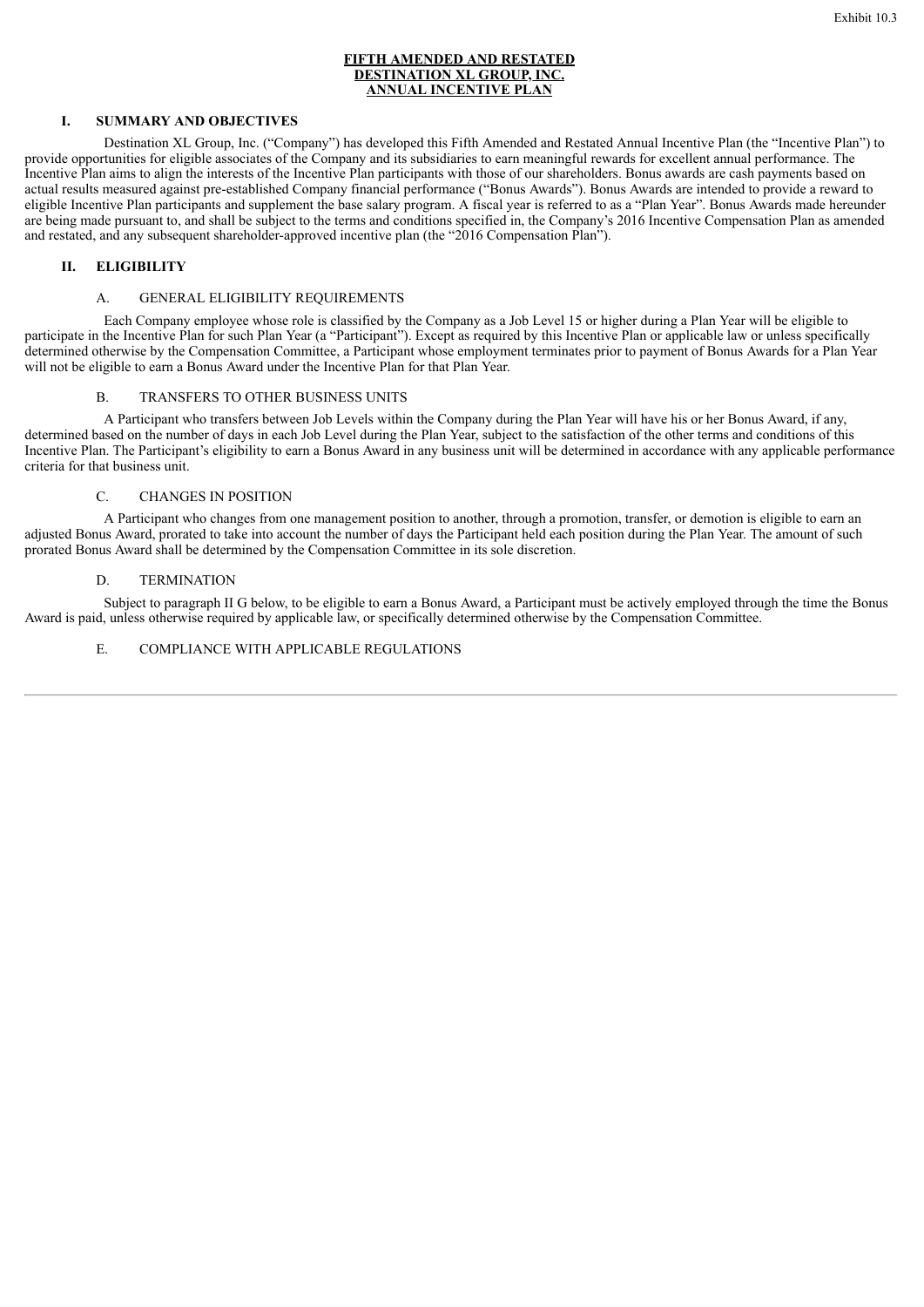In order to be eligible to earn a Bonus Award under this Incentive Plan, a Participant must comply with all applicable state and federal regulations and Company policies.

#### F. LEAVES OF ABSENCE

Unless otherwise required by applicable law, a Participant who is employed by the Company prior to the first day of the fourth quarter of the Plan Year, and who is on a Company-approved leave of absence for any reason during the Plan Year, shall be able to earn a Bonus Award in respect of such Plan Year, provided that any Bonus Award shall be prorated based on the number of days the Participant was employed by the Company during the Plan Year and the Participant was not on leave as compared to the total number of days in the Plan Year. However, for purposes of this paragraph II F, days of leave for which a Participant has substituted accrued but unused paid vacation/sick/personal days only, shall count as days worked in the Plan Year.

#### G. RETIREMENT, DEATH OR DISABILITY

In the event that during any Plan Year the Company terminates a Participant's employment due to the Participant's Disability (as defined in the 2016 Compensation Plan) or death or a Participant terminates due to Retirement , the Company shall pay the Participant a pro rata portion (based upon the number of days the Participant was employed by the Company during the Plan Year as compared to the total number of days in the Plan Year ) of the Bonus Award otherwise payable under the Incentive Plan for the Plan Year in which the Participant's employment terminates (which for the avoidance of doubt includes any adjustments required under paragraph II F). The amount of this pro rata Bonus Award shall be determined based on the level of achievement of the applicable performance criteria through the last day of the full fiscal month preceding Participant's termination measured against the performance criteria set for the Plan Year. Any amount payable under this paragraph II G shall be paid as soon as reasonably practicable following the Participant's termination of employment, but in any event no later sixty (60) days following the Participant's termination. Additionally, a Participant who has been terminated for any other reason who is entitled to a bonus pursuant to paragraph II A will be paid a pro-rated bonus in accordance with this paragraph as though the termination was due to Disability, death or Retirement. For purposes of this Incentive Plan, a "Retirement" is a termination of a Participant's employment, other than by reason of the Participant's death or Disability and other than by the Company for justifiable cause (as determined by the Company in its sole discretion), after the Participant has attained age 65 and completed at least 5 years of employment with the Company and its subsidiaries and affiliates (as determined by the Company).

#### **III. THE INCENTIVE PLAN**

Within 90 days after the beginning of each Plan Year, the Compensation Committee will establish specific performance criteria that must be met in order for the Bonus Awards to be payable. Such criteria may be based on Company, business unit and/or individual Participant performance. At the time that the performance criteria is set, the Compensation Committee may determine that special matters shall be considered or excluded, and except as otherwise specified by the Compensation Committee at the time the goals are set, the Compensation Committee shall exclude the impact of: (i) restructurings, discontinued operations, extraordinary items, and other unusual or non-recurring charges, (ii) an event either not directly related to the operations of the Company or not within the reasonable control of the Company's management, (iii) a change in accounting standards required by generally accepted accounting principles, or (iv) any other item or event specified by the Compensation Committee at the time the goals are set. The performance criteria may be based on one or more of the following measures which include but are not limited to: EBITDA, adjusted EBITDA, sales, earnings per share, return on net assets, return on equity, operating margin dollars, operating margin percent, gross margin dollars, gross margin percent,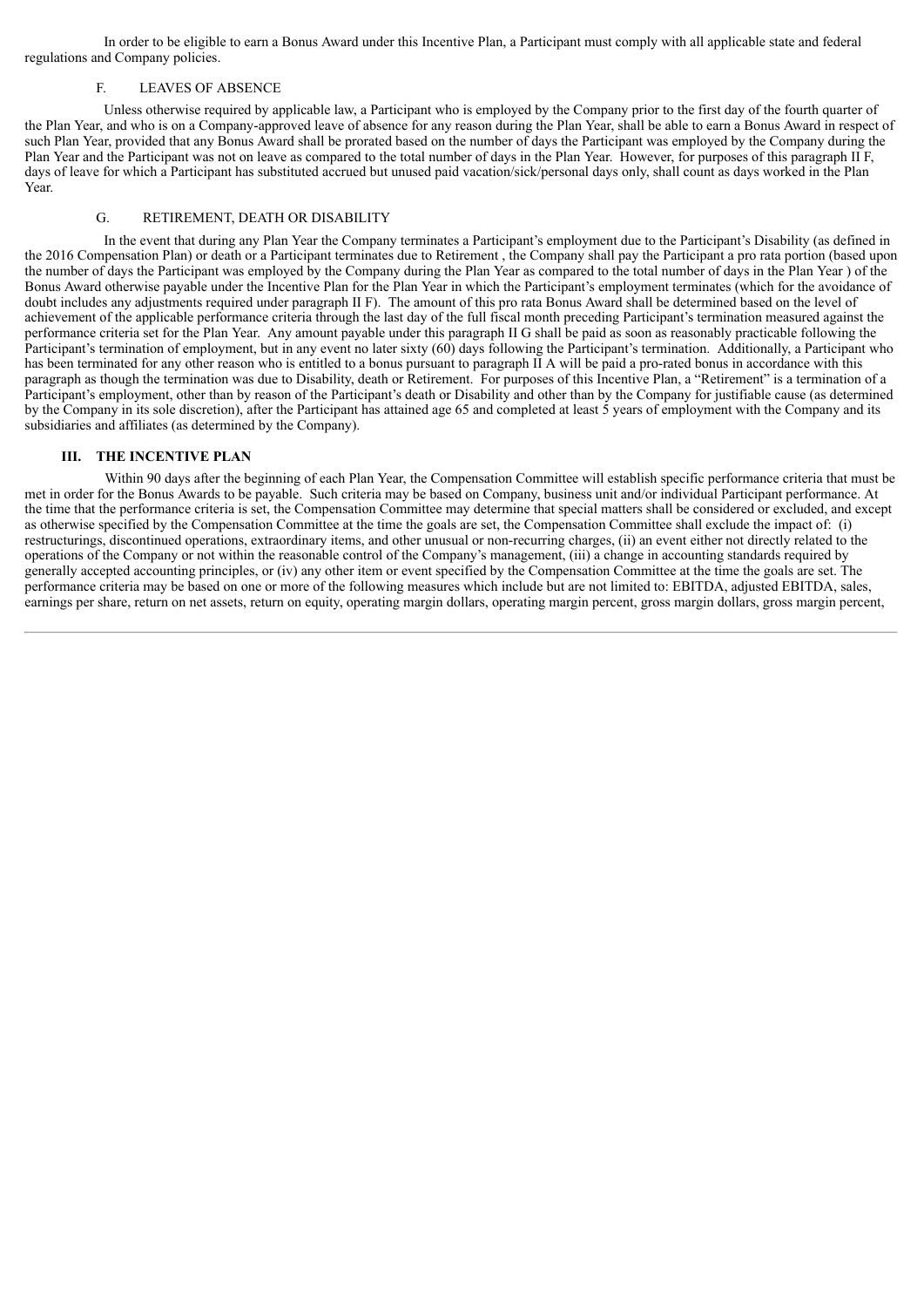liquidity metrics, and/or customer counts and/or service levels and/or a combination of the above or similar measures relating to the business or individual. With respect to customer service, customer service target levels may be based on scores on blind test ("mystery") shopping, customer comment card statistics, customer relations statistics (e.g., number of customer complaints), delivery response levels, and/or other customer service metrics.

For each Plan Year, the Bonus Award will be based upon the level of satisfaction of the performance criteria selected by the Compensation Committee for that Plan Year. A specified percentage of the Bonus Award will be paid, dependent upon the performance as measured against the Company, business unit and/or individual performance criteria. The Compensation Committee may establish a threshold goal (which if not achieved will result in no Bonus Awards being payable), target and maximum goals for each Participant. The performance criteria and targets used may vary from one Participant to another in the sole discretion of the Compensation Committee. Bonus Awards are limited to 150% (or such higher percentage as determined by the Compensation Committee) of a Participant's Target Award (as defined below). Bonus Awards are subject to adjustment as provided under the 2016 Compensation Plan.

#### **IV. PAYMENT CALCULATIONS**

Each Participant will have a target bonus award (a "Target Award") for each Plan Year. Target Awards will be expressed as a percentage of the actual base earnings (which is the blend of salary plus any salary adjustments made during the course of the fiscal year) paid to the Participant during that Plan Year. Company new hires who are eligible to participate in the Incentive Plan or those becoming eligible to participate in the Incentive Plan for a portion of the fiscal year will receive a prorated Bonus Award based upon the period of time they are eligible. In order to be eligible to participate, a newly hired or promoted employee must commence work or be promoted, as applicable, effective prior to the first day of the Company's fourth fiscal quarter. The percentages for the Target Award will be approved by the Compensation Committee based upon the Participant's Job Level and responsibilities and may vary for different officers and/or business units.

At the end of the Plan Year, the Compensation Committee shall determine the amount, if any, to be paid to each Participant and shall authorize Company to pay the Participant the amount so determined and on a date to be determined by the Compensation Committee in its sole discretion in accordance with the Incentive Plan. Bonuses will not be considered to be earned and/or payable until the date they are paid.

Any Bonus Awards checks will be distributed after the end of the applicable Plan Year, but not more than 2.5 months following the end of such Plan Year.

#### **V. PLAN ADMINISTRATION**

#### A. ADMINISTRATION

The Incentive Plan will be administered by the Compensation Committee. The Compensation Committee will have broad authority for determining target bonuses and selecting performance criteria, as described above; for adopting rules and regulations relating to the Incentive Plan; and for making decisions and interpretations regarding the provisions of the Incentive Plan, the satisfaction of performance criteria, any appropriate adjustments to Bonus Awards and the payment of Bonus Awards under the Incentive Plan.

#### B. EMPLOYMENT AT WILL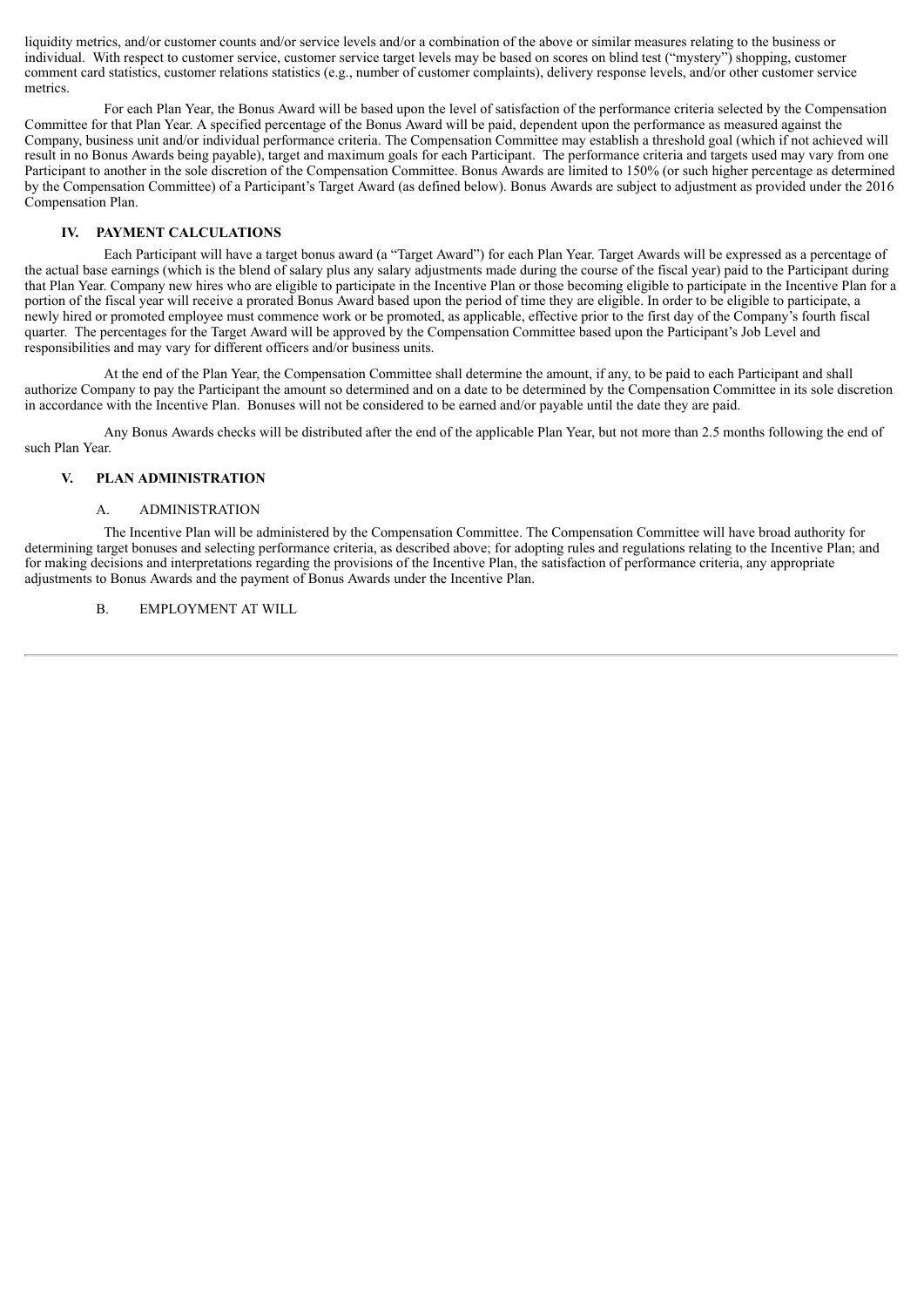This Incentive Plan does not create an express or implied contract of employment between Company and a Participant. Both Company and the Participants retain the right to terminate the employment relationship at any time and for any reason.

#### C. BONUS PROVISIONS (AMENDMENTS AND TERMINATION)

Unless otherwise required by applicable law, Bonus Awards are not earned or vested or payable until actual payments are made and the Company reserves the right at any time prior to actual payment of Bonus Awards to amend, terminate and/or discontinue the Incentive Plan in whole or in part whenever the Board of Directors or the Compensation Committee of the Company determines that it is necessary or appropriate.

The Incentive Plan may be amended or terminated by either the Board of Directors or the Compensation Committee, provided that no amendment or termination of the Incentive Plan after the end of a Plan Year may adversely affect the rights of Participants with respect to their Bonus Awards for that Plan Year.

#### D. RIGHTS ARE NON-ASSIGNABLE

Neither the Participant nor any beneficiary nor any other person shall have any right to assign the right to receive payments hereunder, in whole or in part, which payments are non-assignable and non-transferable, whether voluntarily or involuntarily.

# E. WITHHOLDING AND SECTION 409A

All required deductions will be withheld from the Bonus Awards prior to distribution. This includes federal, state or local taxes. The provisions of Section  $8(e)$  of the 2016 Compensation Plan shall apply to any Bonus Award that is or may potentially be subject to the requirements of Section 409A of the Internal Revenue Code.

#### F. EMPLOYMENT AGREEMENTS

If a Participant has an employment agreement which references an annual incentive plan bonus, this Incentive Plan describes how such bonus will be determined and paid, provided that in the event the Chief Executive Officer of the Company is party to an employment agreement with the Company, any provisions of such employment agreement relating to this Incentive Plan shall govern to the extent inconsistent with this Incentive Plan. Except as otherwise provided above, to the extent there is any conflict between the language of an employment agreement and this Plan, the language in the Incentive Plan and the 2016 Compensation Plan shall govern.

# G. EFFECTIVE DATE

The effective date of this Fifth Amended and Restated Annual Incentive Plan shall apply to Annual Incentive Plans adopted on or after January 31, 2022.